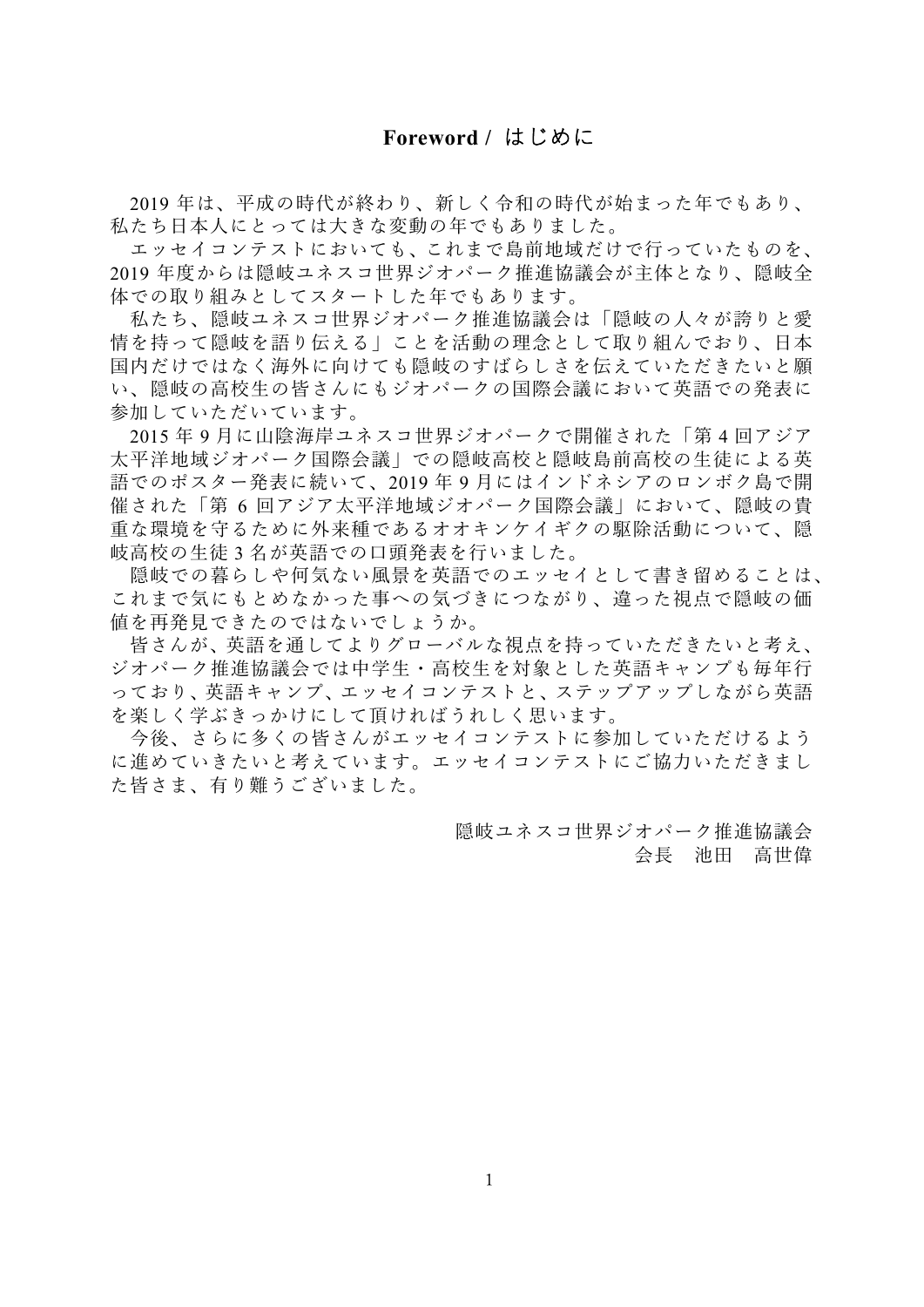# **Table of Contents /** 目次

| Essays by Junior High School Students / 中学生のエッセイ集 18 |  |
|------------------------------------------------------|--|
|                                                      |  |
|                                                      |  |
|                                                      |  |
|                                                      |  |
|                                                      |  |
|                                                      |  |
|                                                      |  |
|                                                      |  |
|                                                      |  |
|                                                      |  |
|                                                      |  |
|                                                      |  |
|                                                      |  |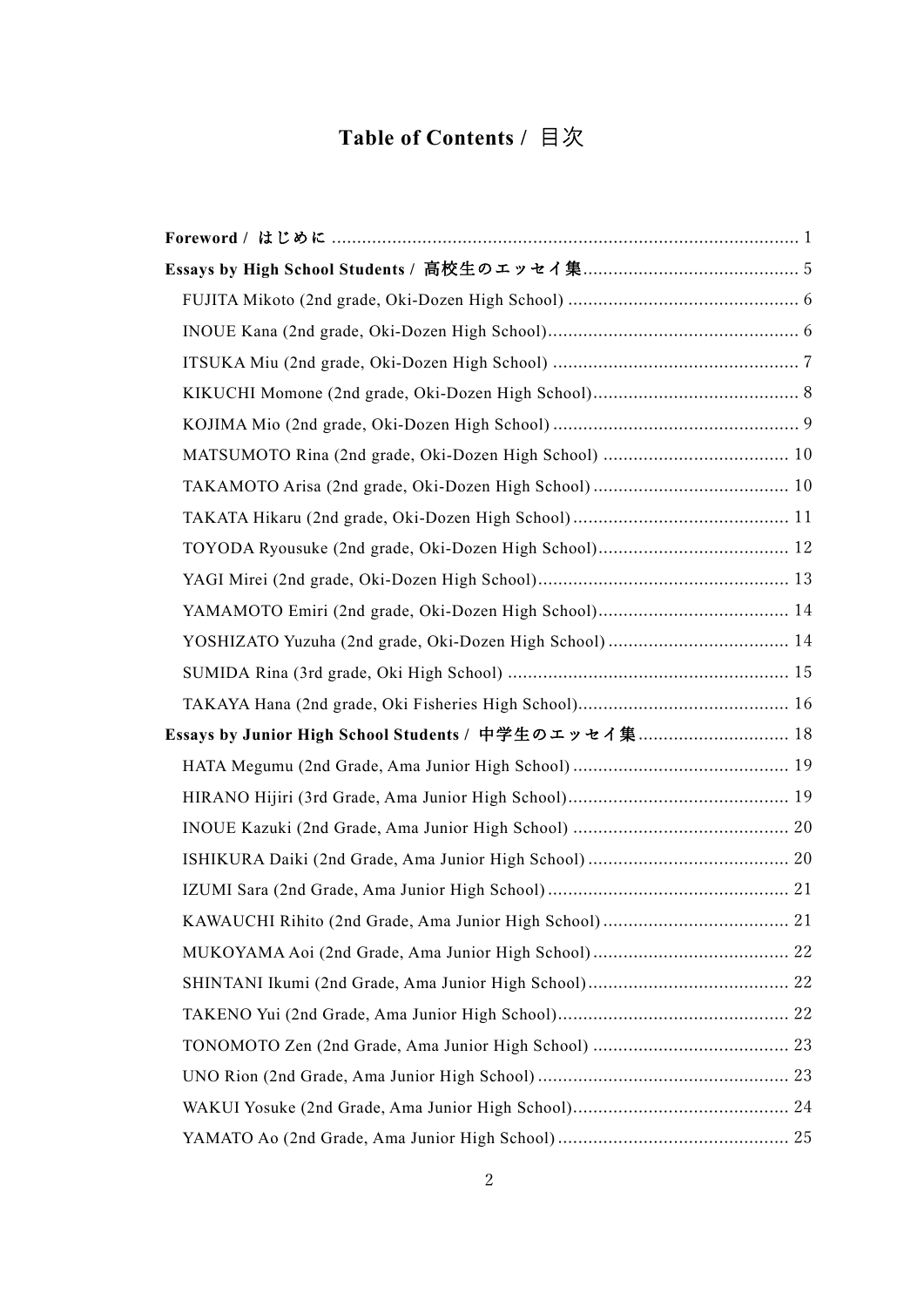| NAKAO Ayana (2nd Grade, Nishinoshima Junior High School)  27    |  |
|-----------------------------------------------------------------|--|
| SHIRANO Kokoro (2nd Grade, Nishinoshima Junior High School)  28 |  |
| TAKETANI Haruto (2nd Grade, Nishinoshima Junior High School) 28 |  |
| TOMITANI Naoki (2nd Grade, Nishinoshima Junior High School) 28  |  |
|                                                                 |  |
|                                                                 |  |
|                                                                 |  |
|                                                                 |  |
|                                                                 |  |
|                                                                 |  |
|                                                                 |  |
|                                                                 |  |
|                                                                 |  |
|                                                                 |  |
|                                                                 |  |
| HASHIMOTO Kie (3rd Grade, Saigo Minami Junior High School) 33   |  |
|                                                                 |  |
|                                                                 |  |
|                                                                 |  |
|                                                                 |  |
|                                                                 |  |
|                                                                 |  |
|                                                                 |  |
|                                                                 |  |
|                                                                 |  |
|                                                                 |  |
|                                                                 |  |
|                                                                 |  |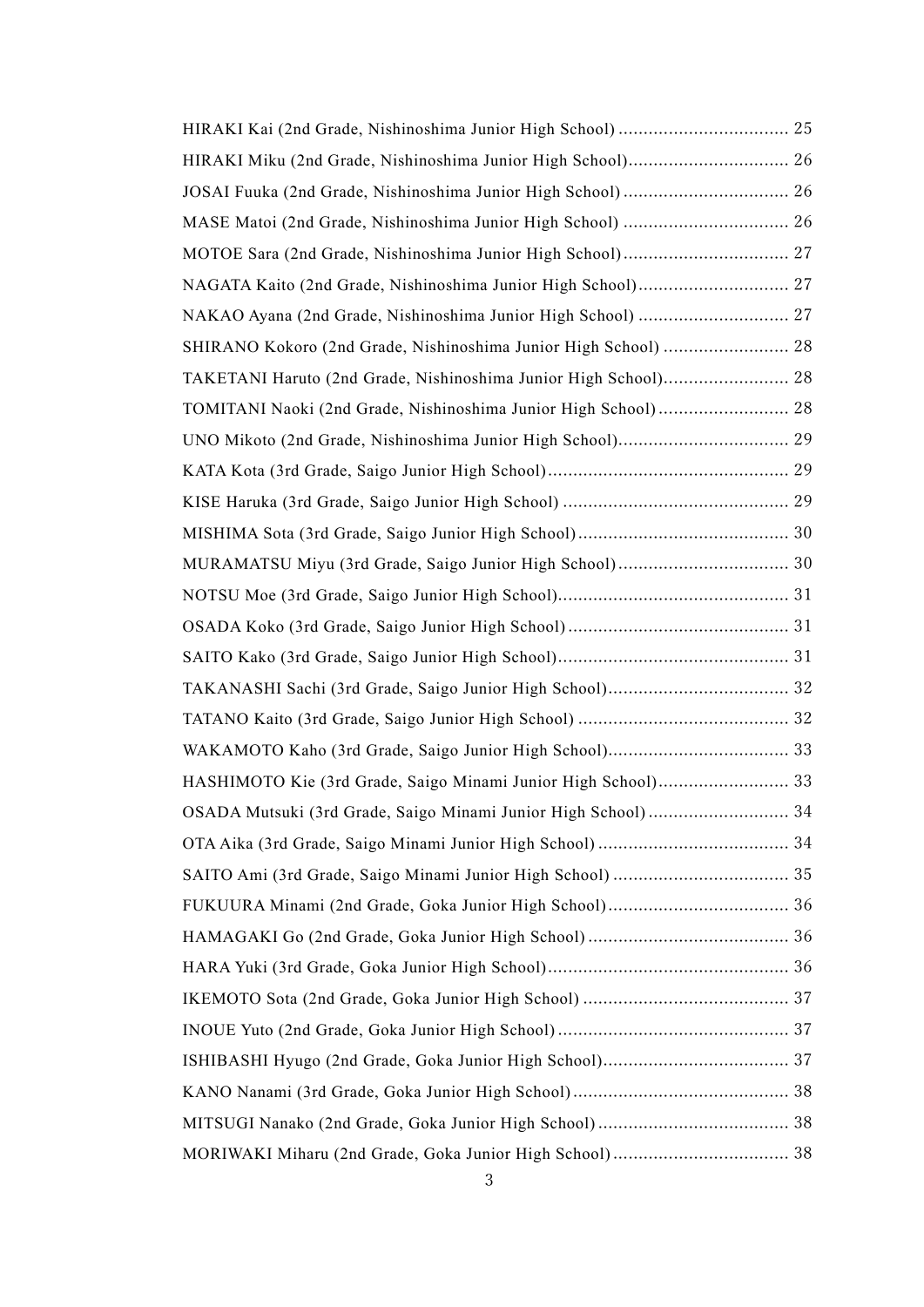| NAKANISHI Sanshiro (3rd Grade, Goka Junior High School)  40   |  |
|---------------------------------------------------------------|--|
|                                                               |  |
|                                                               |  |
|                                                               |  |
|                                                               |  |
|                                                               |  |
|                                                               |  |
|                                                               |  |
|                                                               |  |
|                                                               |  |
|                                                               |  |
|                                                               |  |
|                                                               |  |
|                                                               |  |
| NAKAYOSHI Jyunnosuke (2nd Grade, Tsuma Junior High School) 45 |  |
|                                                               |  |
|                                                               |  |
|                                                               |  |
| TAKAMURA Kanata (2nd Grade, Tsuma Junior High School)  46     |  |
| YOSHIYAMA Hiyori (2nd Grade, Tsuma Junior High School) 47     |  |
|                                                               |  |
|                                                               |  |
|                                                               |  |
|                                                               |  |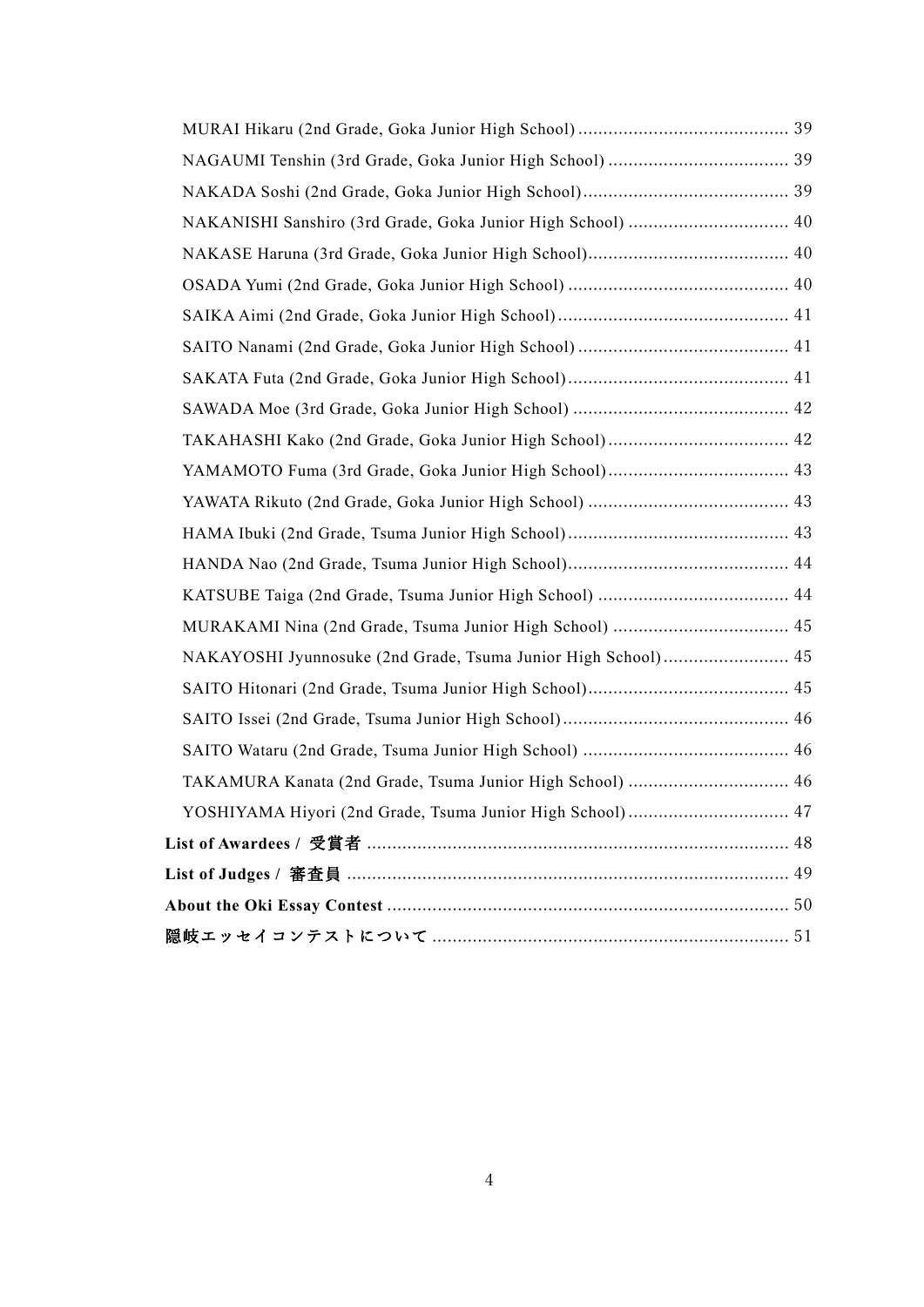# <span id="page-4-0"></span>**Essays by High School Students /** 高校生のエッセイ集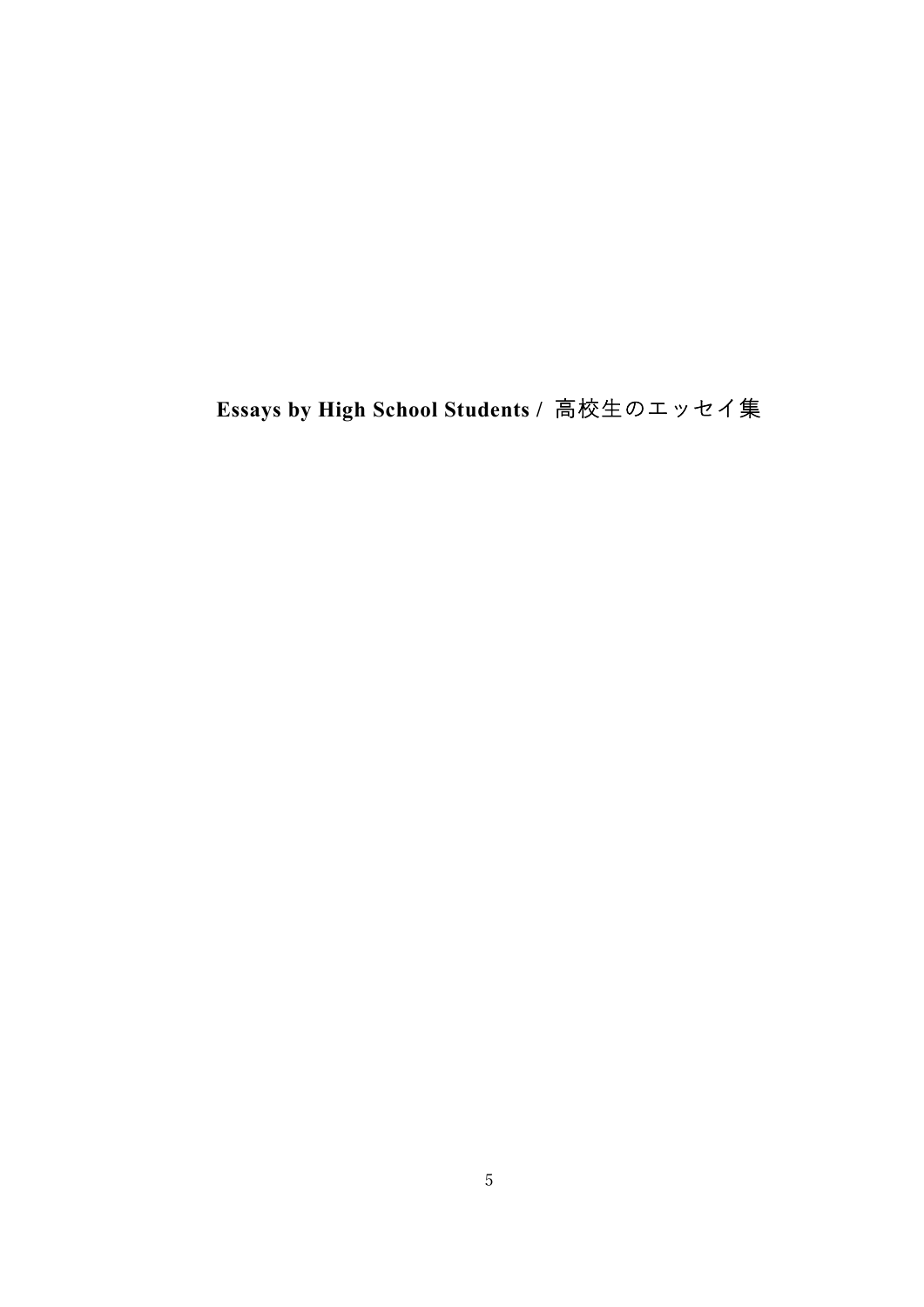#### FUJITA Mikoto (2nd grade, Oki-Dozen High School)

#### *Things to Cherish*

<span id="page-5-0"></span>I have lived in Ama Town since I was born. Ama Town is a small island in Japan. I love this island and enjoy my life here. There are three reasons why I love my island: I like to play in nature; My island's food is very delicious; and I enjoy high school life on the island.

First, I like to play in nature. I have been playing in nature since I was a kid. For example, I enjoy camping, swimming, and picking up chestnuts. I'm excited when I'm doing these things. In this way, I grew up with nature, and nature has taught me enjoyment.

Second, my island's food is very delicious. People who live in the island usually eat locally produced, fresh food. I especially like sashimi. Sashimi is raw fish. You should eat it when you come to the island. So, I want to cherish a feeling of gratitude.

Third, I enjoy my high school life on the island. Students in my school come from all over Japan. After listening to them, I realized that what I felt natural was not natural to everyone. I have a lot of friends, and it's fun every day.

In conclusion, I like to play in nature; My island's food is very delicious; and I enjoy high school life on the island are just some of my reasons why I love my island life. I will leave the island someday, so I want to cherish my current life.

#### INOUE Kana (2nd grade, Oki-Dozen High School)

#### *Important Things In My Life*

<span id="page-5-1"></span>One year has passed since I came to Oki Islands. It was hard for me to get used to the new environment when I started to live here, but now my life is very fulfilling. There are three reasons why my life is very fulfilling.

First, the Oki Islands are rich in nature. The Oki Islands are surrounded by the beautiful Sea of Japan. The sea has very clear water. So, we can see the bottom of the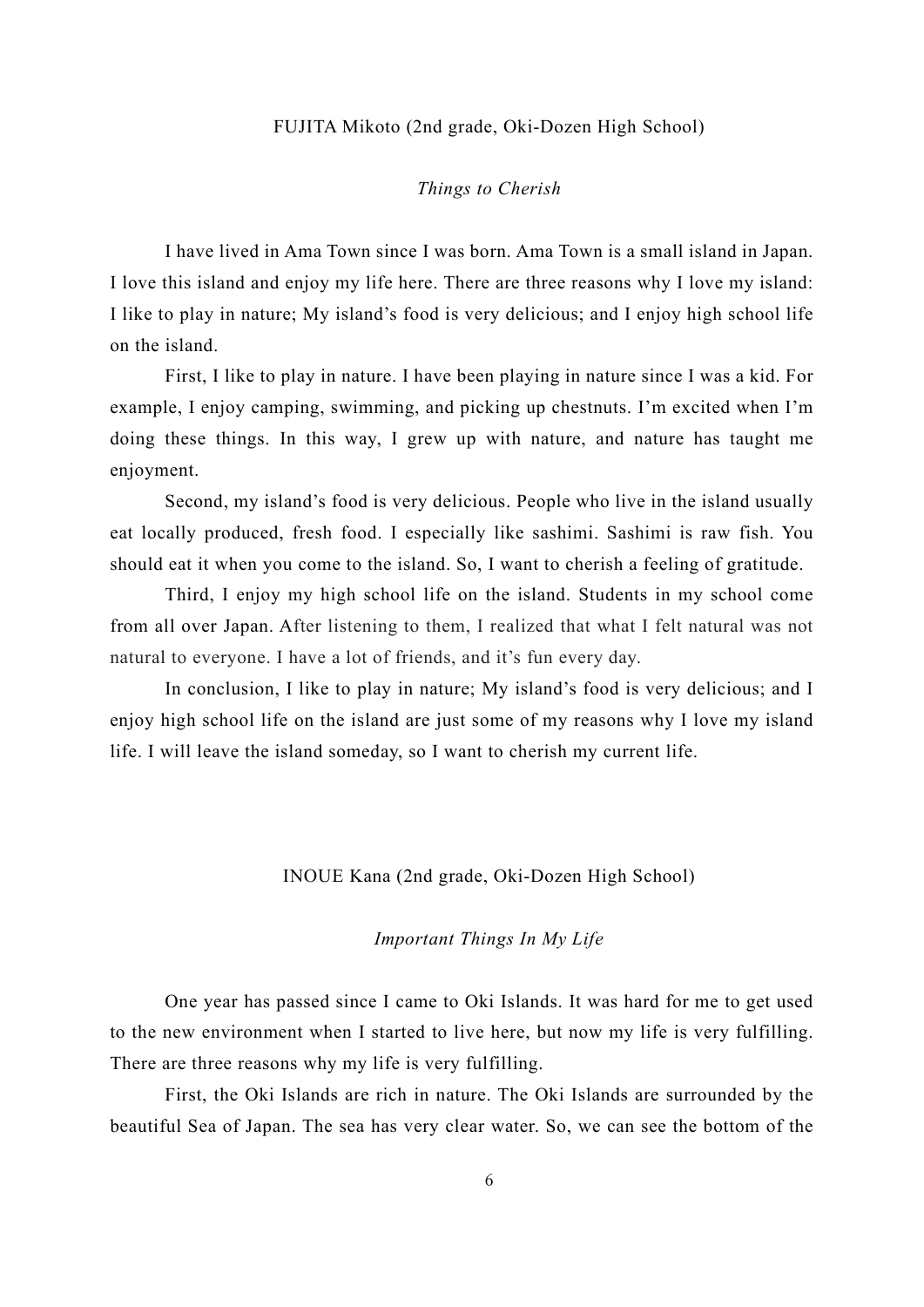sea. Seeing the beautiful sea makes me happy. I can forget unpleasant things, and my feelings are made clear.

Second, I can interact with people. I have established good relationships with a lot of people since I came to the Oki Islands. I think that talking with people is important in my life. Their words have important messages. My life has been changed by their words. So, I will talk positively to a lot of people.

Third, I have best friends. I couldn't find good points within, but my best friends told me many good points. So, I was able to become confident in myself. I thought everyone has some good points, and we have to cherish our good points. My friends have taught me important things.

In conclusion, the Oki Islands are rich in nature; I can interact with people; and I have best friends are just three reasons why my life is very fulfilling. I think that all happenings have meanings. So, I will be positive and do my best in everything. It was good for me to decide to come to the Oki Islands.

## ITSUKA Miu (2nd grade, Oki-Dozen High School)

#### *My Island Life*

<span id="page-6-0"></span>The first time I came to Oki was just after I was born, and I have loved Oki since then. I have lived in Japan for almost one year, and I enjoy my life after I decided to live here. There are three reasons why I love my life on my island: I love attending Dozen High School; I love living in the dormitory; and There are good places to hide.

First, I love attending Oki Dozen High School. Oki Dozen High School attracts many students from outside the prefecture. In Oki Dozen High School, men and women are all good friends with their seniors. Oki Dozen High School is where you can grow yourself. Oki Dozen High School is a very good place.

Second, I love living in the dormitory. Now I'm a dormitory manager. It's a fun dormitory full of individuals. It's a very traditional dormitory. I want to make a good dormitory.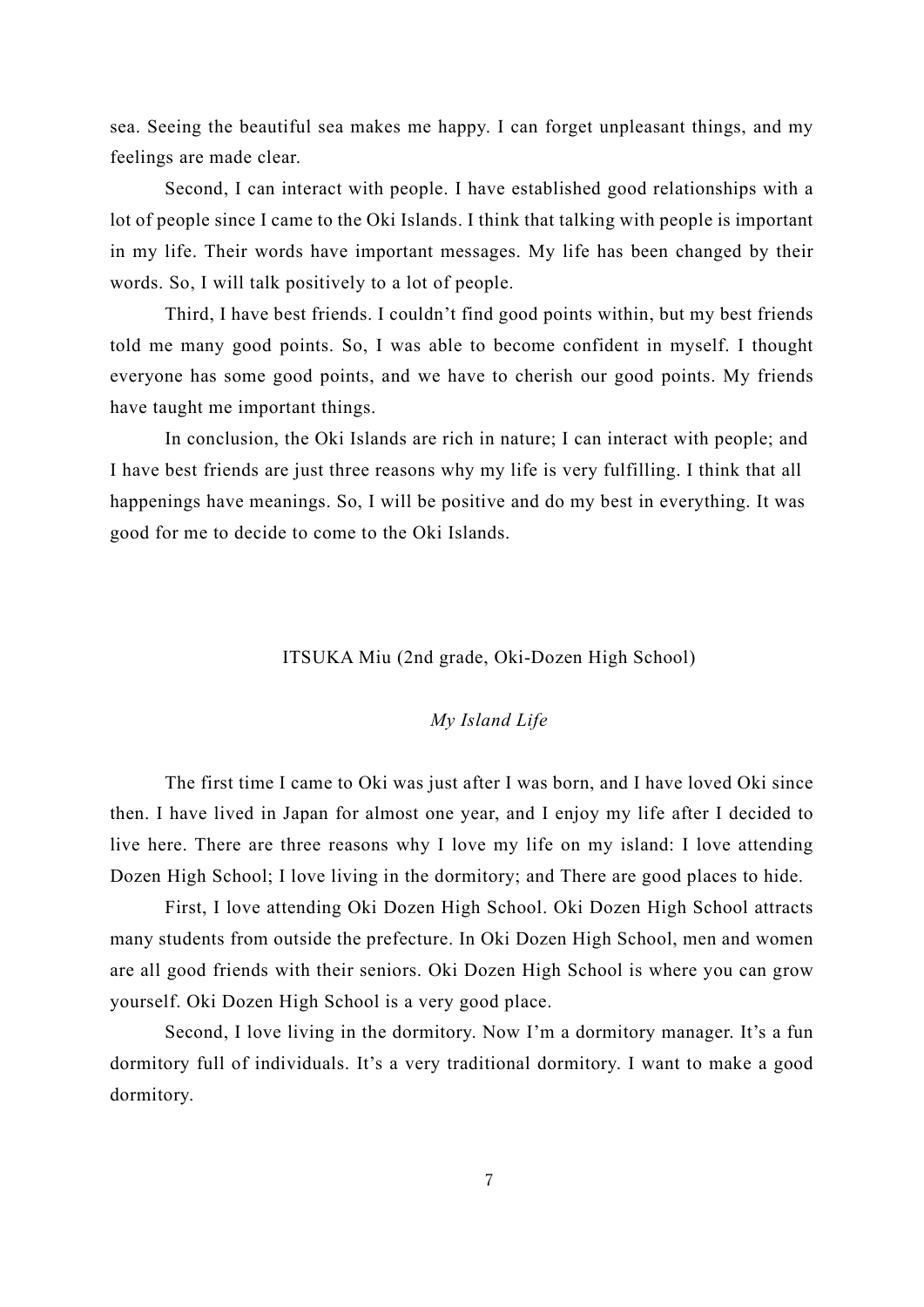Third, there are good places to hide. There's a lot of nature, and because of the warmth of the people, it's getting more settled.

There are many more good points. I'm glad I came to the island, and I'm glad I met everyone. I want everyone to feel good about the island.

#### KIKUCHI Momone (2nd grade, Oki-Dozen High School)

## *Wonderful Experiences*

<span id="page-7-0"></span>The first time I came to Dozen was in 2016 when I was a junior high school student. I decided to go to this high school, even though I had only been there one time before. There are three reasons why I like this island: the people who live in Dozen are very kind; the air is very pure; and there is a lot of green.

First, the people who live in Dozen are very kind. When we pass each other, we greet each other naturally even if the other person is a stranger. Sometimes we give each other things. I was surprised that people here don't lock their doors at home. I guess it is because they trust nothing will happen while they are gone. I want to be a person like them and be kind to people.

Second, the air is very pure. My face has been covered with acne since I was elementary school student. However, when I moved here, my acne suddenly started to disappear. I caught colds easily when I lived in Bangkok, but I rarely get colds now. Also, I often asthma attacks, too, but I haven't had one since I moved here. Now, I'm very healthy because of the air.

Third, there is a lot of green. There are many plants that are very rare. We can have an exhilarating time riding a bicycle throughout the island. We can see a lot of endemic animals. We can gain a lot of knowledge.

In conclusion, people who live in Dozen are very kind; the air is very pure; and there is a lot of green. To be honest, I have been homesick sometimes, but I'm really happy I came here. My school life in Dozen will be a good memory in my life.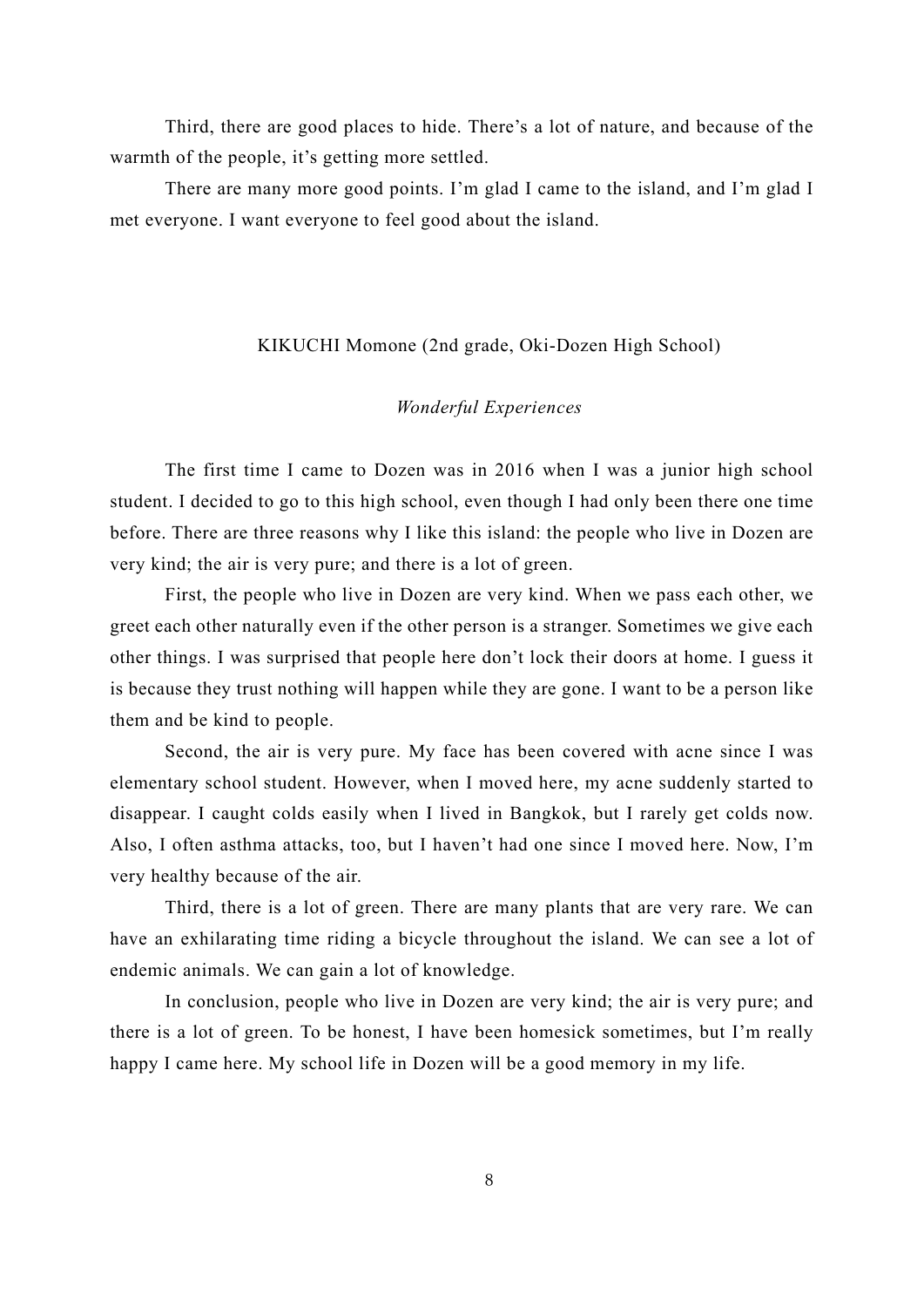#### KOJIMA Mio (2nd grade, Oki-Dozen High School)

## *My Island's Life*

<span id="page-8-0"></span>I am enjoying life on the island now. The first time I visited the island was in the third year of junior high school, and as a high school student, I started living on the island. There are three reasons why I enjoy the island now. I have learned and experienced many things in life on the island.

The first is club activities. I am in a club called Hitotsunagi. One of the reasons I came to the island is for this club. As the name suggests, Hitotsunagi is working to connect people. The reason I visited this island for the first time was to participate in the Hitotsunagi trip, one of the activities of this club. I now have a lot of experience in this club. For example, I have helped create materials using a computer that is difficult for high school students to experience. I did things like putting everyone's opinions together into a single thing. Creating something with my friends is a great experience and I think it will be useful for my life in the future.

Second, you can come to this island and interact with various people. I have a lot to do with people who can never get involved without coming to this island. I'm not good at talking to people, but I still came to this island. I'm still not good at it, but if I have a chance, I can talk to various people. I would like to work with more people in the future.

The third is because I can find what I want to do in the future. As I wrote before, I can interact with many people on this island. I can meet people who are doing various things while working with many people. During those times, I could learn about work that I didn't know of before. By doing so, I could gradually find out what I want to do in the future while also learning about various jobs.

In conclusion, now I am enjoying life on this island, and I want to experience many things with more people from now on.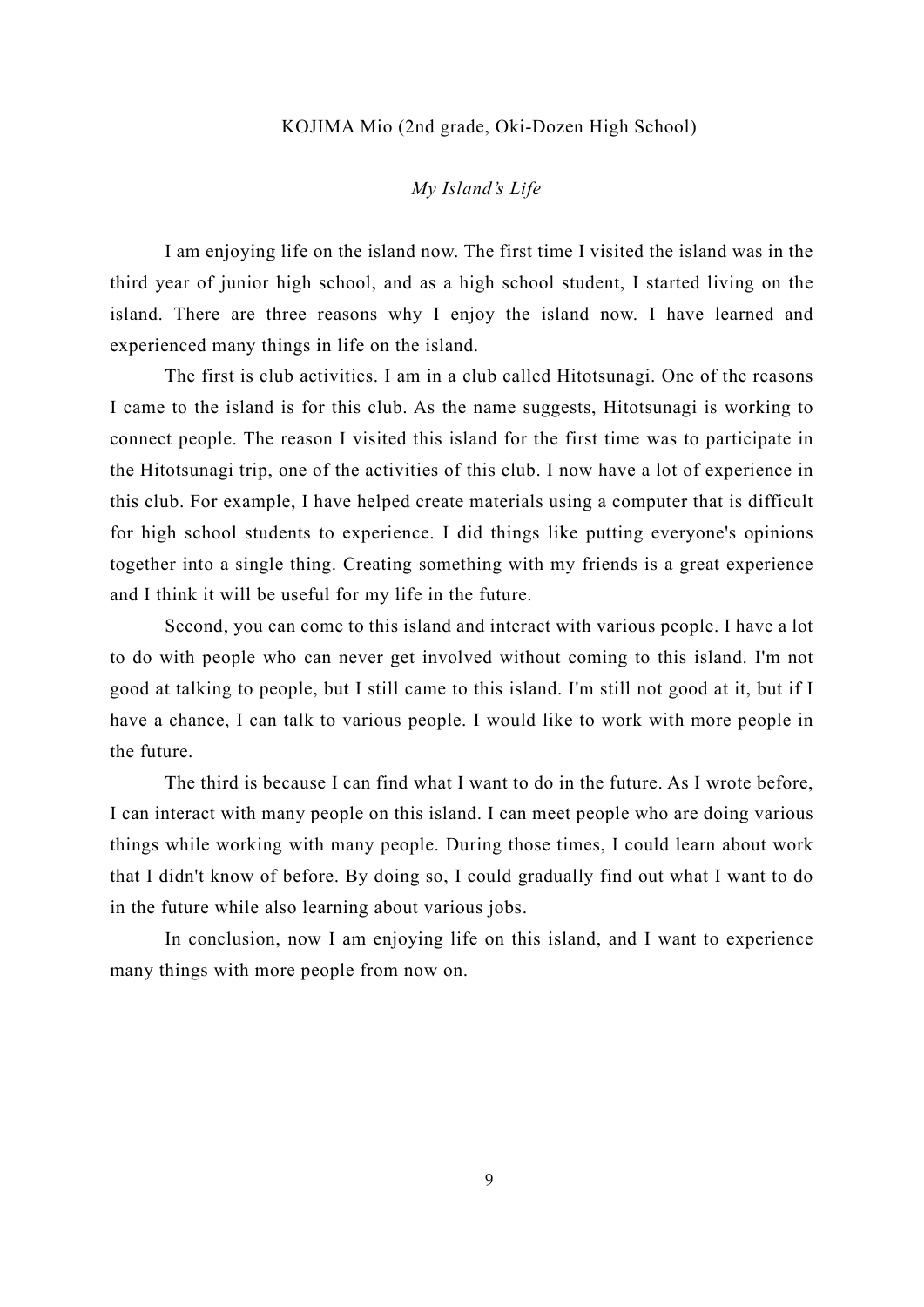#### MATSUMOTO Rina (2nd grade, Oki-Dozen High School)

#### *Ama-Cho is Very Fun*

<span id="page-9-0"></span>I live on an island called Ama-cho that has a population of about 2280. I want to talk about three things to help others learn more about Ama-Cho. I'd like to introduce my three favorite places and attractions in Ama-Cho: Ama-Cho is blessed with rich nature; people are very kind; and there are a lot of opportunities to come in contact with people living here.

First, I'm going to talk about something that happened that shows that people living in Ama-Cho are very kind. A big event called "Hitotsunagi no Tabi" which is a school club activity was held in July of this year. We played the game called "Rogeining" with those who joined. When we were walking, I asked a person to take our photos. Then when she gave me juice, I was very glad. I said to her, "I'll do my best." This is the reason why I feel that people living in Ama-cho are very kind.

Second, I'll introduce what I felt by coming to Ama-Cho. There are four main things: First, I think I can grow a lot here. Second, I can come in contact with a lot of people. Third, I can live my life full of energy and feel relaxed. Fourth, I can challenge myself.

Finally, I'd like to introduce to Japanese people two things I want to do in Ama-Cho. I want people who come to Ama-Cho to feel like they had a nice time here. Also, I want to do Hitotsunagi again. I'm very happy I came to Ama-Cho.

## TAKAMOTO Arisa (2nd grade, Oki-Dozen High School)

## *My Daily Life*

<span id="page-9-1"></span>I have lived Ama town since last year. Ama Town is one of the islands in the Dozen area. There is a lot of nature, and a small community lives here. So, I can have good friendships with local people. When I was a junior high school student, I decided that I wanted to go there. I will introduce my island's life. There are three things that I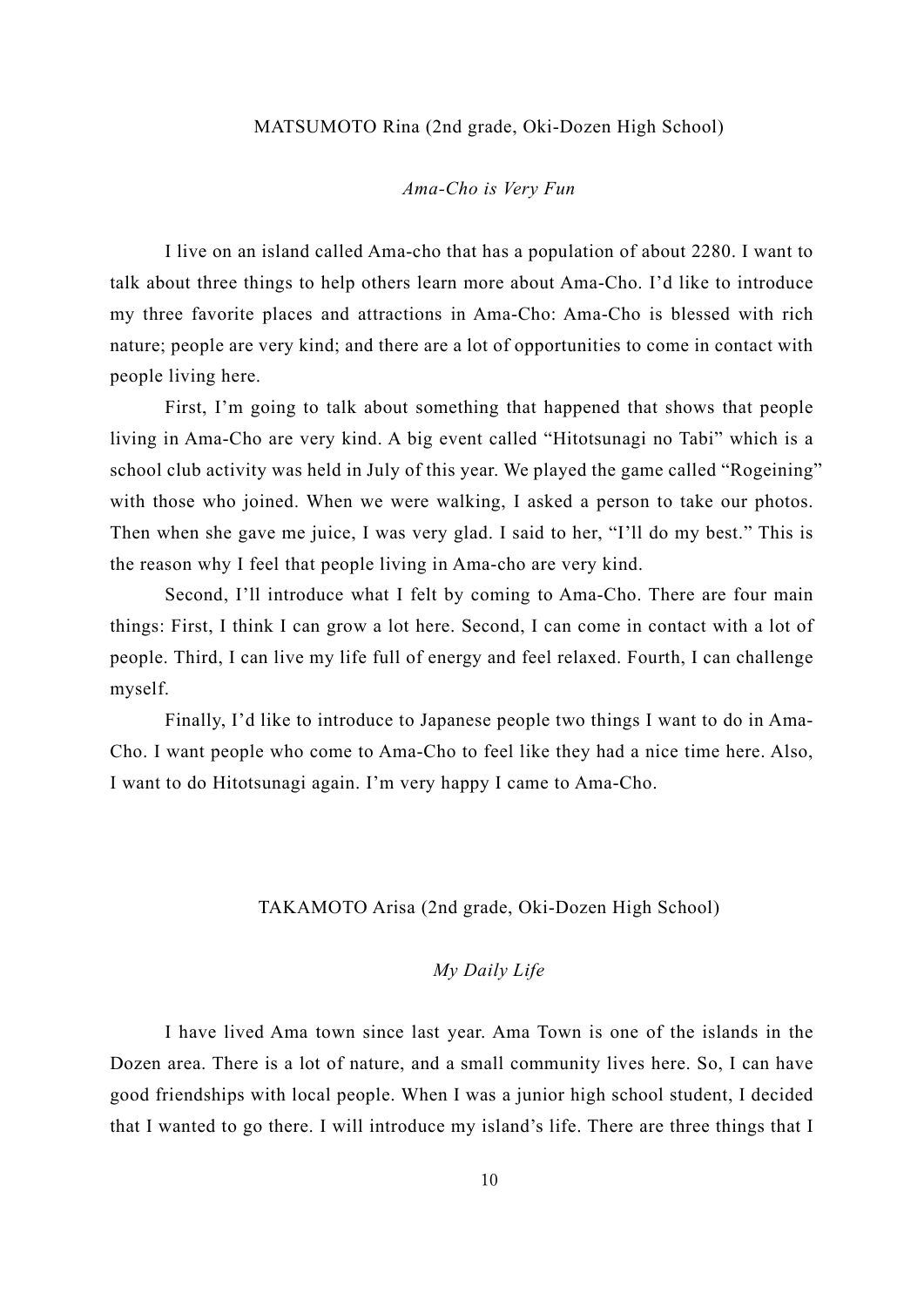am doing specifically on my island: I do club activities; I visit the locals; and I do what I want.

First, I do club activities. I belong to the women's basketball club. Basketball is very hard because players have to run a lot. Also, my team is small. As a result, the influence of one person is very large. What I am learning through my club actives is that it's important to think positively, both for myself and for my team.

Second, I visit the locals. For example, I help a local farmer; I play sports with local people; and I talk to local people. I am not a person who originally lived here, but everyone accepts me kindly. The locals are the best support for me.

Third, I do what I want. *Oyama no kyoushitsu* internship, an illumination project, and class making in junior high school are some examples of things I've done here. They give me action power. I not only want to help the island, but I also wanted to do something outside the island.

My island gives me various experiences. At the same time, I can meet people. A challenging environment, an environment it's safe to fail in, and a supporting environment are all ways the island is not usual, but rather is what makes it special. My island life has reached turning point. From now on, in addition to doing what I want to do, I want to do things for others. Also, I don't want to forget my gratitude for local people and parents. I want to report my activities with gratitude.

<span id="page-10-0"></span>Thank you for reading!

## TAKATA Hikaru (2nd grade, Oki-Dozen High School)

## *Charm of This Island*

The island I live on is overflowing with charm. There are no movie theaters, amusement parks, or big stores. However, I love Oki. I'm going to tell you about the charm of this island.

First, we can live with peace of mind. There aren't any traffic jams and accidents on holidays. When I go out, I feel very calm and have a quiet time. Festivals and events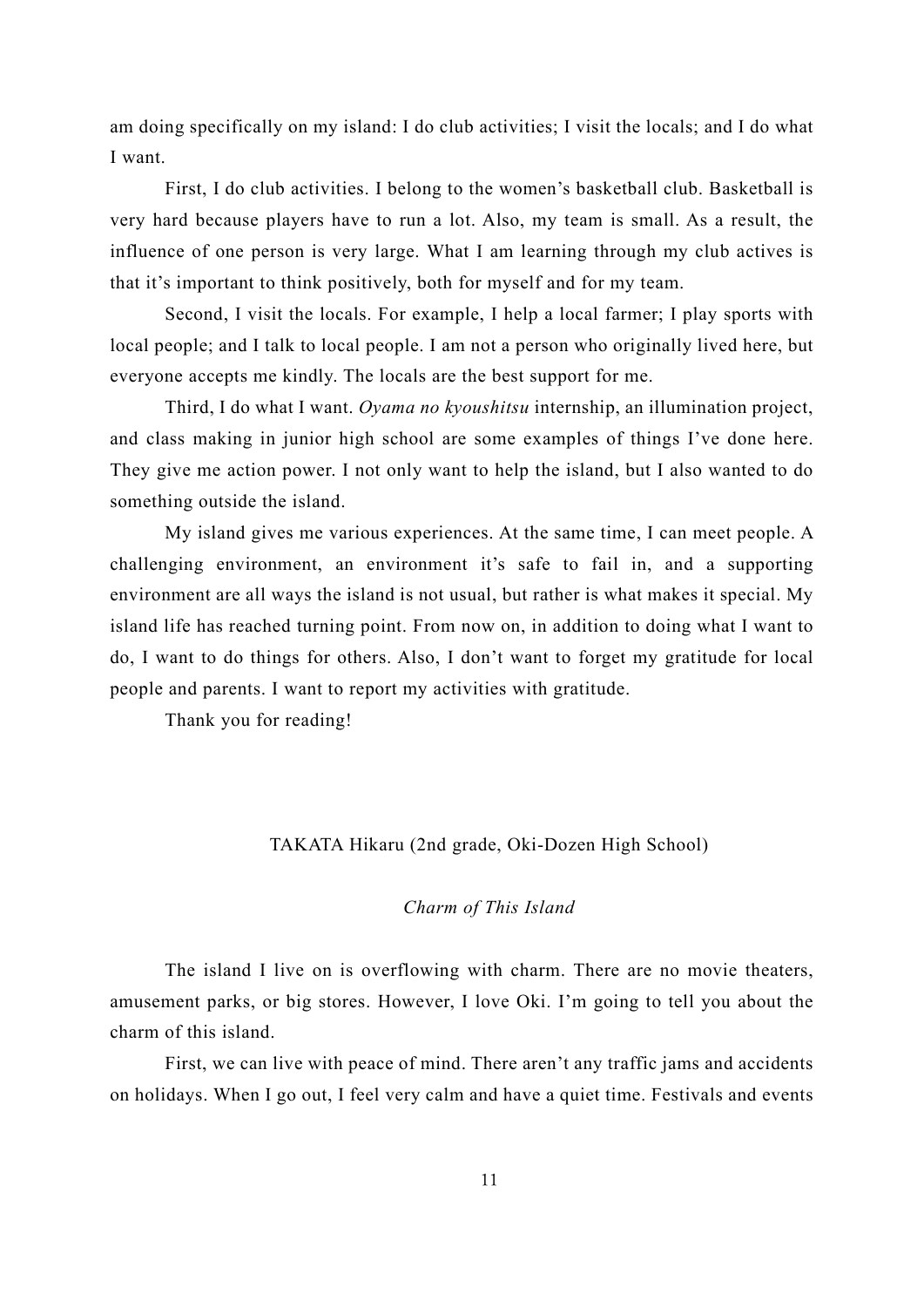are lively and fun. Chishio's festivals include the Clown Festivals and the Doll Festival. These are very fun festivals. In the sea, you can get a sage.

Second, the people in Oki are very kind. Every time you meet them, they greet you. There's a lot of compassion. I can feel the warm heart of the local people. They greet you with a smile and help you if you are in trouble.

Third, the view is very beautiful. I often draw the scenery in my sketchbook. When you listen, you could hear the clear sound of waves. You can hear birds cry. If you look up, you see the wide sky and the blue sea. Both of them are very clear.

So, Oki is full of charm. There are no movie theaters or amusement parks. You may think it's boring without those things. However, I love this island. I love this island where people are kind and the nature and scenery are beautiful and I can live with peace of mind. I'm glad I was born on this island. Why don't you come? You may find more of this island's charm.

TOYODA Ryousuke (2nd grade, Oki-Dozen High School)

## *My Island's Life*

<span id="page-11-0"></span>Hello! My name is Ryosuke Toyoda. I have lived in Nishinosima Island for about sixteen years. I was born in Hyogo Prefecture, but I grew up in Nishinoshima. When I was a junior high school student, I always thought that I wanted to go back Hyogo Prefecture. That was the reason why is that I felt Nishinoshima Island had nothing. So, I didn`t like Nishinoshima Island, but then I got a chance to like Nishinoshima.

First, I was touched by kindness of the islanders. They have their own hearts. For example, when I was crying, an island person listened to me. Island people help me when I am trouble.

Second, Oki has the most beautiful islands in Japan. So, I think that many Japanese people may want to come to Oki.

Third, I'm student of Oki Dozen High School now. I've had many experience at this school, and I've never met crazy people. The students at our school are interesting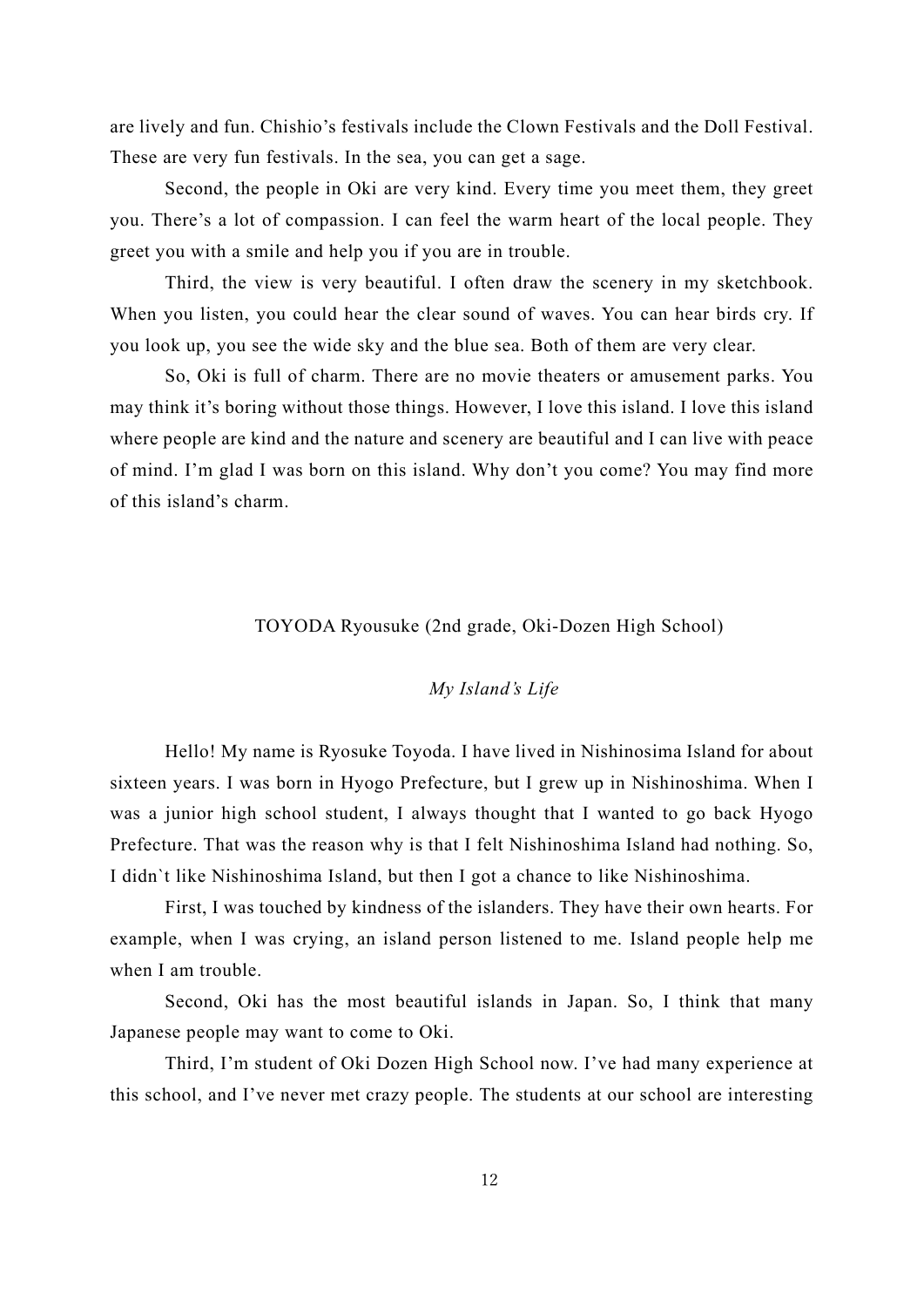and have the courage. For example they often join lots of events. At that time, I feel that they are very cool, so I want to be like them.

Recently, I joined an event at Nishinoshima. I've had a lot of experience at Nishinoshima Island. So, now I like Nishinoshima very much, and I'll talk about the goodness of this island to many children.

#### YAGI Mirei (2nd grade, Oki-Dozen High School)

## *Treasure of Life*

<span id="page-12-0"></span>Hello. I'm Mirei. I'm from Kyoto, but now I live in Oki. The first time I came to Oki was in 2017, when I was a junior high school student. I went to Dozen High School's briefing. I have been living here since last year, and I enjoy my life. There are three reasons why I love my life in Oki.

The first is that the islanders are very kind. People who I don't know at all talk to me and help me if I'm in trouble.

The second is the location and the scenery. This island is full of beautiful nature like Rainbow Beach, Matengai and so on.

Third, there are island parents and a dormitory. The island parents serve as parents while we're on the island. So I feel relieved, and I can take a step with the islanders. In a dormitory, we can all help each other, and I'm grateful that we have friends everywhere. I always remind myself of how lucky I am to have these amazing experiences.

I'm really glad I came here. It was a big decision for me to leave my hometown and come here, but I have no regrets. I want to continue to have a lot of experience that I can't have in my local town. I enjoy the rest of my life here.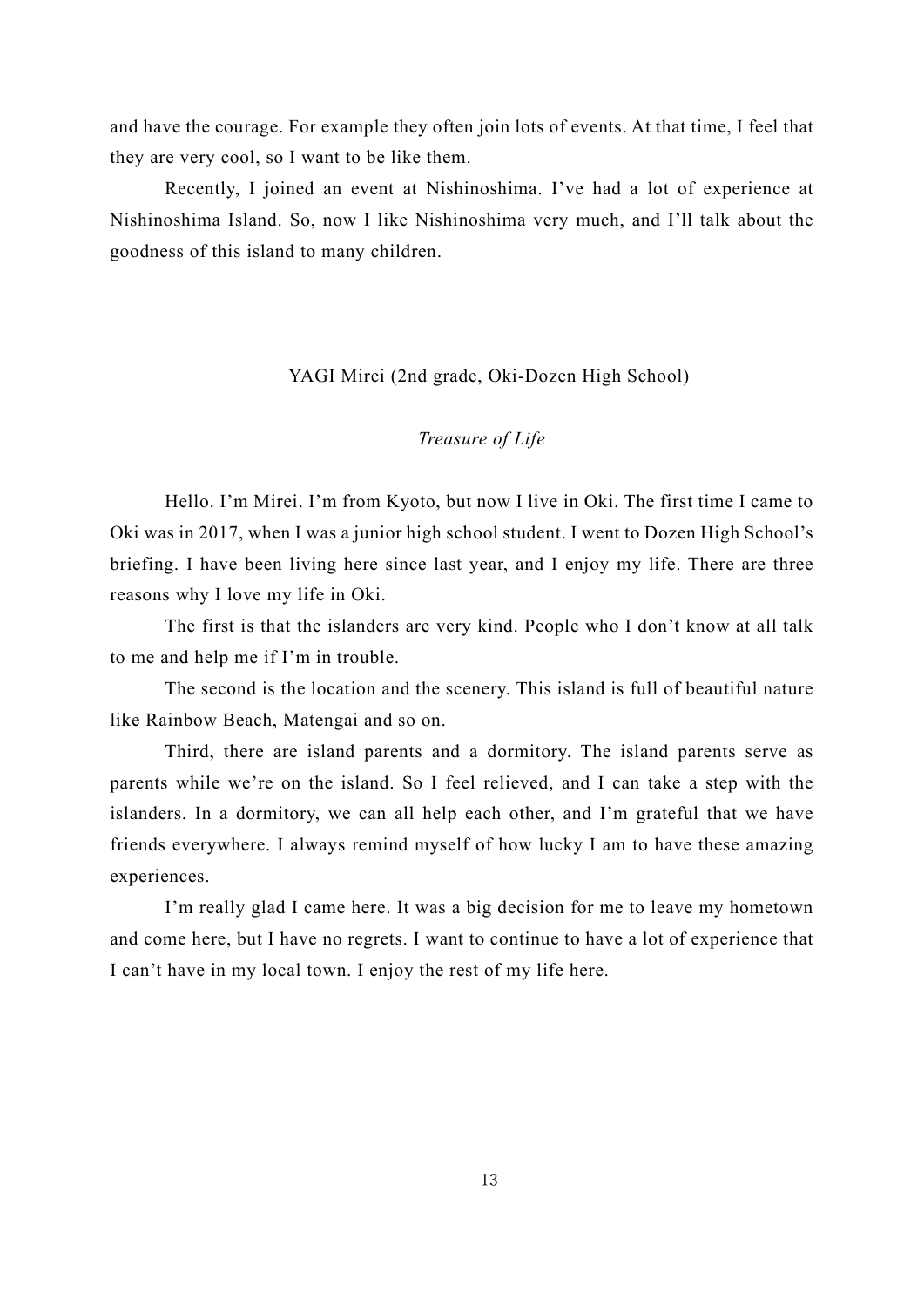#### YAMAMOTO Emiri (2nd grade, Oki-Dozen High School)

## *My Island*

<span id="page-13-0"></span>I have lived in Chibu since I was born. It is the smallest island in Oki. The population of Chibu is about 600. I love Chibu very much. There are three reasons for that.

First, Chibu is rich in nature. There are beautiful sea and a lot of mountains. On sunny days, you can see the evening sun. It calms my heart. If you come to Chibu, you should go to the red wall called "Sekiheki." The sea seen from Sekiheki is very beautiful. You should also go to Mt.Akahage. You can see three islands at the top of Mt.Akahage. It is very impressive

Second, the inhabitants are very kind. If I see them on my way to school or home, they will always talk to me. It makes me really happy. I think my island is like a large family of 600 people, and my island is better than any other island. I'm proud of living on this island.

Third, rice grown on the island is delicious. It's no exaggeration to say that my favorite rice is the island's rice. You can eat it at an event called "odaishimairi." It's held at the end of April. At the event, you can enjoy talking with the inhabitants, eating, and walking around. I recommend you to come to this event.

<span id="page-13-1"></span>My island is very small, but there are plenty of benefits to it. I love this island.

## YOSHIZATO Yuzuha (2nd grade, Oki-Dozen High School)

*Our Island is a Nice Island*

I have lived on an island of Oki Dozen in Shimane prefecture since I become a high school student. I think that I am lucky enough to come to this island. There are three reasons why I love my life in island: I can relax with the view of mountains and the sea; There are a lot of kind locals; and This island helps me to challenge new things.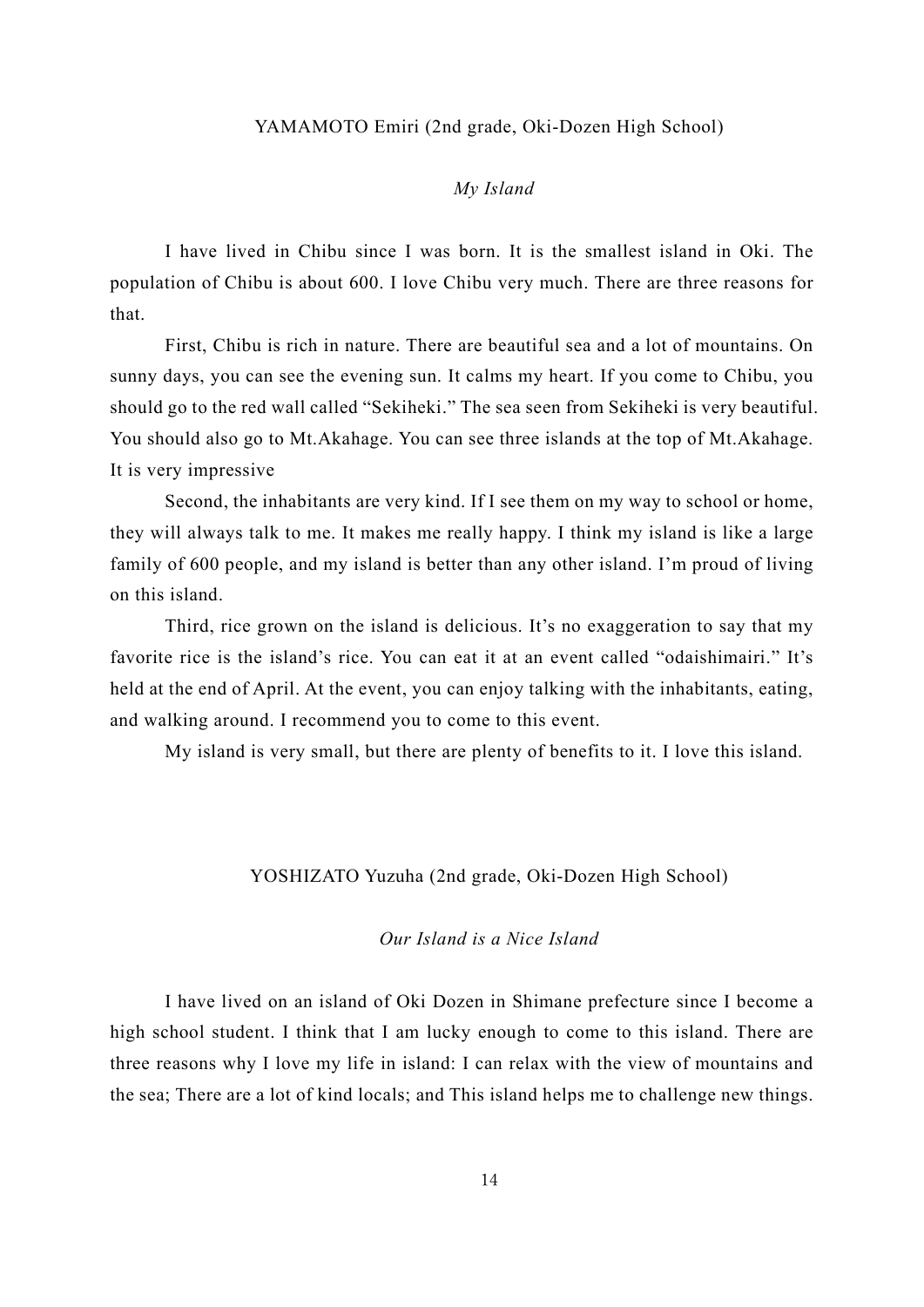First, I can relax with the view surrounded by mountains and the sea. The place where I lived while I was a junior high school student was surrounded by a lot of tall buildings. So, when I saw the view of the island for the first time, I was very impressed. In particular, the sky and sea seen from the Matengai are wonderful. Nature makes me feel calm.

Second, I have met a lot of kind people. When I visited this island for the first time. A lot of people greeted me. Then, I was very surprised first, but I was happy at the same time. Also, when I walk around, a local gave me a ride, I thought that this island is full of kindness.

Third, I can challenge myself to do new things. One was to enter the sea. Until I came to the island, I had never been in the sea. Also, it was the first time that I helped to work in the field. I was happy to challenge new things.

In conclusion, I can relax with the view of the mountains and the sea; There are a lot of kind people; and I can challenge myself to do new things are just some reasons why I love my life in island. Island life helps me grow in various ways. So, I want to learn more about island life, and I want to grow more and more through challenges.

SUMIDA Rina (3rd grade, Oki High School)

#### *Take A Roundabout Way*

<span id="page-14-0"></span>When I got off an airplane and breathed air of Okinoshima for the first time, I cried. This is because the air of the island was too clean.

I was born in Nagoya. However, I had admiration for nature such as the sea or the mountain since primary school child. I did not understand the reason, but the bottom of the heart had thought "I want to live in nature".

I saw a high school of Okinoshima introduced on TV when I was 15 years old. After that, I checked Oki High School on the Internet immediately. According to Internet, Oki high school is the remote island of Shimane and it has little number of enrolled students. They recruited outside the prefecture students as "Shimane foreign student".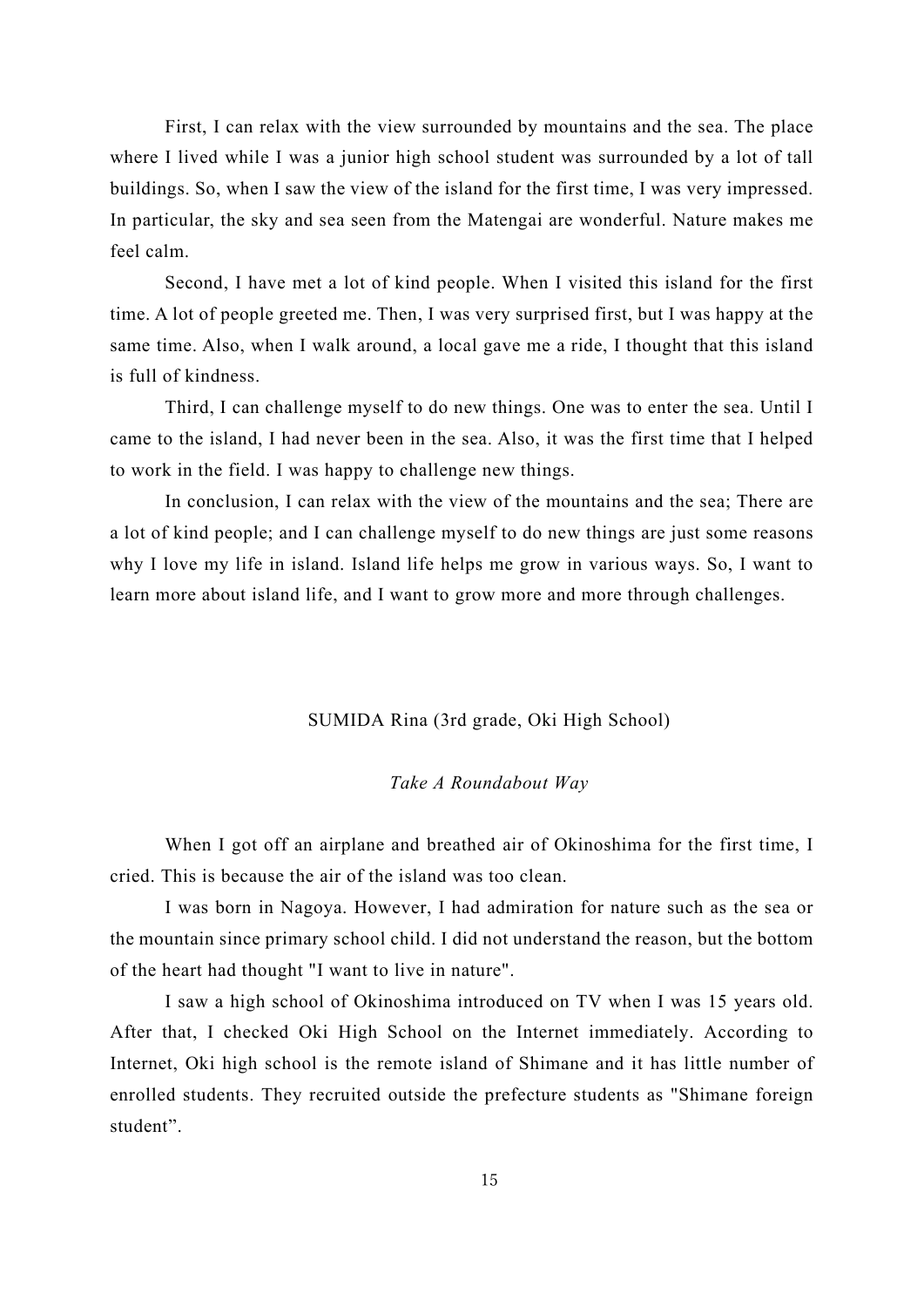Then, I had a dream to be a stage actress. If I go to Okinoshima, I cannot learn a dance and a performance and a song in earnest. However, when I listened to the voice of my heart, it demanded the life in the island. So I thought, "I'll go to Okinoshima!"

My every day was given for the love of the island after I came to Okinoshima. I learned that wind had a color. The wind that entered the classroom during class was able to teach it. And the mountain learned that I changed every season. It was able to notice at the time of everyday commuting to and from school. I spend my time in a high school extremely commonly, but there is the unusual moment in the simple day. That makes my life shine.

I am going to go to Tokyo to learn performing art after graduating from Oki high school. But I always want to be a woman who can remember love from this Okinoshima even if wherever I live.

There may be the person thinking that I take a roundabout way. However, it is changed into nothing for these three years. I cannot buy even money. I feel that I spend splendid days.

You can find out splendid days to surpass far one's imagination by acting with a large field of vision. There are the splendid days near us.

#### TAKAYA Hana (2nd grade, Oki Fisheries High School)

## *My Oki Life: Living with the sea*

<span id="page-15-0"></span>Last April my new life started here in Oki. I was born and brought up in Shiga. I'm living in the school dormitory. At first, I was worried about my school and Oki life. Every day and night I wondered if I could make new friends, if I could get along well with them, if I could make a go of my new school work, if I could …, but now everything has changed. I really enjoy my Oki life with the sea and people here.

What made me live in Oki? Why do I go to Oki Fisheries High School? The answer is the sea. Why am I attracted to the sea in Oki? I think it's because it is very beautiful. I always liked the sea since I was a child. I would often swim or dive into the ocean in summer. When I went to see Oki Fisheries High School, which was also my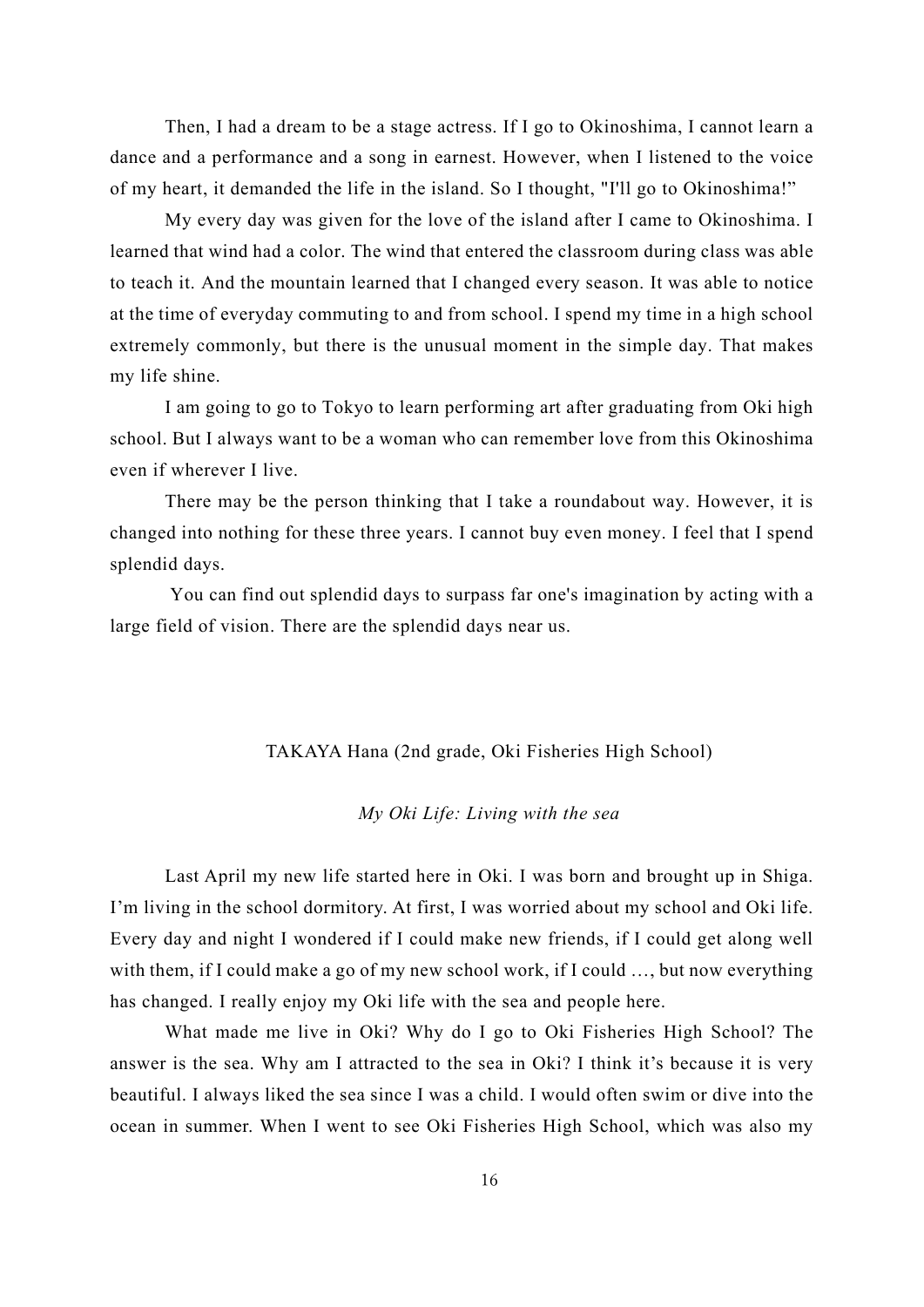first time visiting Oki, I was so impressed with its beautiful and clear sea. Of course, I had good experiences at the school, but it was because of the beautiful sea that I decided to go to Oki Fisheries High School.

Now I'm living here. I feel wonderful nature every minute. I belong to the yacht club. I like to see Oki and my school from the yacht. People living near the school wave their hands to me whenever they see me on the yacht. They also cheer me up when I have a yacht competition. I now feel comfortable here surrounded by the beautiful sea and kind people in Oki.

I'm in the second grade at Oki Fisheries High School and I'm learning about marine life and resources. I have made the decision to go on to university so that I can learn more about the sea and ocean. I've got a dream to get involved in saving the ocean. That's exactly what Oki life gave me. Oki life has greatly inspired me. I will keep on learning and living with the sea.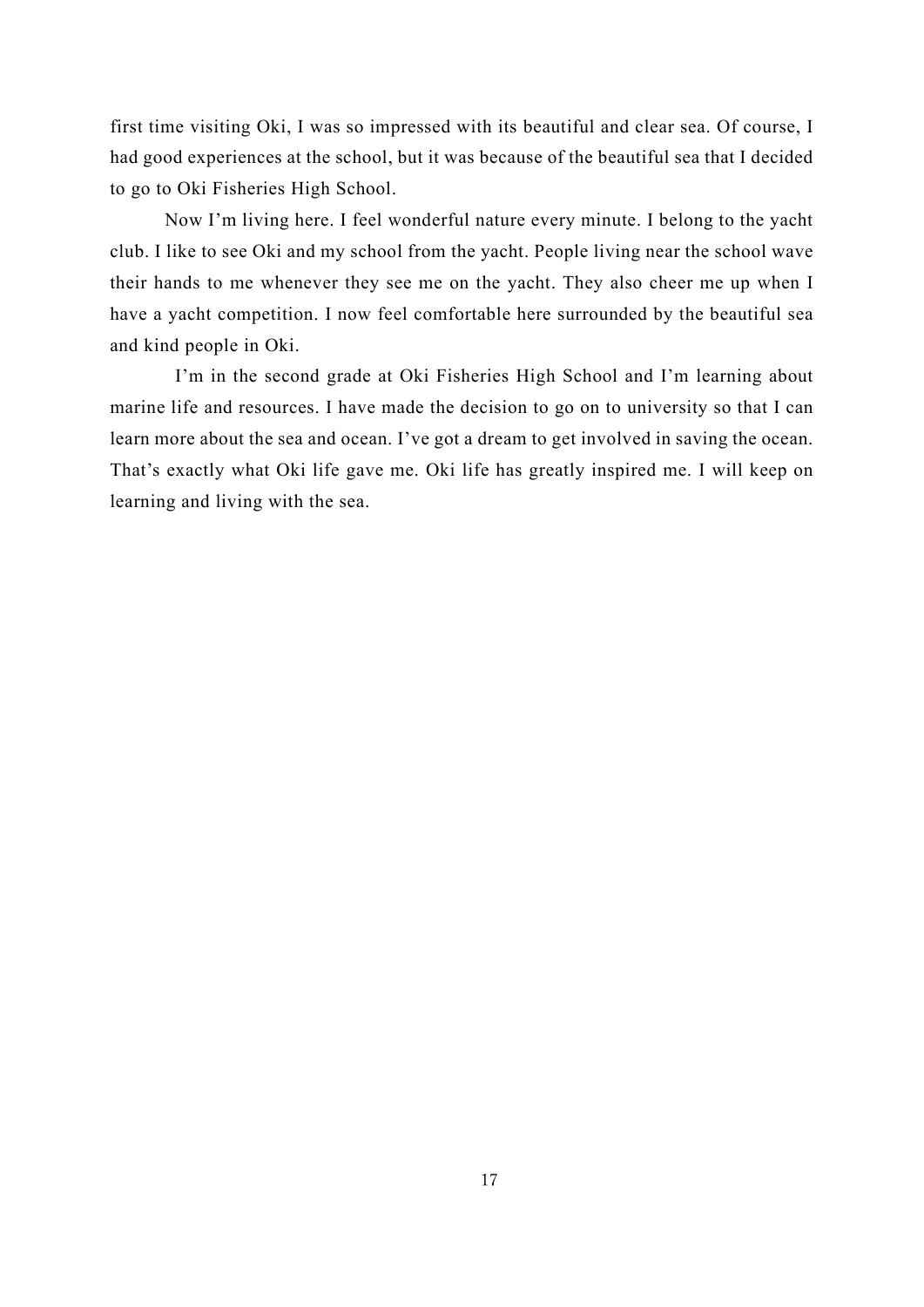# <span id="page-17-0"></span>**Essays by Junior High School Students /** 中学生のエッセイ集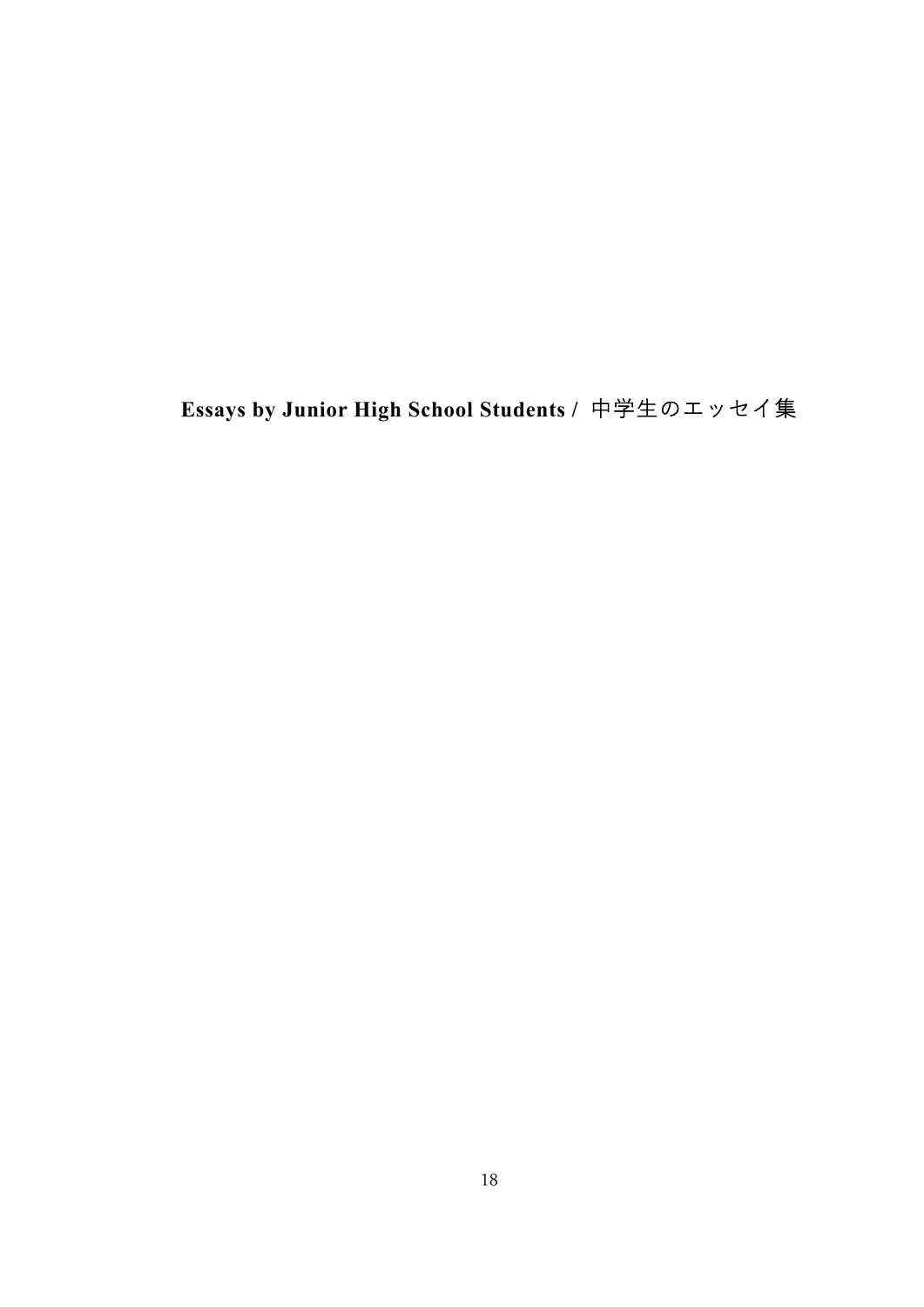## HATA Megumu (2nd Grade, Ama Junior High School)

#### *Wonderful Dialect*

<span id="page-18-0"></span>Do you know "shyabaru"? "shyabaru" is Ama's dialect "Shyabaru" means pull. People in Ama like Ama's dialect. But Ama's dialect is disappearing now. I like Ama's dialect very much. Because - I think that it is interesting. - I think that I am happy when I use it. - I want to keep it alive. I want to spread Ama's dialect in Japan. Let's use Ama dialect!!

## HIRANO Hijiri (3rd Grade, Ama Junior High School)

#### *Come to Ama Town*

<span id="page-18-1"></span>Today I'd like to introduce my hometown. My hometown is Ama Town. It is an island in Shimane Prefecture. This town is very interesting because it has many events. For example, Kinnyamonya Festival and Tsunahiki Tournament. Kinnyamonya Festival is very important for Ama because it is Ama's tradition. We dance Kinnyamonya, drink and eat. We can do many things. Ama's foods are very delicious, for example, Oki Beef and Ama's salt. Ama Town is the country but I think it is better than city so please come to Ama Town.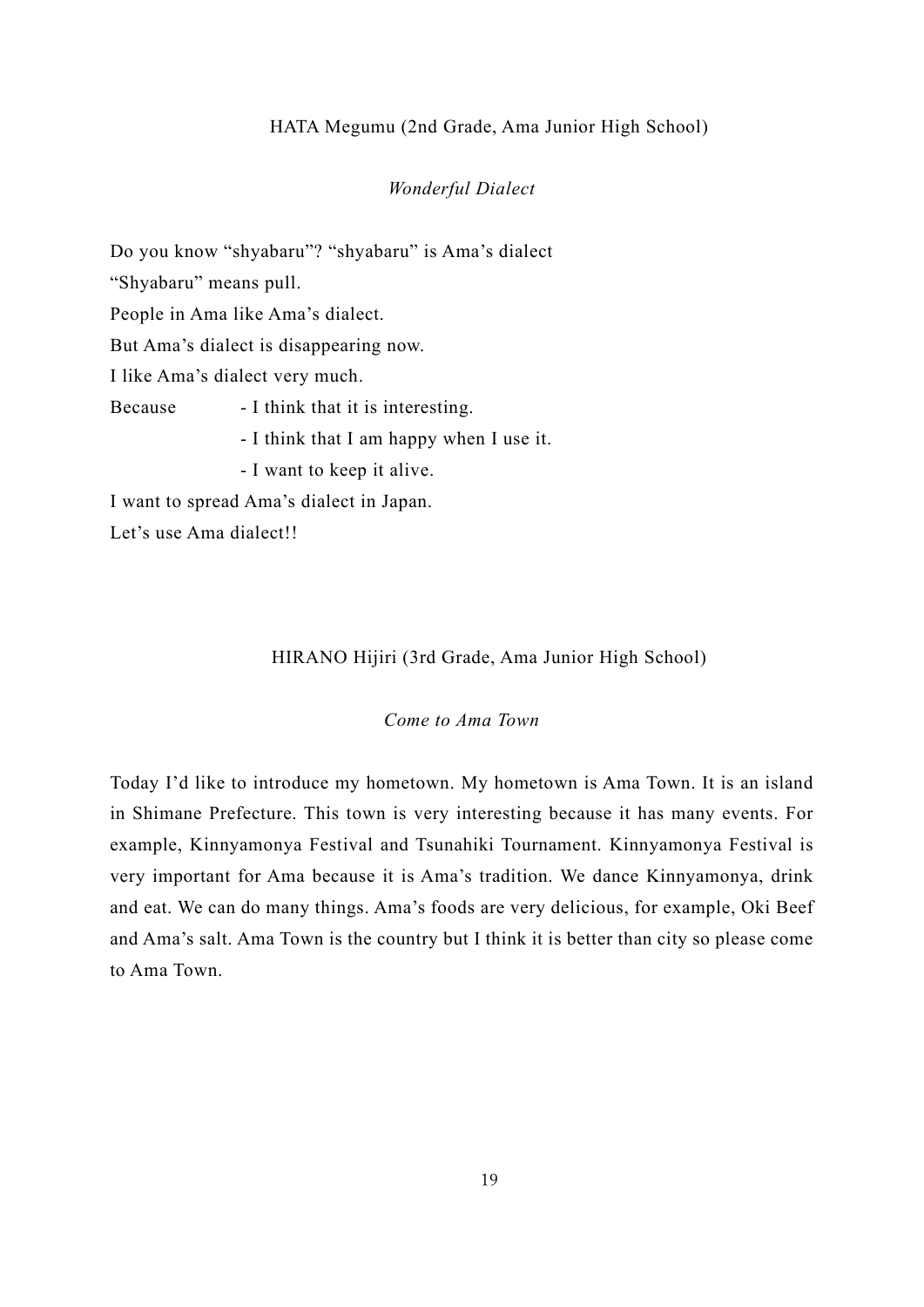## INOUE Kazuki (2nd Grade, Ama Junior High School)

#### *Tengawa water*

<span id="page-19-0"></span>I love the nature of Ama. There is clear water in Ama. It is Tengawa water. Tengawa water is one of the one hundred famous water in Japan. You can drink this water if you come to Ama. I think that this water is very good. This water can be drink at any time and used for rice field water. Please drink clear and delicious water.

#### ISHIKURA Daiki (2nd Grade, Ama Junior High School)

## *Full of kindness*

<span id="page-19-1"></span>Have you ever been told "good morning" by people around you?

I live in Ama town.

My town is not only famous for Kinnyamonya Festival, Oki Shrine and so on, but also the kindness of the people.

People in Ama are very kind because they give me many things like sweets, food and talk with me a lot.

If you meet town people on the street, they will say "good morning" and touch you kindly.

You can receive a lot of kindness from people in Ama Town.

Come to Ama and feel the kindness.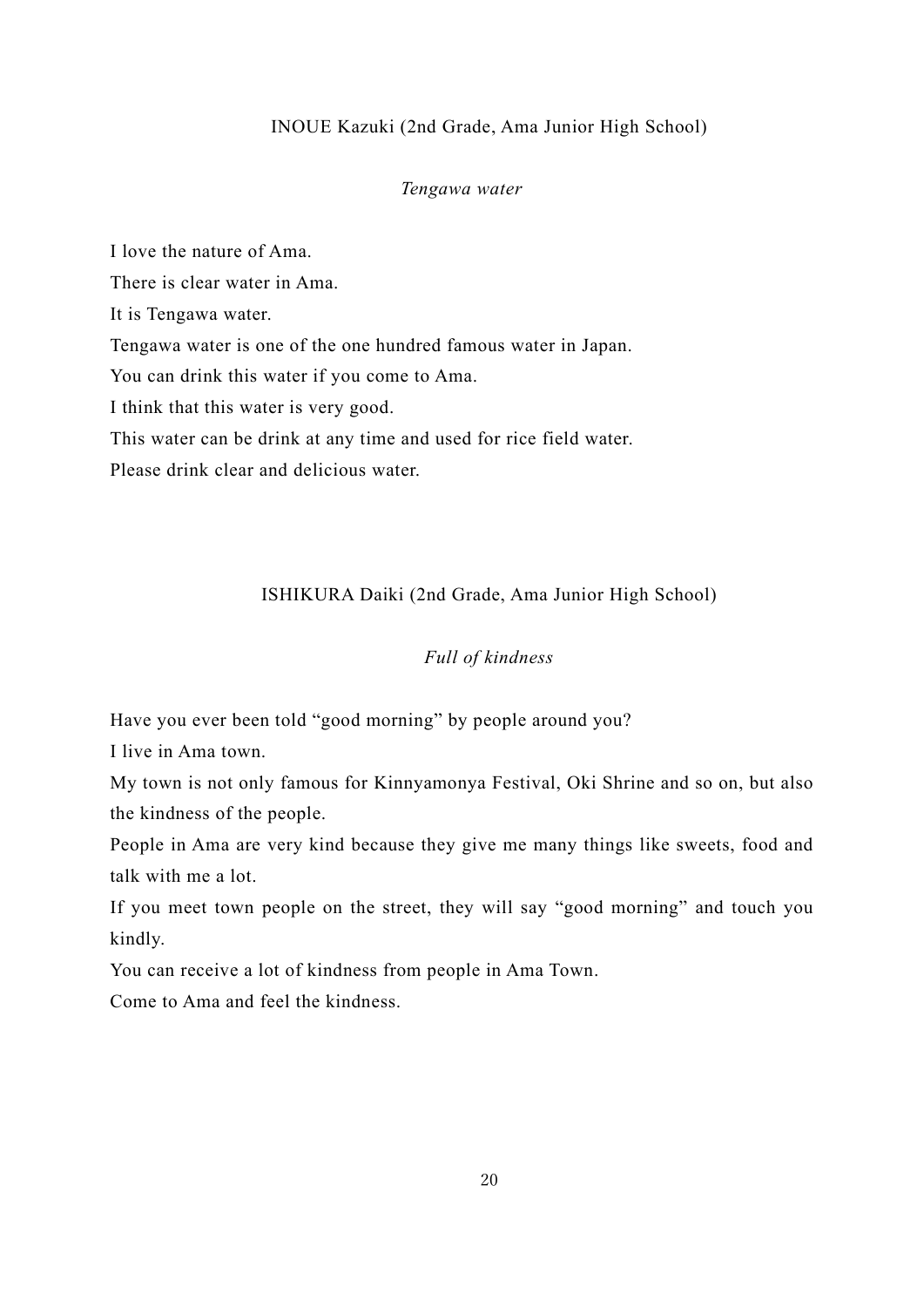#### IZUMI Sara (2nd Grade, Ama Junior High School)

#### *Kinnyamonya Festival*

<span id="page-20-0"></span>I live in Ama town. There is a festival here. It is Kinnyamonya Festival. Kinnyamonya Festival is held every summer. There are many shops at the festival. You can buy food and toys. A lot of people come to Ama. I go to Kinnyamanya Festival with my friends every year. Let's have fun together.

## KAWAUCHI Rihito (2nd Grade, Ama Junior High School)

## *Ama library*

<span id="page-20-1"></span>I live in Ama Town. Have you ever been to Ama library? When we have test period, we always go to the library. We study very hard, but sometimes we play around. Ama library is small, but it is very clean. You can see a beautiful view from the window. There are many books in the library. Please come to Ama library. You can relax and enjoy.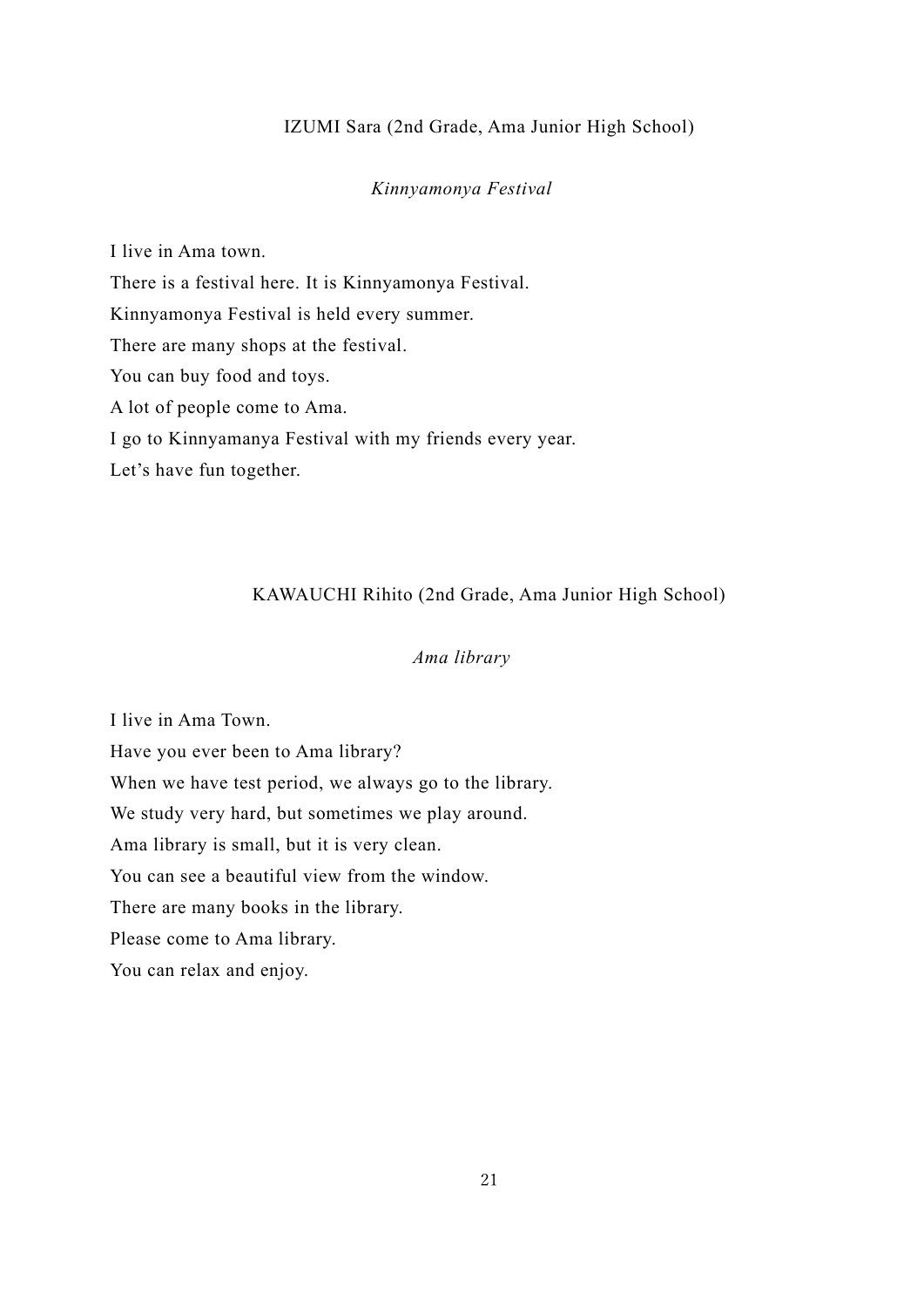#### MUKOYAMA Aoi (2nd Grade, Ama Junior High School)

## *Hidden spot in Ama*

<span id="page-21-0"></span>I live in Ama Town. Ama is a small island in the sea of Japan. There are many beautiful spots in Ama. For example, Akiya coast, Oki shrine and Mt. Atodo. I think these spots are beautiful but I also know another beautiful spot. It's a field in Uzuka. It's large and on the hill. I went up path with my friends. I could see very beautiful view from the top of the hill. There are a lot of yellow flowers and I saw the evening sun there. It is really beautiful! As I said, Ama has hidden beautiful spots.

<span id="page-21-1"></span>If you come to Ama, you should look for hidden spots.

SHINTANI Ikumi (2nd Grade, Ama Junior High School)

## *Oki beef*

I live in Ama Town.

My Town is famous for Oki Beef. It is born and raised on the island and it has a meat which has a quality rating of at least 4 in the Japan meat rating. There is an Oki Beef shop. You can enjoy eating Oki Beef for lunch. Oki Beef is very good. Ama is fun.

#### TAKENO Yui (2nd Grade, Ama Junior High School)

*Oki Beef*

<span id="page-21-2"></span>I live in Ama town. My town is famous for Oki Beef. Oki beef was born and brought up in Ama.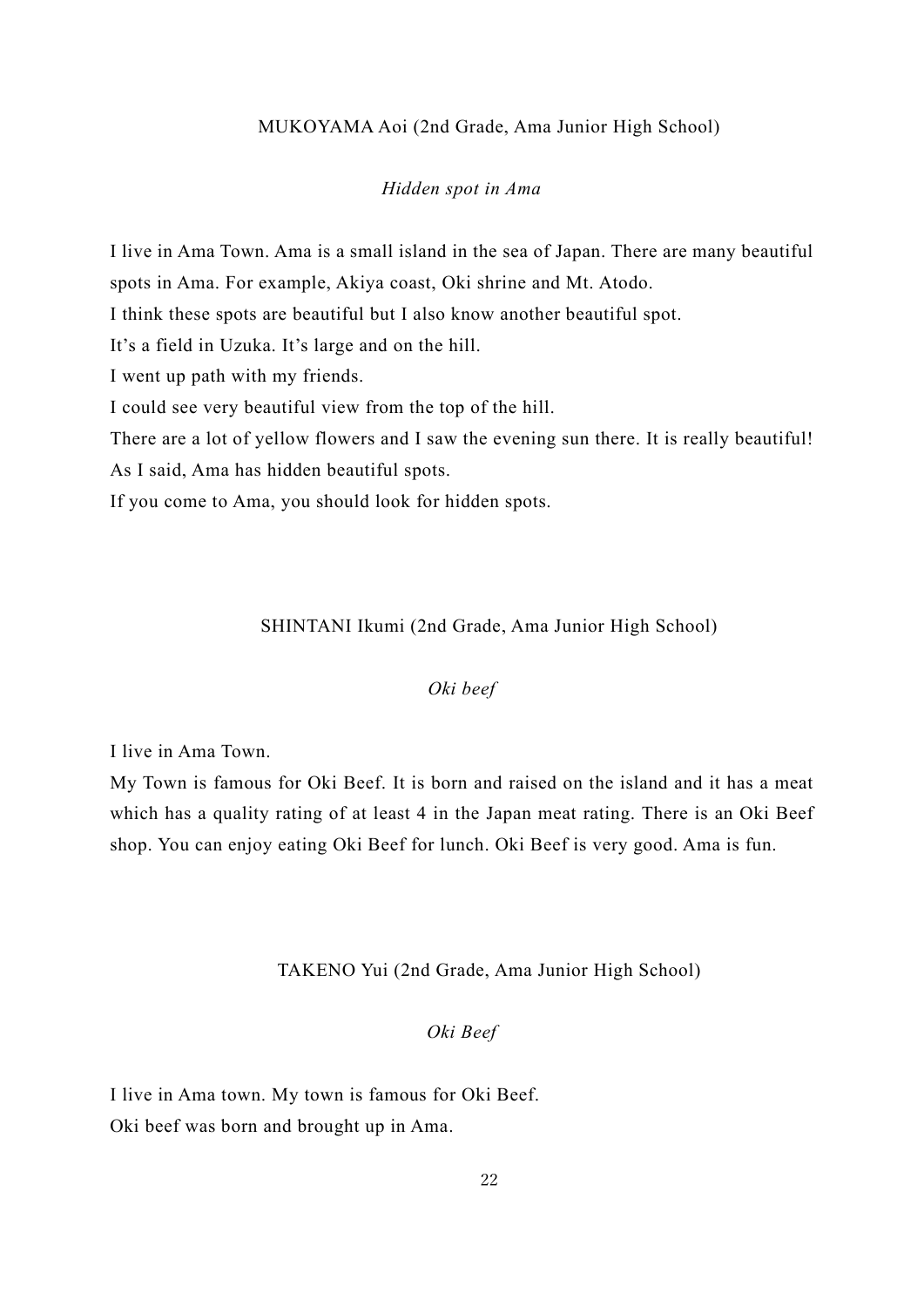There is an Oki Beef restaurant in Hishiura port. My family eats Oki Beef on the Bon holidays. There are many menus in the Oki Beef restaurant. Oki Beef is very delicious. If you come to Ama, try to eat Oki Beef.

## TONOMOTO Zen (2nd Grade, Ama Junior High School)

## *A town full of happiness*

<span id="page-22-0"></span>I live in Ama Town.

I like my town's festival, especially Kinnyamonya Festival because it is very fun.

Many people come to it.

There are many stalls in this festival.

People eat delicious food.

People take part in the Kinnyamonya Parade to watch fireworks at night.

<span id="page-22-1"></span>Visiting Ama Town is fun, so come to my wonderful town.

## UNO Rion (2nd Grade, Ama Junior High School)

## *Kinnyamonya Festival*

I live in Ama.

My town is famous for some festivals.

One of the festivals is Kinnyamonya Festival.

It's held every year.

Ama people and tourists gather in Hishiura area.

There are some stands in the festival.

You can watch fireworks after the festival.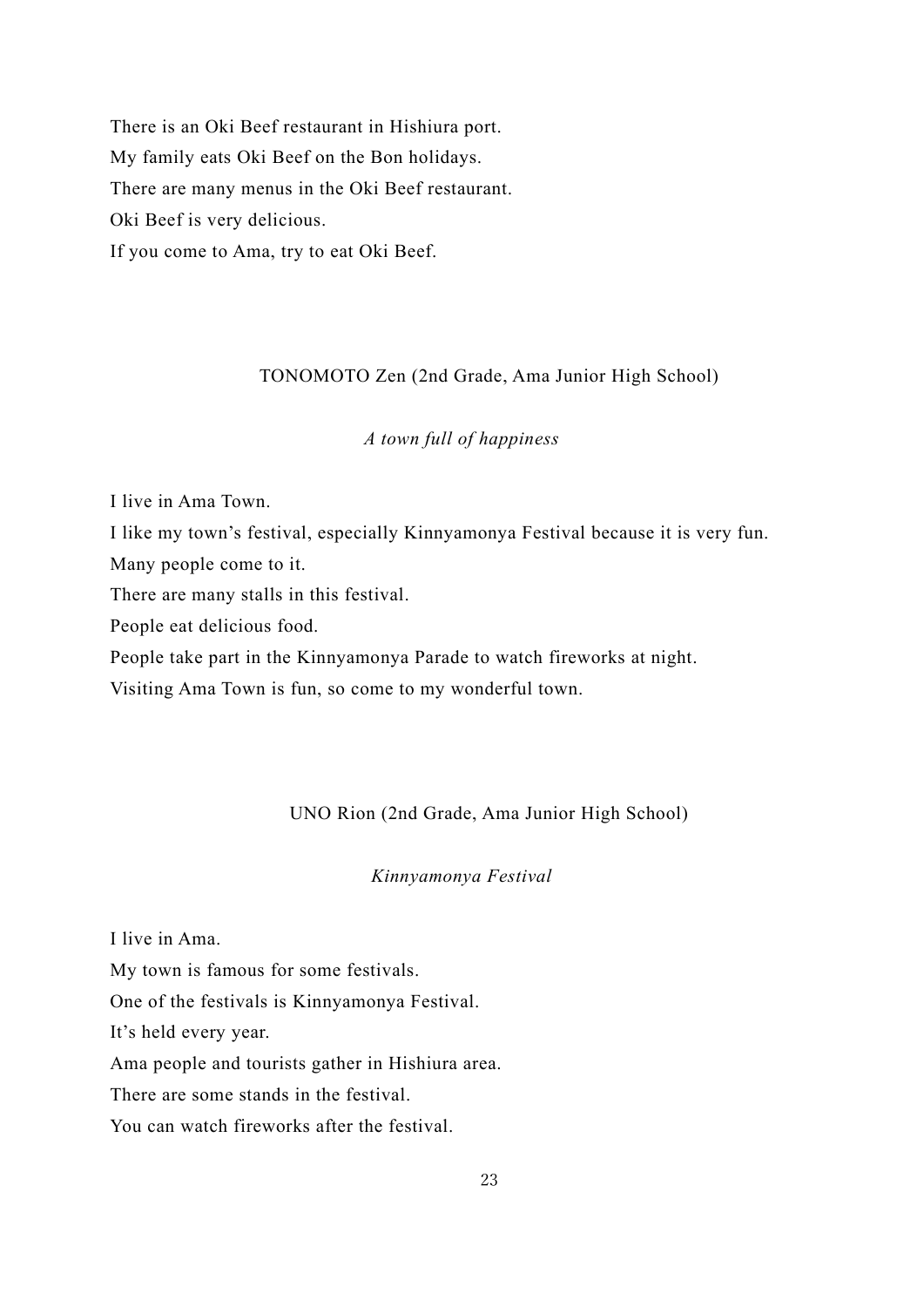We enjoy dancing Kinnyamonya, It's one of the folk songs. We use "syamoji." It is rice scoop. Visiting Ama is interesting. Please be sure to come to Ama.

## WAKUI Yosuke (2nd Grade, Ama Junior High School)

## *Special Town*

<span id="page-23-0"></span>I live in Ama Town. My town has beautiful nature. So my town is famous for it.

For example," Tengawa No Mizu". It's natural water.

It's very clear. So you can drink it.

I love my town's nature, but that's not all.

I love people in Ama too. They are very kind and friendly,

If I'm in need, they give us a hand every time.

They also greet us with a smile. So we can be happy every day.

I want to spread to other countries about my town. Because,

"My town is small"

"My town doesn't have convenience stores"

"My town doesn't have many people"

"But my town is so wonderful!"

"My town has beautiful nature!"

"My town's people are shining!"

That is why my town is special.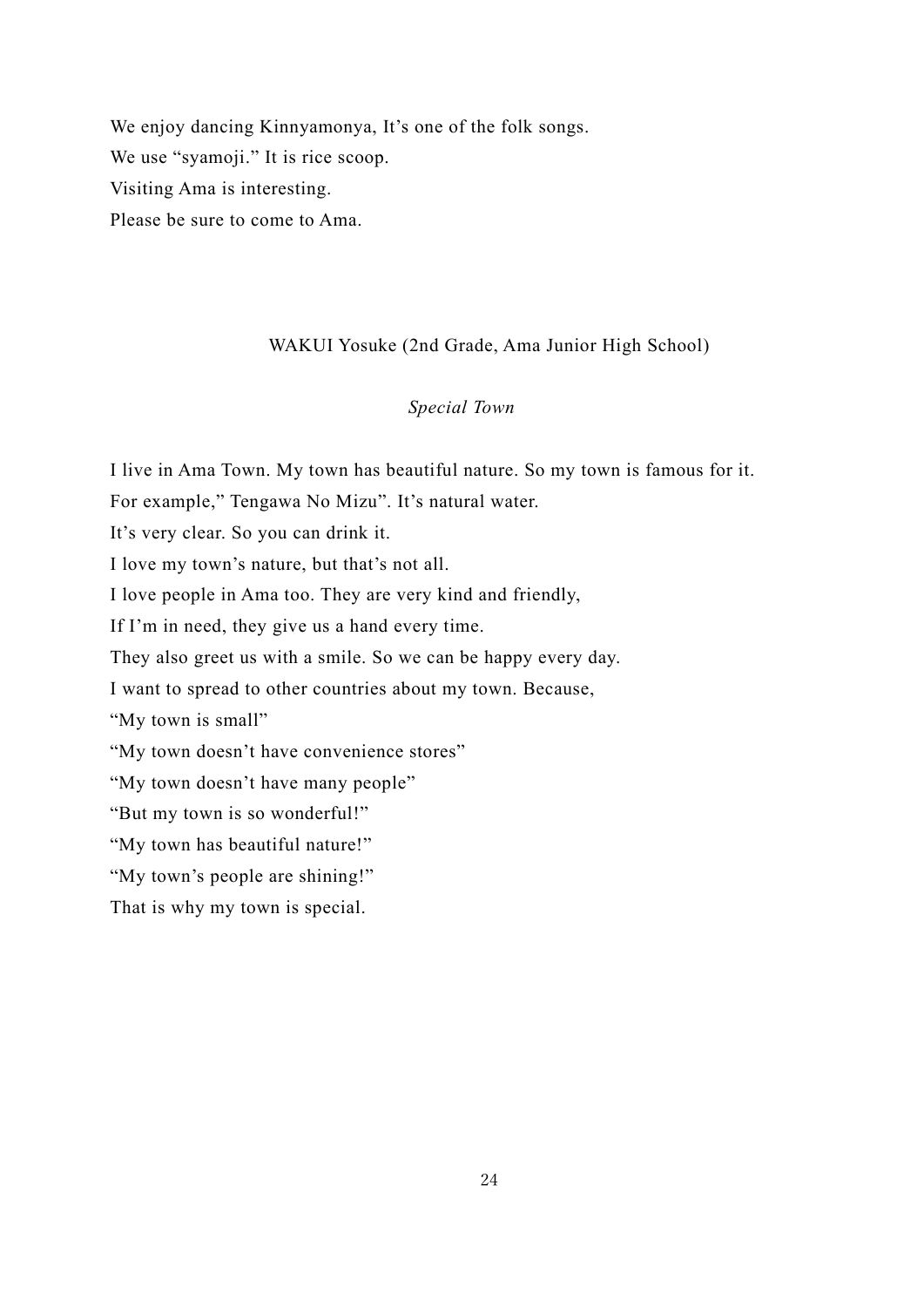#### YAMATO Ao (2nd Grade, Ama Junior High School)

#### *Sowaka Plum*

<span id="page-24-0"></span>I live in Ama. Pickled plum is made in Saki area.

Saki is in the south of Ama. Ama town is famous for pickled plum.

Ama town's pickled plum's brand name is Sowaka Plum.

I experience putting Sowaka Plum into the bag.

I think that the producers are busy, because only two people make Sowaka Plum every year.

Sowaka Plum is salty, but I like Sowaka Plum. I recommend someone who likes salty one.

<span id="page-24-1"></span>If you go to Ama town, please eat Sowaka Plum.

#### HIRAKI Kai (2nd Grade, Nishinoshima Junior High School)

## *My Favorite Nishinoshima Spots*

I live in Nishinoshima. It's in the north of Shimane. We can see the beautiful sea. And then there are the amazing spots. We can eat delicious fish. Nishinoshima is famous for Ikaaya. Ikaaya is a library. There are a lot of fun places in Ikaaya. In Ikaaya, you can use computers, talk with friends, relax, read books, and so on. Please come to Nishinoshima.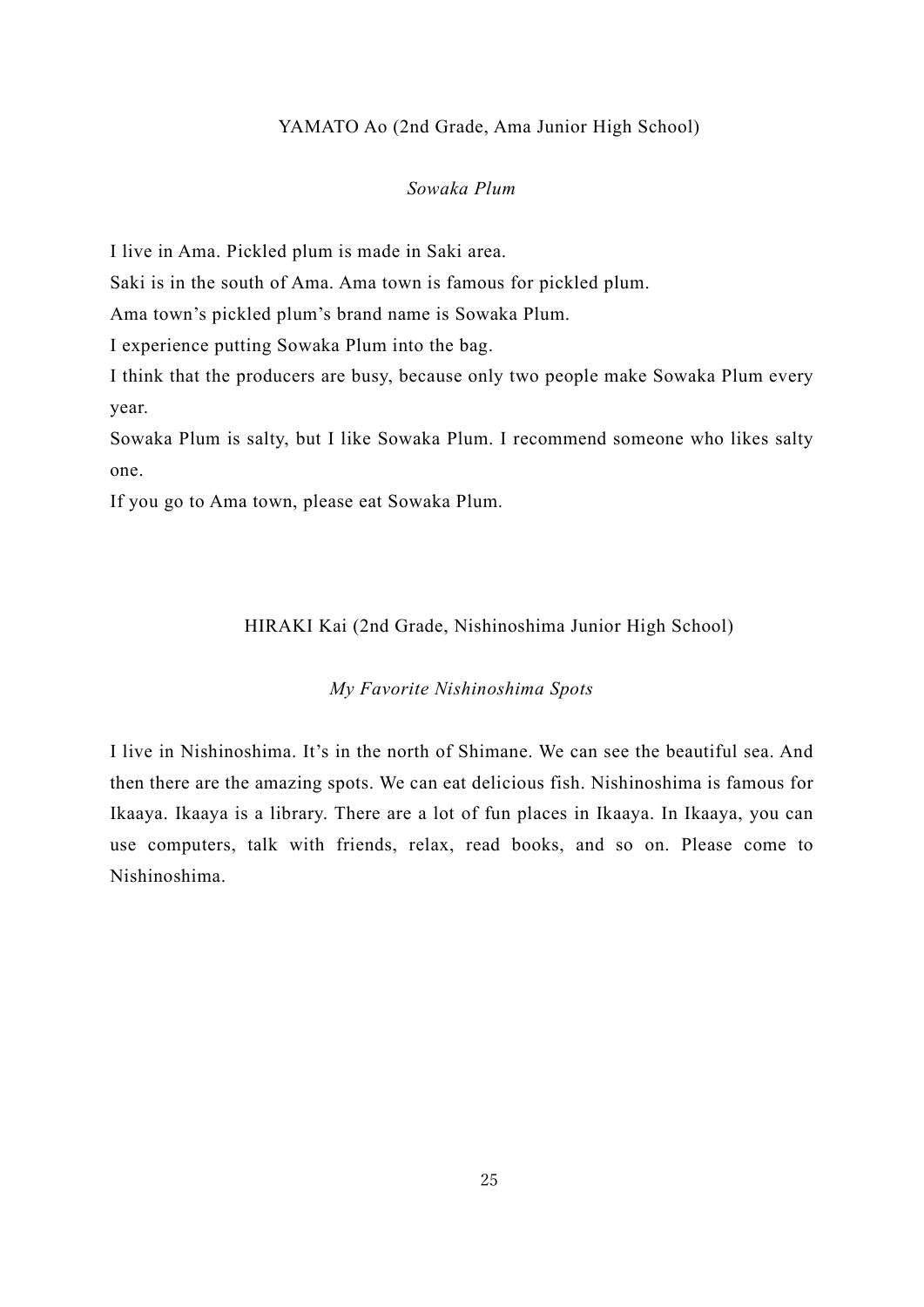#### <span id="page-25-0"></span>HIRAKI Miku (2nd Grade, Nishinoshima Junior High School)

#### *My Favorite Beaches in Nishinoshima*

I live in Nishinoshima. It's in the north of Shimane. Nishinoshima is famous for its amazing spots and beautiful sea. It's a very beautiful blue. It's famous for its beautiful beaches. The shiny beaches spread. We have nothing on my island, but we have everything for me on my island. I love my country, my island. Why don't you take pictures of the beautiful views on holidays?

#### JOSAI Fuuka (2nd Grade, Nishinoshima Junior High School)

#### *My Favorite Nishinoshima Places*

<span id="page-25-1"></span>I live in Nishinoshima. It's in the north of Shimane. There are a lot of cows and horses. We can swim in the sea. Nishinoshima is famous for Sotohama and Matengai. People in Nishinoshima are very kind. Nishinoshima is famous for Ikaaya. You can relax there and read books. Please come and enjoy Nishinoshima.

#### MASE Matoi (2nd Grade, Nishinoshima Junior High School)

#### *My Favorite Nishinoshima Things*

<span id="page-25-2"></span>I live in Nishinoshima. It's in the north of Shimane. You can see beautiful views. My town is famous for Shara-bune Ship. My town has a lot of kind people. My town has a lot of nature. For example, Matengai and Sotohama. I want many people to come and enjoy my town.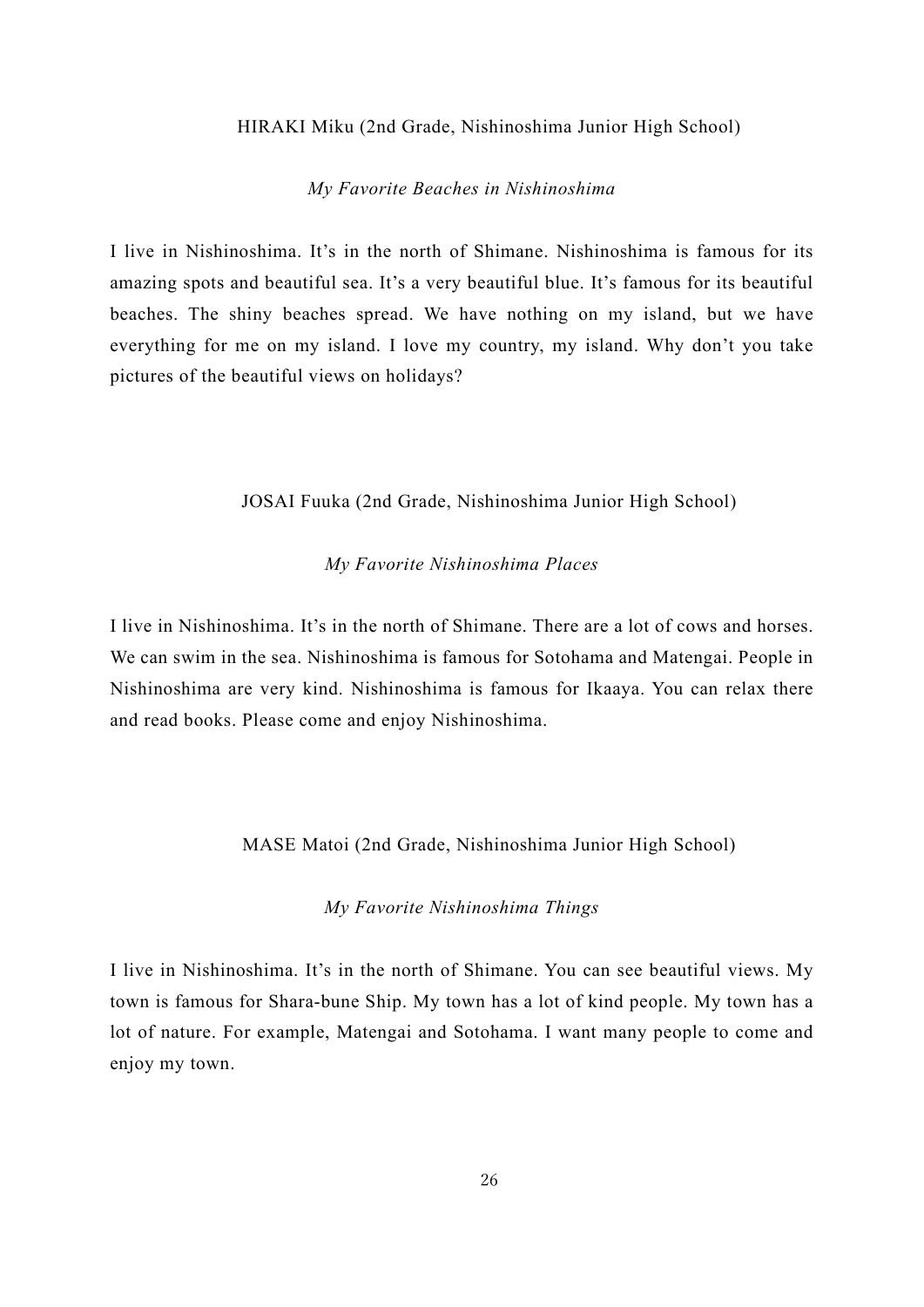#### MOTOE Sara (2nd Grade, Nishinoshima Junior High School)

#### *My Favorite Nishinoshima Spots*

<span id="page-26-0"></span>I live in Nishinoshima. It's in the north of Shimane. Nishinoshima is famous for its beautiful sea and amazing spots. My recommendation is Matengai and Kuniga Kaigan. At Matengai and Kuniga there is a cow and horses, but you cannot touch the cows and horses. I hope to welcome you to Nishinoshima.

#### <span id="page-26-1"></span>NAGATA Kaito (2nd Grade, Nishinoshima Junior High School)

## *My Favorite Nishinoshima Places*

I live in Nishinoshima. It's in the north of Shimane. It's famous for Matengai. We can eat sashimi, abalone, and turban shell. There are a lot of cows and horses. My recommendations are Sotohama Beach, Matengai, and Tsukenkyou. I like swimming very much. Swimming in Sotohama beach is very fun. I want many people to come and enjoy my town.

#### <span id="page-26-2"></span>NAKAO Ayana (2nd Grade, Nishinoshima Junior High School)

## *My Favorite Nishinoshima Views*

I live in Nishinoshima. It's in the north of Shimane. My town has a lot of beautiful nature. For example, Matengai. Matengai is a very tall cliff. You can see a beautiful view at Matengai. My recommendation is the sea. Nishinoshima's sea is very beautiful. I want many people to come and enjoy my town!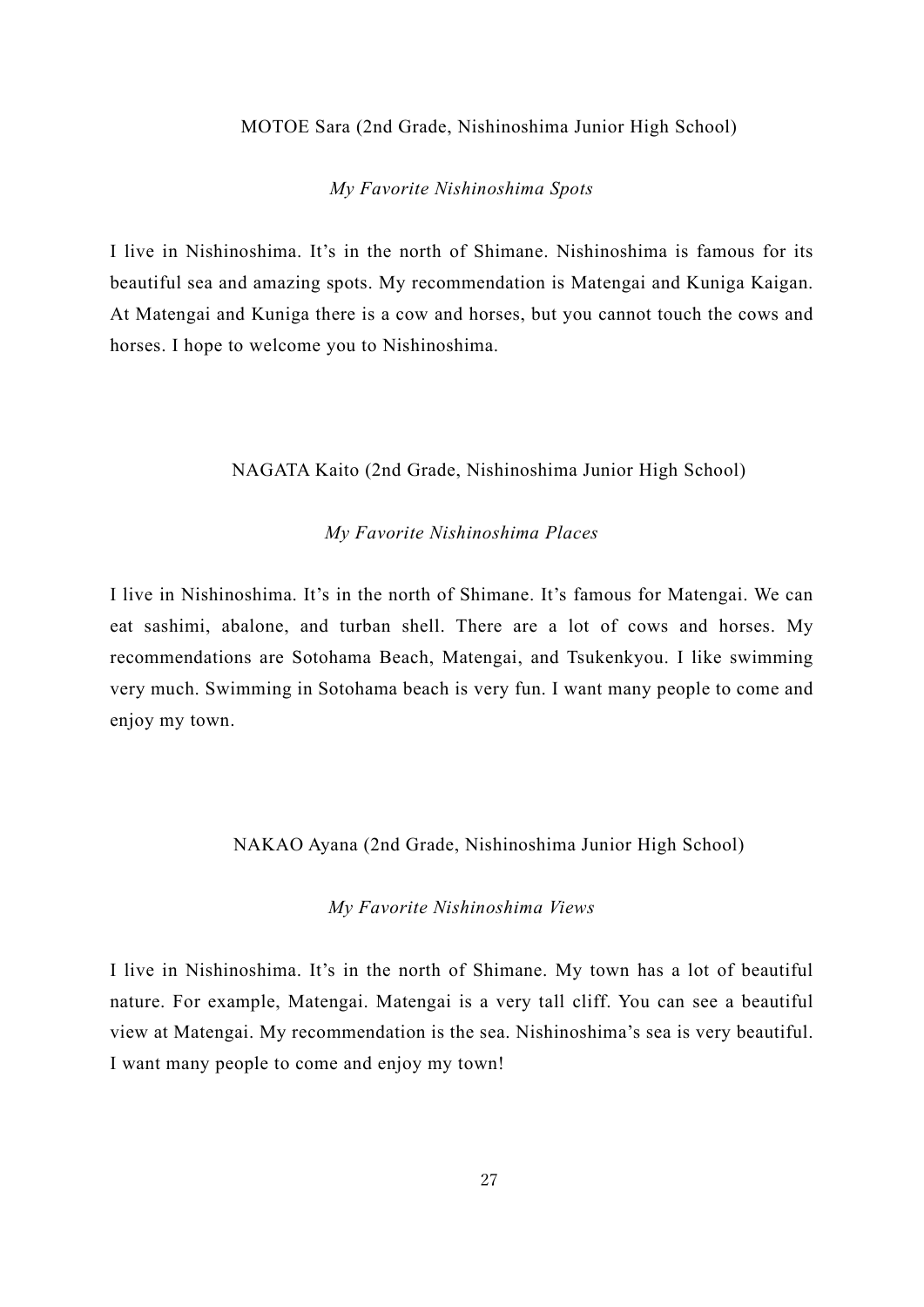## <span id="page-27-0"></span>SHIRANO Kokoro (2nd Grade, Nishinoshima Junior High School)

#### *My Favorite Nishinoshima Views*

I live in Nishinoshima. It's in the north of Shimane. We can see amazing views. Especially Matengai, is my recommendation. We can swim in the beautiful sea. A lot of fish swim in the beautiful sea. You can read books and get relaxed on holidays at Ikaaya. I want many people to come and enjoy my town!

#### <span id="page-27-1"></span>TAKETANI Haruto (2nd Grade, Nishinoshima Junior High School)

#### *My Favorite Nishinoshima Fishing Places*

I live in Nishinoshima. It's in the north of Shimane. Nishinoshima is famous for Kuniga. There are a lot of cows. We can eat turban shell and abalone. We can enjoy swimming in Sotohama. I like fishing and I like eating fish. It is very delicious. Why don't you go fishing in Nishinoshima?

#### <span id="page-27-2"></span>TOMITANI Naoki (2nd Grade, Nishinoshima Junior High School)

#### *My Favorite Nishinoshima Places*

I live in Nishinoshima. It's in the north of Shimane. It's famous for its beautiful Matengai and Kuniga Kaigan and so on. We can enjoy swimming in Sotohama Beach and fishing. There are a lot of fun festivals. Nishinoshima is an interesting and great place. I want many people to come and enjoy my town.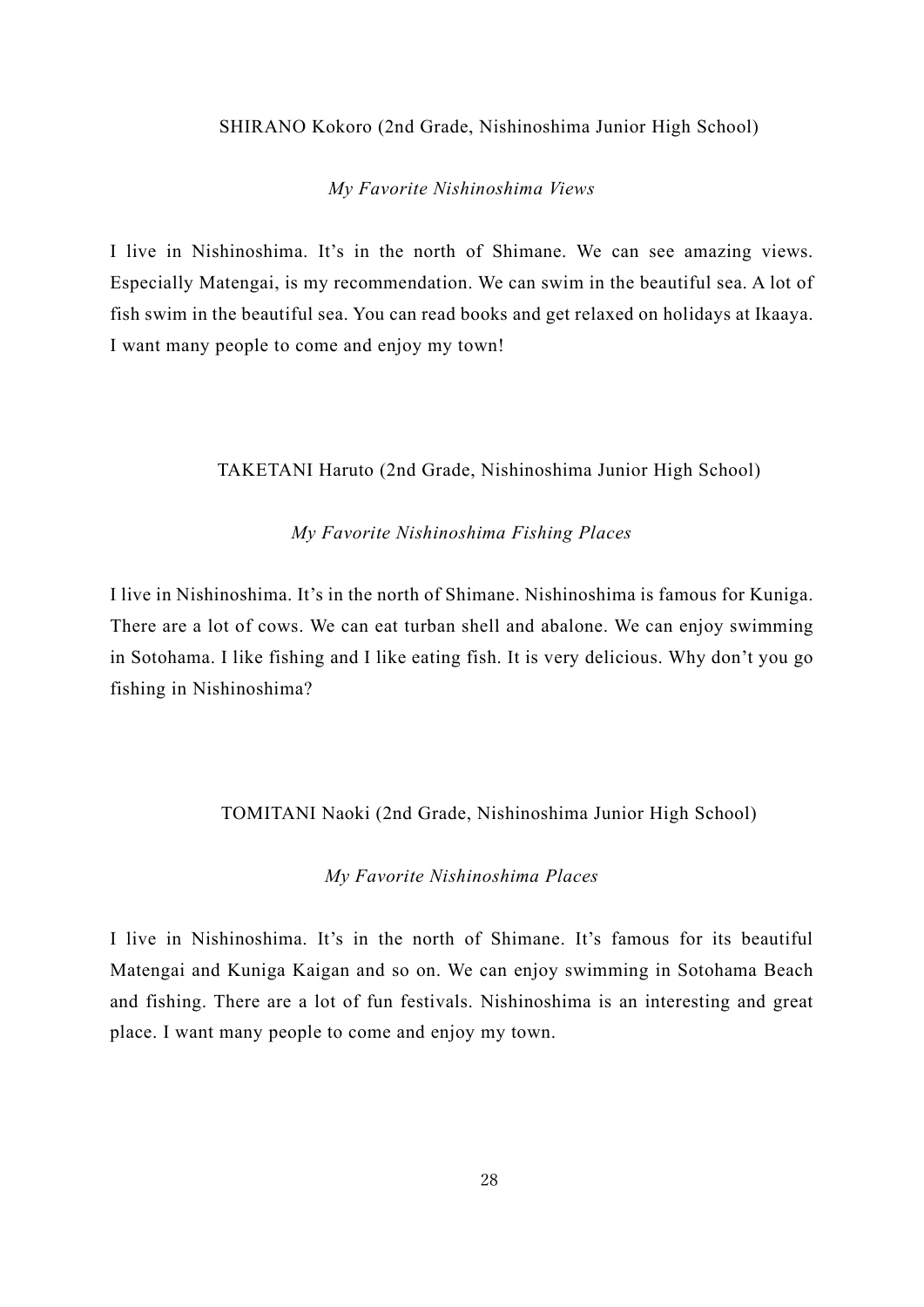#### UNO Mikoto (2nd Grade, Nishinoshima Junior High School)

#### *My Favorite Nishinoshima Views*

<span id="page-28-0"></span>I live in Nishinoshima. It's in the north of Shimane. My town has a lot of amazing spots. For example, Matengai, Kuniga, Takuhi Temple, Onimai, Sotohama Beach, and so on. You can enjoy eating and seeing beautiful views in Nishinoshima! I hope everyone in the world can come and enjoy great experiences in Nishinoshima!

KATA Kota (3rd Grade, Saigo Junior High School)

#### *To protect the sea in Oki*

<span id="page-28-1"></span>I have lived in Oki for fifteen years. My favorite place is the sea. Oki's fishing port is famous in Shimane and we can catch a lot of fish there. When I went to the sea to swim, I found a lot of trash there. I think we should stop throwing the trash away into the sea. And also, we should clean the trash out of the sea when we can see it. So I will join cleaning events in the future. I want to protect the beautiful sea in Oki.

#### KISE Haruka (3rd Grade, Saigo Junior High School)

*My favorite time in Oki*

<span id="page-28-2"></span>I like three kinds of times in Oki.

First, I like the time that I spend in Oki because I can feel the time pass slowly and I can relax.

Second, my favorite season in Oki is summer. The sea is beautiful and I can swim a lot. Also, my friends come to Oki and I can hear them tell stories that I don't know. I like that time very much.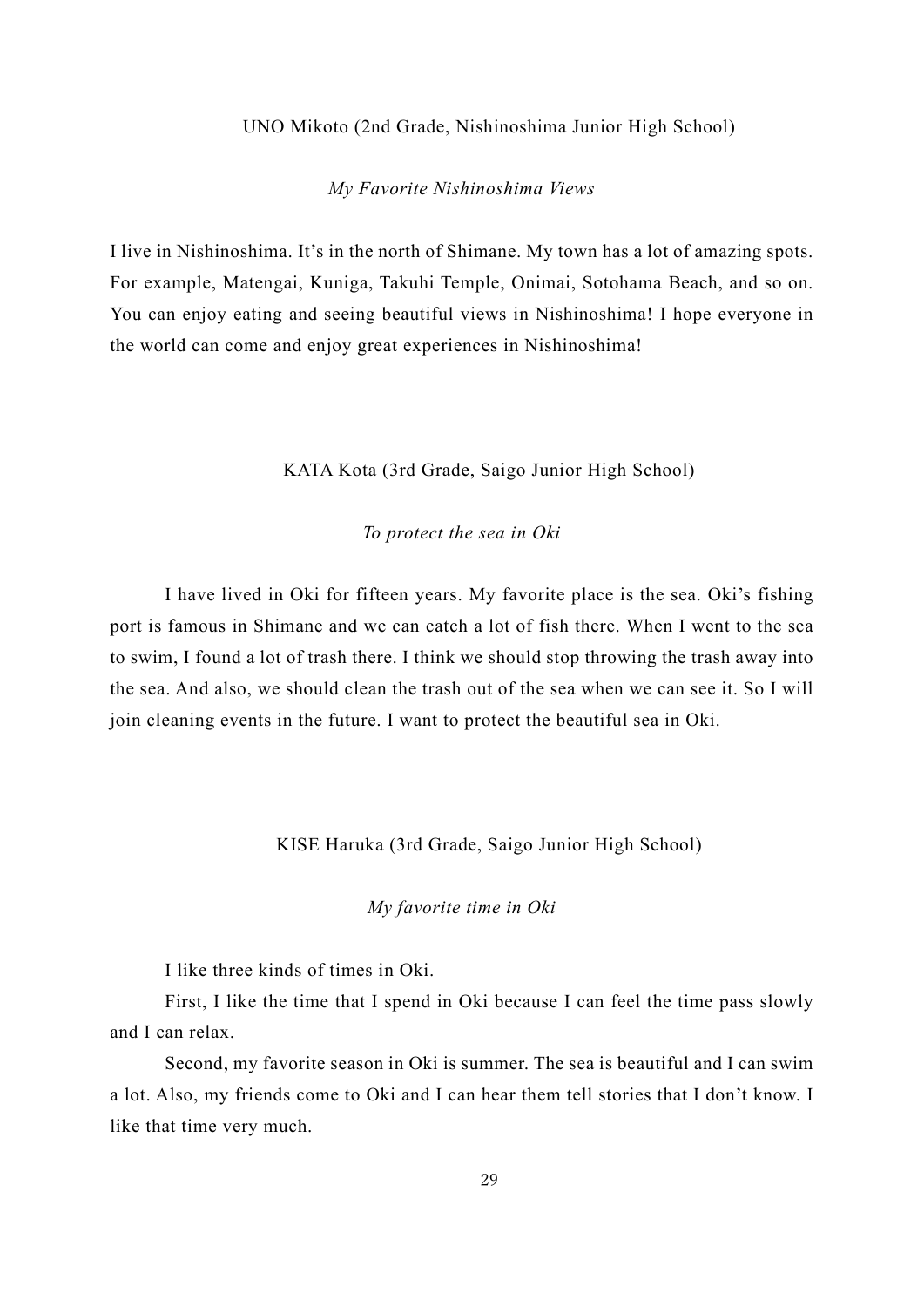Third, I like the times that I can experience Oki's traditions. For example, I have been a shrine maiden since I was ten. I think it's important to do that. So I want to continue to protect the traditions.

#### MISHIMA Sota (3rd Grade, Saigo Junior High School)

#### *What we have to do for Oki's nature*

<span id="page-29-0"></span>My favorite thing in Oki is going fishing with my friends. There are many kinds of fish in Oki. But the number of fish is decreasing now. Animals and plants, too. I want to protect them, so I will learn about nature. If we live in Oki, I think we must protect this nature.

#### MURAMATSU Miyu (3rd Grade, Saigo Junior High School)

#### *The Ultra Marathon*

<span id="page-29-1"></span>My favorite event in Oki is the Ultra Marathon. The Ultra Marathon is a big event in Oki. Many people join it as a runner or volunteer. Some of them come from far places to run. Runners practice a lot because it is not easy to finish. But they can see a lot of beautiful nature while running. And they can get a letter which is written by elementary school students and junior high school students. I think it can be the runners' power.

I have joined it as a volunteer. I was very moved when they finished. And they looked happy. So I love the Ultra Marathon. This event makes Oki one team. I think it is a very good thing and we can be happy. So I want to join this event as a runner in the future.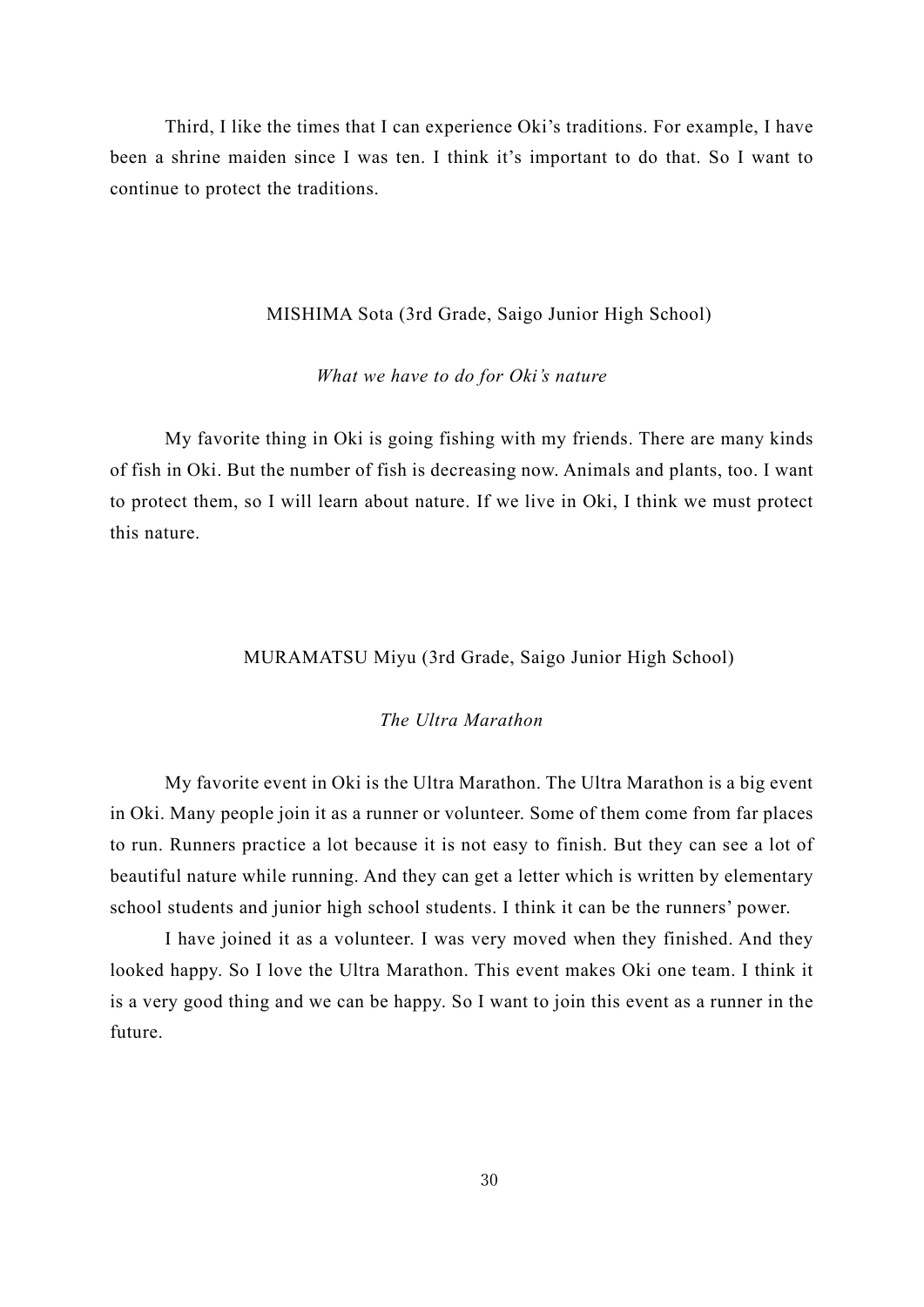#### NOTSU Moe (3rd Grade, Saigo Junior High School)

## *My favorite event*

<span id="page-30-0"></span>There are many events in Oki where you can enjoy its nature. One of them is the Ultra Marathon. The Ultra Marathon is held in June every year. People run 100 kilometers or 50 kilometers.

I have three reasons to recommend the Ultra Marathon to you. First, you can see great nature in Oki while you are running. Second, people in Oki support you. Third, you can eat Oki food.

Running is fun but supporting and working as a volunteer are fun, too. Please come to Oki to see the Ultra Marathon.

#### OSADA Koko (3rd Grade, Saigo Junior High School)

## *The Dangyo fall*

<span id="page-30-1"></span>My favorite place in Oki is the Dangyo fall. It is very beautiful. When I went there, the water splashed onto my face. I felt the great power. Also, it was summer but I felt cold. I was moved with my eyes and body. There are a lot of trees and insects around there, too. You should go there and feel the beautiful nature and its power.

#### SAITO Kako (3rd Grade, Saigo Junior High School)

## *My favorite place*

<span id="page-30-2"></span>I live in Okinoshima. My favorite place in Oki is a diving spot in Tsuma. Okinoshima is surrounded by the sea and is famous for the sea food. We can dive into the sea there. I have dived once before. I went there with my friends, their mother and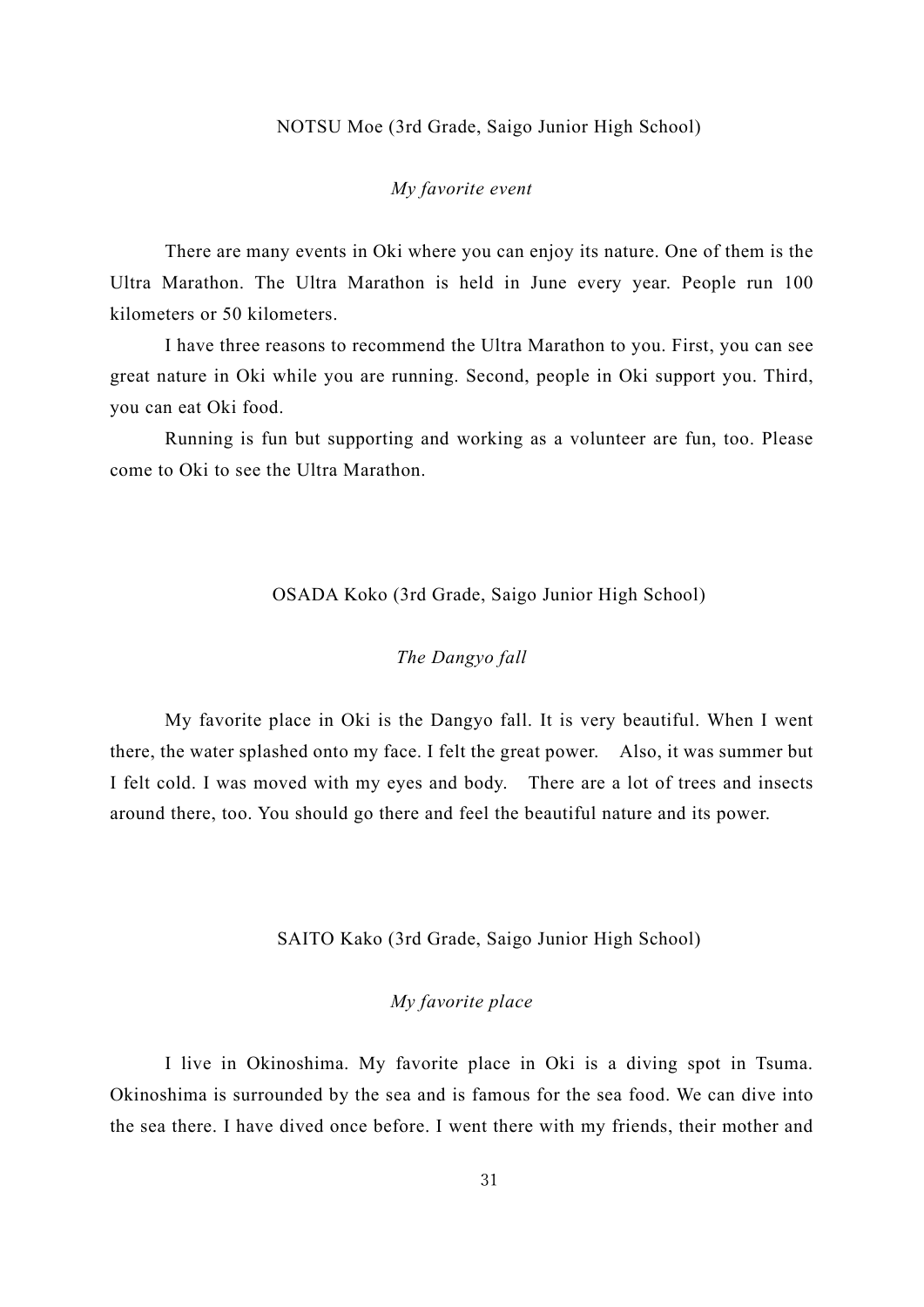my mother. When we dive, we can see the beautiful sea. I feel moved by the wonderful scenery.

## TAKANASHI Sachi (3rd Grade, Saigo Junior High School)

## *My favorite place*

<span id="page-31-0"></span>My favorite place is Oki airport park. I think the view from Oki airport park is the best in Oki. I often go there because we can see the beautiful view. For example, we can see the beautiful sea, sky and sunset. Also we could see airplanes when I went there with my father and my brother. Sometimes, we run there because it is very large. There was a marathon event before and I joined it. A girl from the mainland said "The sea is very beautiful!" I was so happy to hear that. Oki airport park is a very good place that I want everyone to visit.

#### TATANO Kaito (3rd Grade, Saigo Junior High School)

## *What I love*

<span id="page-31-1"></span>My grandmother has two dogs. Their names are "Coco" and "Hana". Coco is a black miniature dachshund. She is probably two years younger than me. She is a little chubby. Hana is also a miniature dachshund, but she is brown and smaller than Coco. Hana is Coco's child. She is naughty. They rejoice when I visit my grandmother's house. I must leave Oki to enter a high school next April. So I can't meet them many more times. I don't want to forget them. I'll remember them when I feel tired.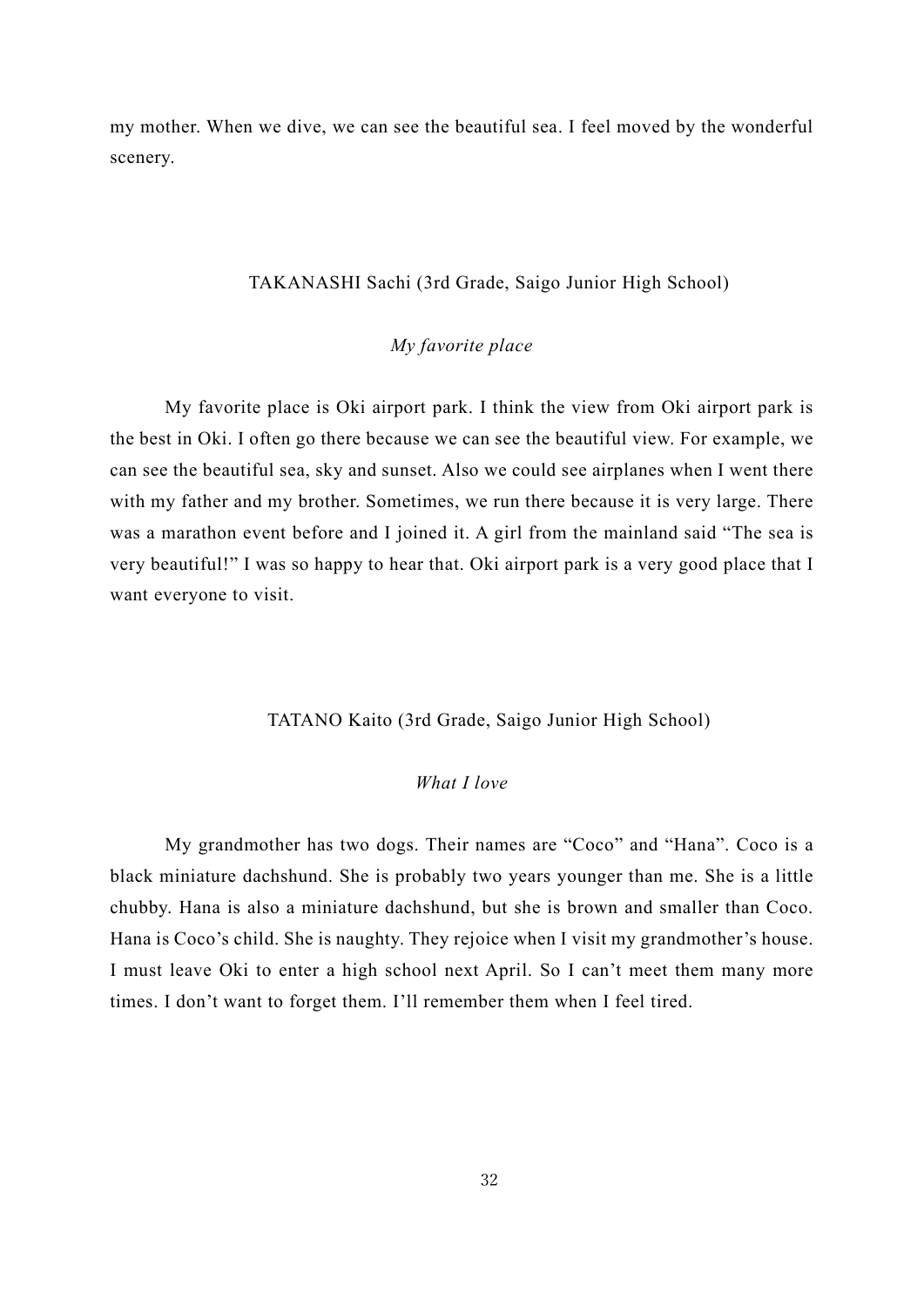#### WAKAMOTO Kaho (3rd Grade, Saigo Junior High School)

#### *Good time*

<span id="page-32-0"></span>My favorite time is noon in Oki. Oki is more quiet than the city, so I can relax. I like to have quiet time. Then I can do anything. For example, I can take a nap or study hard. I think that it's a special time and a unique way to spend time in Oki. I want to value the short time I have left in Oki.

## <span id="page-32-1"></span>HASHIMOTO Kie (3rd Grade, Saigo Minami Junior High School)

## *Two Favorite Times*

This little island is Oki. This island, people's bond is strong. But if we have a quarrel, it gets awkward. Oki is a good place to live, but it's horrible to move in from far away.

I have two favorite times in Oki.

First, it's summer. My lovely aunt's family come back to Oki. I like eating summer vegetables with sea water and taking too many pictures when we go to the small Bon Dance. I love the dinner aroma from the neighbor and the warm bright sea like a cicada's shell.

Second, I like school time which I spend with my friends. I say "Hi". School time starts. I talk about today's lunch, popular music and games. I have a cheerful day. We say "Good bye" and in a moment we will forget today's small memories which I keep hoping I can remember.

This island isn't boring. Here is full of warm hearted families and friend's funny memories.

I like Oki's important summer times. I love school time.

These are my memories in Oki, only Oki.

These are my favorite times.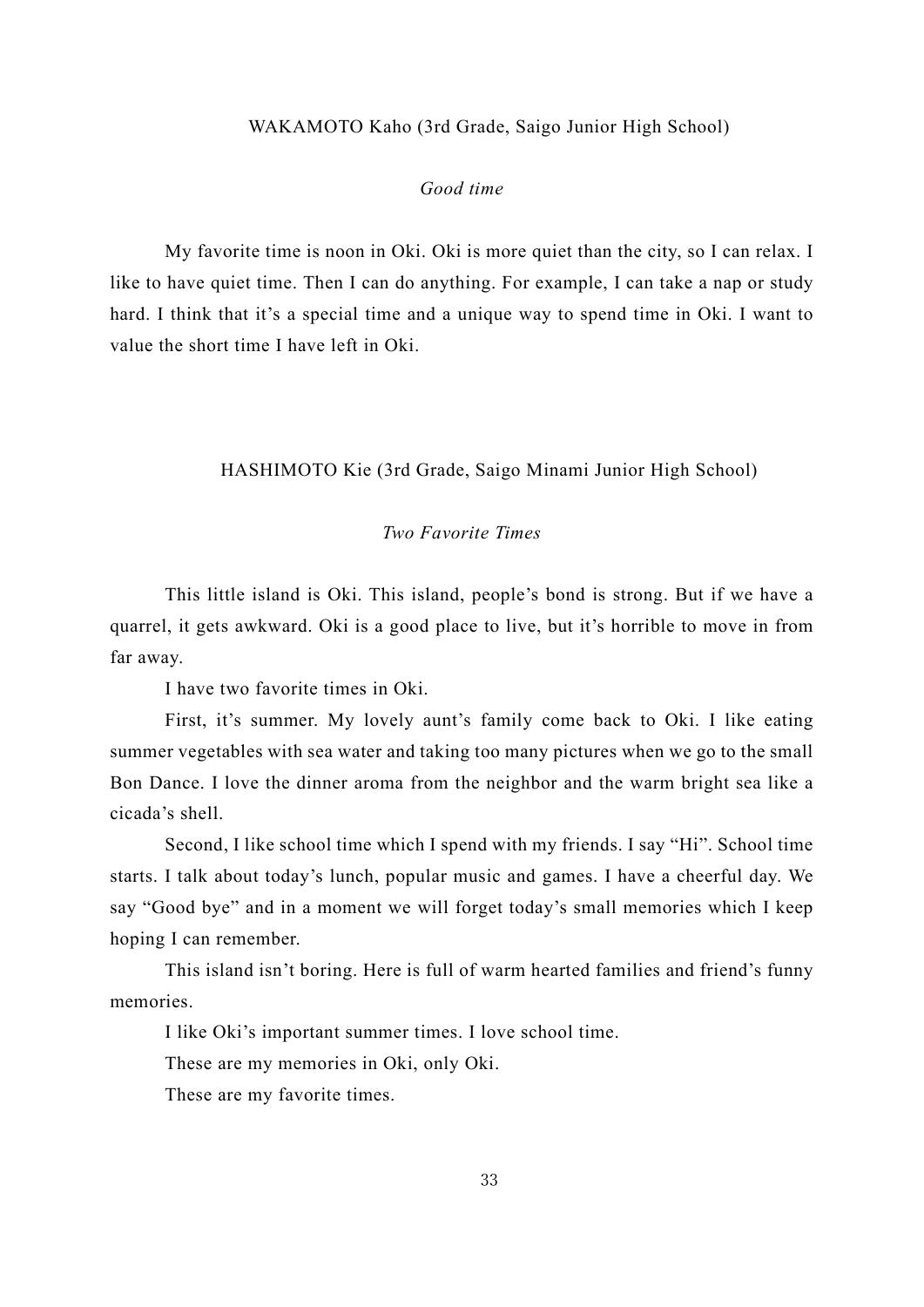#### <span id="page-33-0"></span>OSADA Mutsuki (3rd Grade, Saigo Minami Junior High School)

#### *My Favorite Nature*

Do you know the Oki islands? Oki islands are called "Miracle islands" too.

I like this island. This is because there is a lot of nature. Also, there are many amazing things in it. For example, Candle Rock, Chichi Cedar, etc. If you come to the Oki islands, you should go there. I thought "wow nature is so amazing" when I saw these at first. I was healed by these. They are very beautiful. I can't put it into words. And, they have healing power.

Why don't you try being healed by Oki's nature? If you are interested in it, please check it out.

On the other hand, I'm worried about global warming. This is because nature will die by it. For example, green may disappear from Oki. It's easy for people to develop global warming. But, I think it's difficult for people to develop nature. Please think about nature and global warming.

I think Oki's nature is Oki's symbol. So we have to care for Oki's nature. I hope Oki's nature lasts forever.

#### OTA Aika (3rd Grade, Saigo Minami Junior High School)

#### *Only in the Oki islands*

<span id="page-33-1"></span>Have you seen the sea horizon in Oki? The Oki islands are my hometown. I love Oki so much. And I love the sea horizon, especially seen from Yui-no-mae and Misaki. So I'll tell you my memories in Oki.

I often go for a drive with my family. We go around many spots for tourists and have picnics. One day, I woke up early and made lots of memories in various places on the Oki islands.

On that day, I went to a restaurant to eat Oki's food. When I was on the car after lunch, I got carsick. Then I saw the sea horizon and it made me feel better. I also felt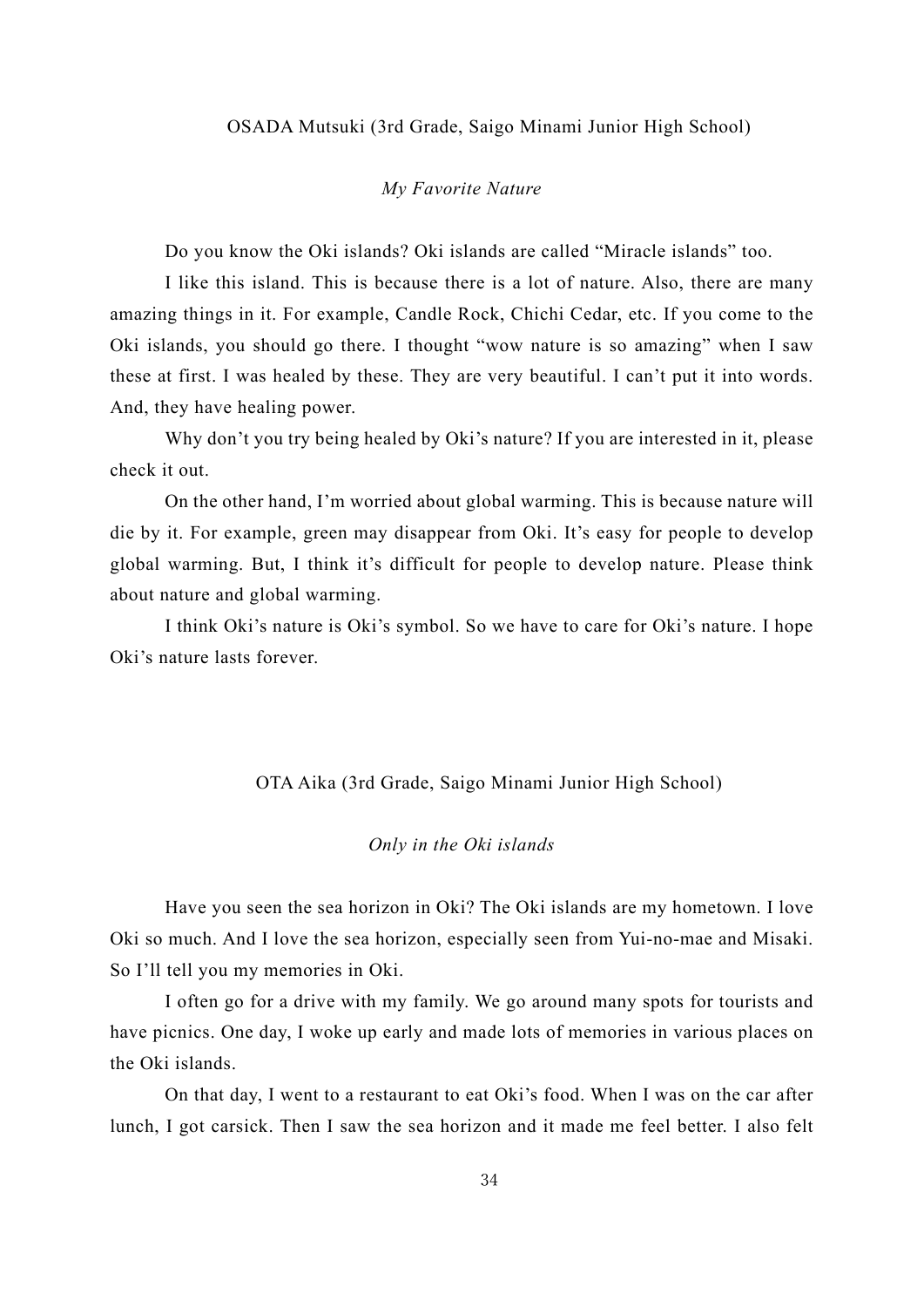the wonderfulness of the Oki islands. If you feel carsick, watching sea can help. There are the precious memories that were created only in the Oki islands.

If you don't know the Oki islands, please come to Oki by all means. It will be very refreshing and I think you can have a lot of memories.

<span id="page-34-0"></span>Oki is my favorite town. So I want many people to know.

#### SAITO Ami (3rd Grade, Saigo Minami Junior High School)

#### *The Environment unique to Oki*

My favorite point about Oki is the "enriched environment at all time". City dwellers think that Oki is a countryside which has nothing. I thought that too. However, when I think about Oki's good things, I remember last summer.

It was a very hot day. I invited some friends because I was free. We didn't have anything to do. So a boy said "Let's swim" and dived into the sea. Then we dived too. When we became tired, we found a good place to rest. There became our secret base. I remember it was a very interesting day despite not having a plan.

I think the environment is an only Oki thing. I felt this environment which I thought not special becomes special when I go to the city.

And we can be kind to anyone because we were born and raised in such an environment.

I couldn't get along with people too soon, but thanks to the people in this town eventually anyone can get along. So I want to continue living in "the environment unique to Oki".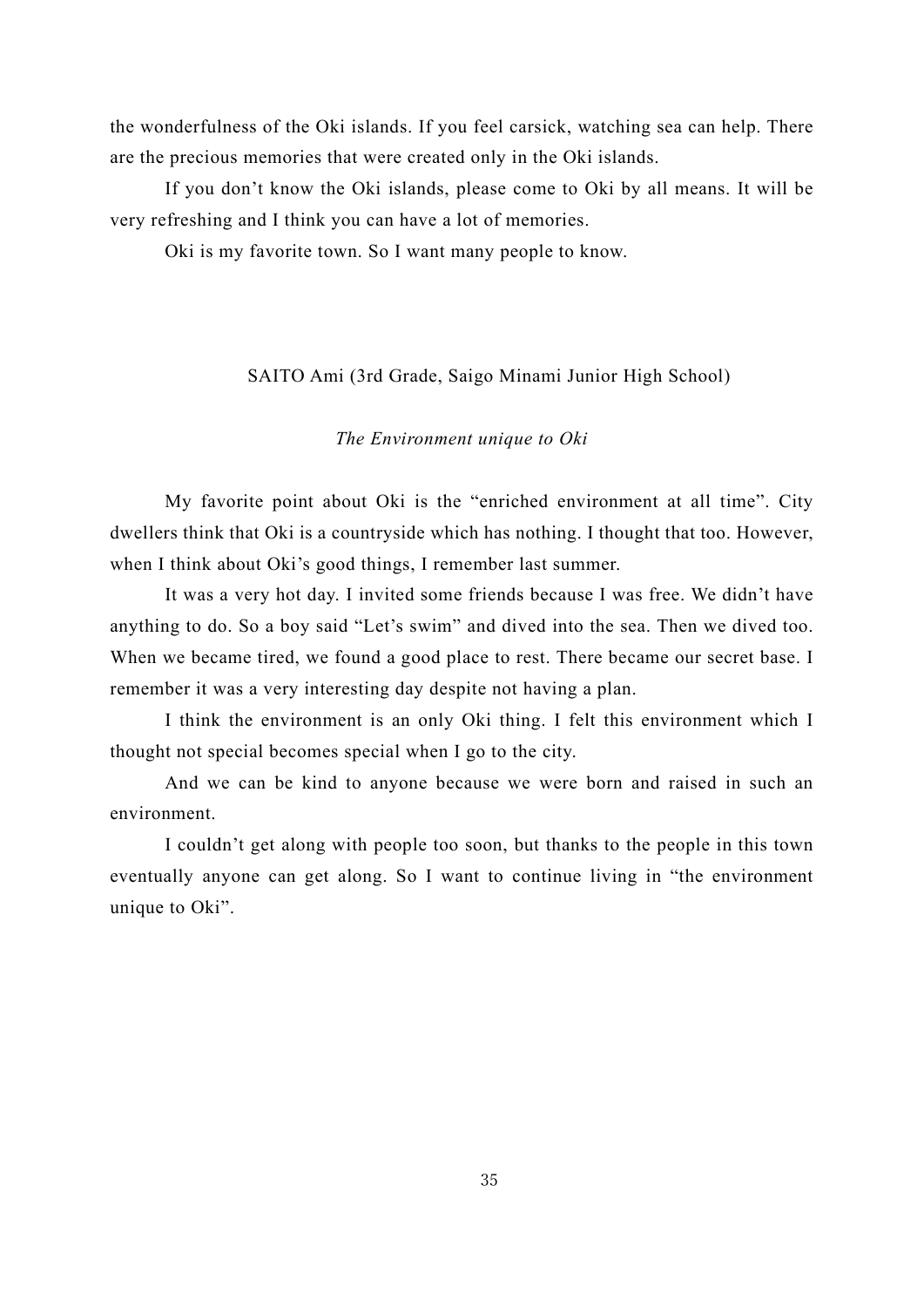#### FUKUURA Minami (2nd Grade, Goka Junior High School)

#### *My Favorite Island, Okinoshima*

<span id="page-35-0"></span>I live in Okinoshima-cho in Shimane. It's in the north west of Shimane. It's famous for delicious foods. It's especially famous for sea food. There are, for example, shell, seaweed, many kinds of fish. It's so delicious. So, I like the food of Okinoshima.

<span id="page-35-1"></span>I love Okinoshima. I will live in Okinoshima in the future.

## HAMAGAKI Go (2nd Grade, Goka Junior High School)

## *Beautiful Nature*

I live in the Oki Island. It's in the north of Shimane. It's famous for Candle Rock. Sometimes you can see beautiful views. There is a wonderful view in Oki islands. You can see beautiful sunset everywhere in Oki. I am very proud of the sunset in Kumi, my home town. I will live in Kumi in the future.

HARA Yuki (3rd Grade, Goka Junior High School)

## *My Favorite Place*

<span id="page-35-2"></span>There are good places to visit in Oki. For example, Oki has a beautiful sea. There are famous fishing points in Oki. I go fishing there on weekends. Going fishing makes me happy. Because the mountains and seas are beautiful, I can enjoy not only fishing but also scenery. I would like to go fishing.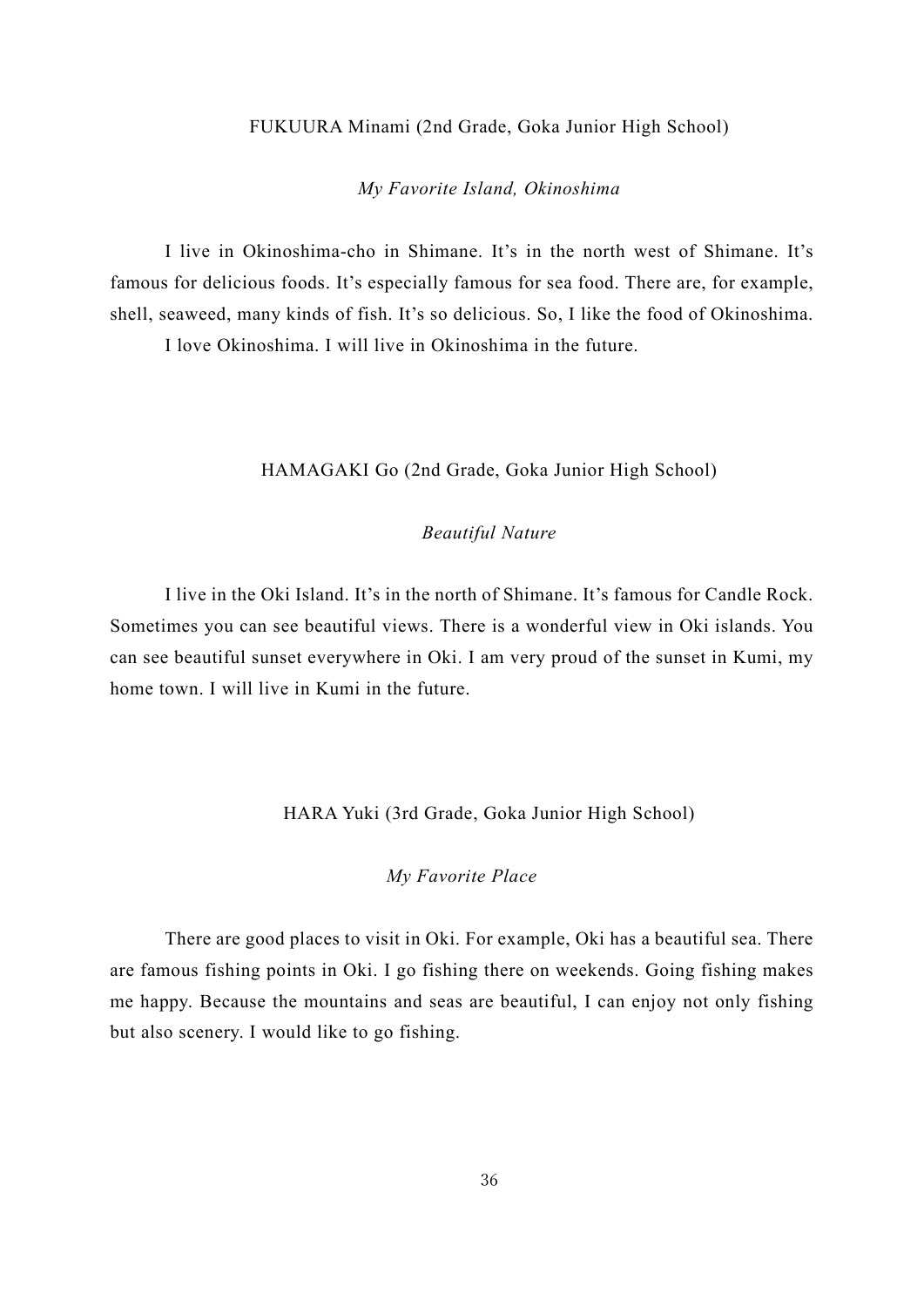#### IKEMOTO Sota (2nd Grade, Goka Junior High School)

#### *My Favorite Place in Oki*

<span id="page-36-0"></span>I live in Okinoshima town. My town is famous for Candle Rock. It looks like a candle. The sun looks like the candle's fire. It's so beautiful. This form of the Rock was created by the scratching of the waves. The sunset seen on the boat is the most beautiful of this rock. This scenery is worth seeing.

#### INOUE Yuto (2nd Grade, Goka Junior High School)

## *Greatest Oki*

<span id="page-36-1"></span>Oki Island is rich in nature and it is so beautiful. You can talk freely with the kind people of Oki and you will see for yourself. Oki Island is famous for the Oki Ultra Marathon. People from all over Japan come to run fifty or one hundred kilometers, so please come and run. I think I can help because the people around me support me. I hope you will come here once, as Oki is rich in nature and has a lot of kind people. I'm waiting on the island of Oki for you. I love Oki.

#### ISHIBASHI Hyugo (2nd Grade, Goka Junior High School)

#### *Exciting*

<span id="page-36-2"></span>I live in Goka town. It's in the north of Shimane. It's famous for Mt. Dake. It's famous for Bull sumo there in fall. It is powerful and interesting! It's held every year. I enjoy watching it. I am happy to watch it. I look forward to watching it every year. So this is why I like Oki.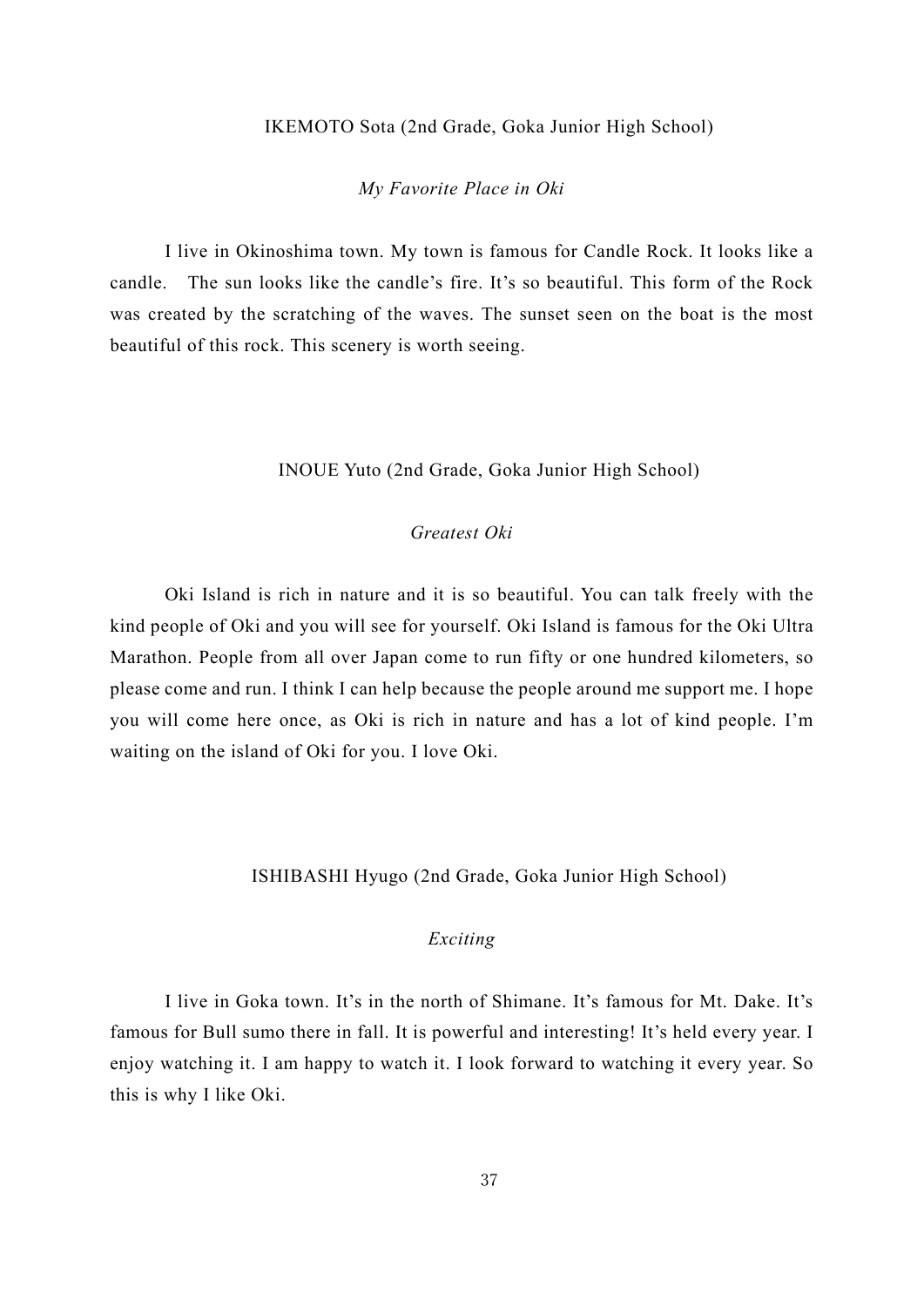#### KANO Nanami (3rd Grade, Goka Junior High School)

## *I Was Born in this Island*

<span id="page-37-0"></span>I have lived in Oki since I was born. There are thousands of kind people. On my way to school everyone talk to me. It makes me happy. I don't want to ever forget. I want to be kind to people when I grow up. And I want children to be happy. I will keep loving Oki.

#### MITSUGI Nanako (2nd Grade, Goka Junior High School)

## *Great Nature*

<span id="page-37-1"></span>I live in Oki island. It's in the north of Shimane. And I live in Goka. There is Candle Rock in Goka. It's beautiful.

Besides Candle Rock there are Mt. Dake and Mizuwakasu Shrine in Goka. They are great. I like Goka very much. You can learn a lot about nature here.

## MORIWAKI Miharu (2nd Grade, Goka Junior High School)

## *Festival*

<span id="page-37-2"></span>I live in Goka town in Okinoshima-cho. Shimane is in the west of Japan. Okinoshima-cho is in the north of Shimane. Goka is in the north of Okinoshima-cho.

There are many events in Goka. My favorite event is Bon dance. You can dance happily. And you can also see and hear drums.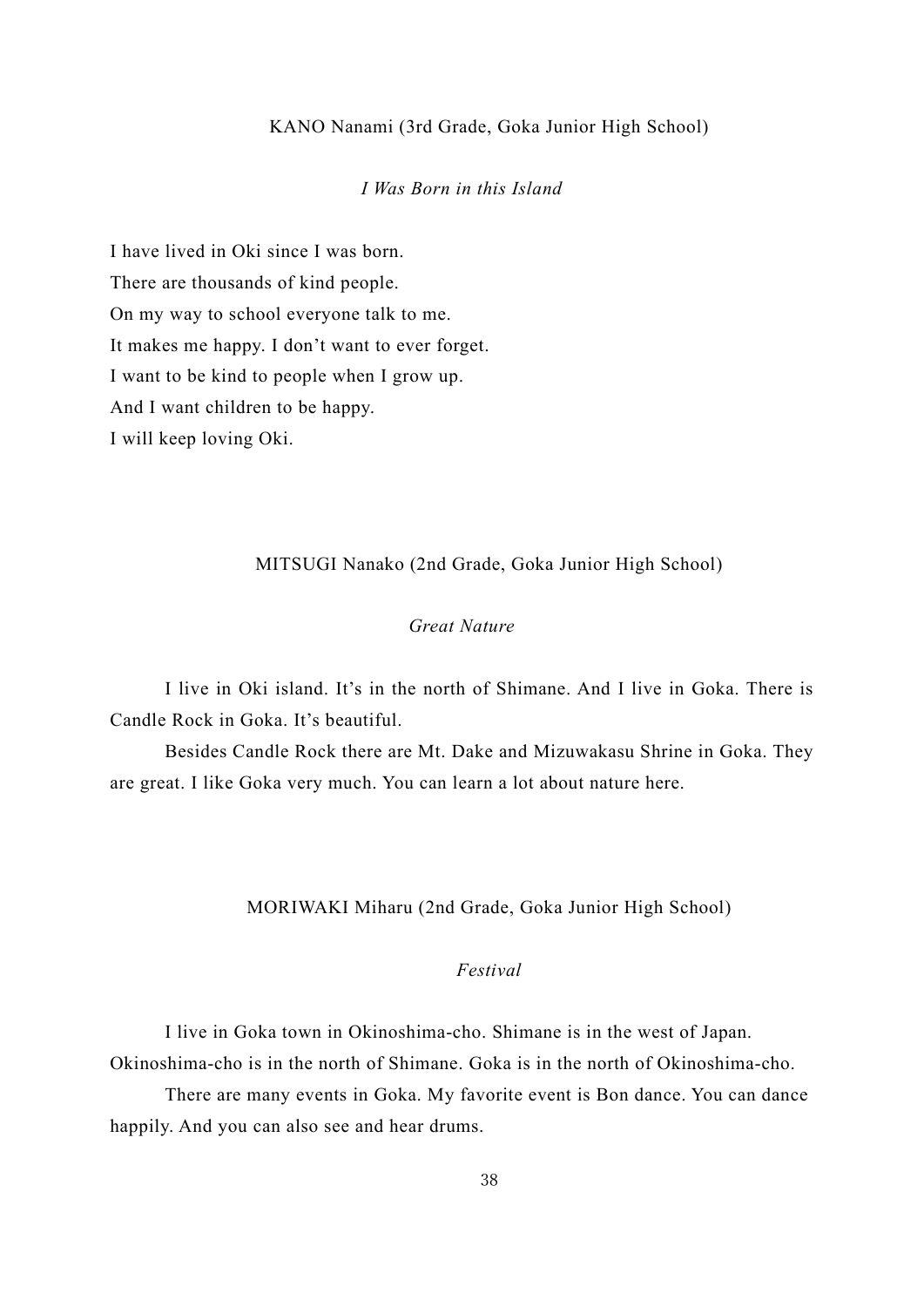#### MURAI Hikaru (2nd Grade, Goka Junior High School)

#### *Beautiful Nature*

<span id="page-38-0"></span>I live in Oki. It's in the north of Shimane. Oki has good nature. For example, in Goka there is the beautiful Candle Rock. It is very famous in Oki. I like it because it's very familiar for me since I was little. And I am very proud of the stars. Why don't you come to see them?

## NAGAUMI Tenshin (3rd Grade, Goka Junior High School)

#### *My Favorite Place*

<span id="page-38-1"></span>Oki is famous for fishing. Because we have beautiful sea, so we can go fishing. It's very interesting. But it's very cold in winter. Why don't you come to go fishing? Oki also has beautiful nature. For example, the seas and mountains we introduced earlier. Don't you want to enjoy beautiful nature in Oki?

NAKADA Soshi (2nd Grade, Goka Junior High School)

## *My Area*

<span id="page-38-2"></span>I live in Okinoshima town in Goka. It's Oki in the north of Shimane. It has very rich nature. Sometimes you can see wild animals and many mountains. My area is famous for Sumo. Sumo is interesting. But it's very hard and tiring. Goka is a good place. There is much traditional culture here.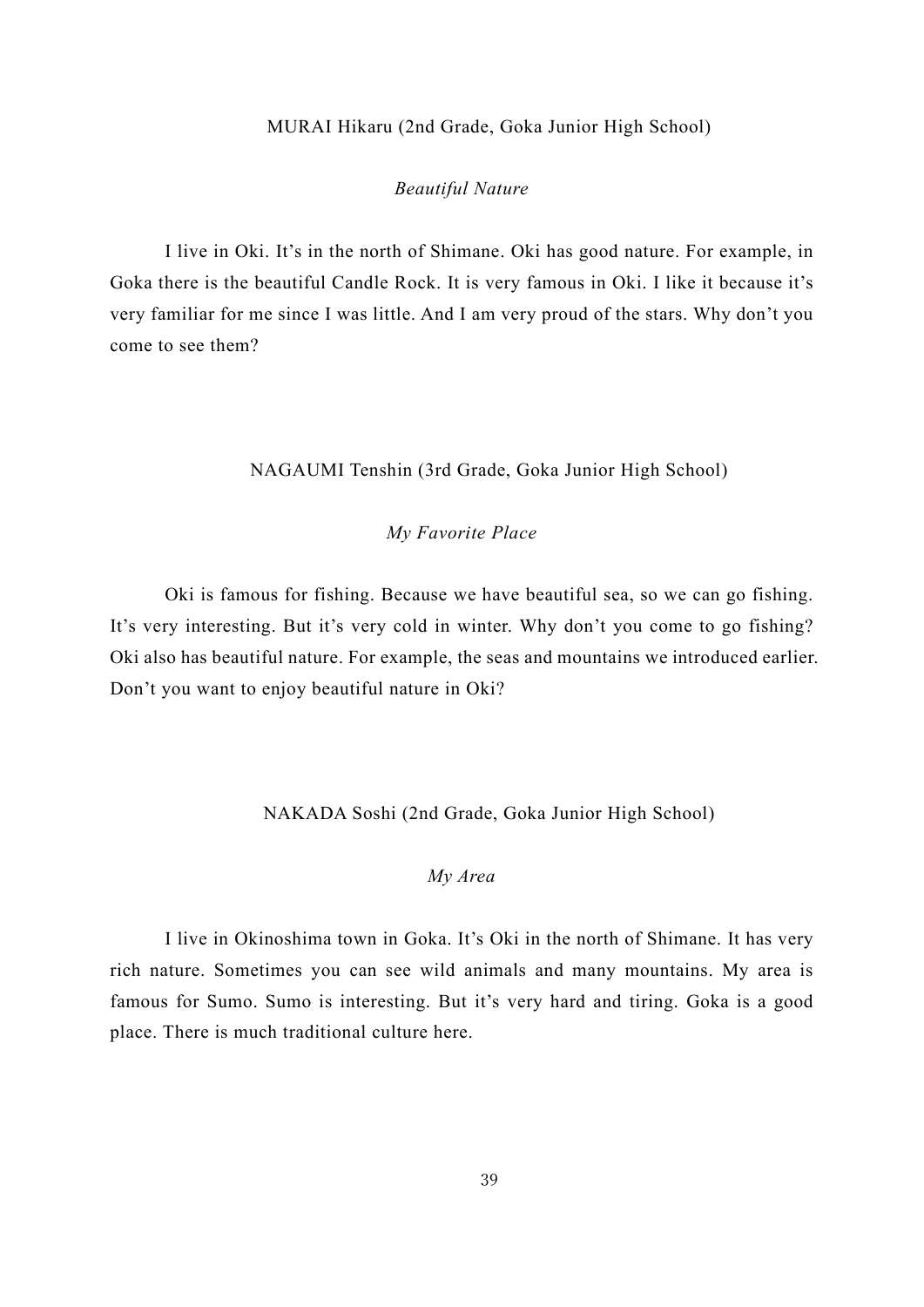#### <span id="page-39-0"></span>NAKANISHI Sanshiro (3rd Grade, Goka Junior High School)

## *Pride of Oki*

I am proud of the history of Oki. I like it, especially the history of nature. Oki was connected with the mainland. But now it's not connected with the mainland because the sea level has risen. So, the animals and plants from that time are endemic to Oki. I think the history of nature of Oki with its endemic species is amazing.

#### NAKASE Haruna (3rd Grade, Goka Junior High School)

#### *Shiohama*

<span id="page-39-1"></span>I like Oki. I think the most beautiful place is Shiohama. It is very clean. I go there five or six times every summer. There are small fish there. It is the best time to go swimming with my cousins. We enjoy splitting watermelon. Eating watermelon outside is fun for me. I wish that it will stay forever.

OSADA Yumi (2nd Grade, Goka Junior High School)

## *Communication*

<span id="page-39-2"></span>I interacted with Polish people on November the first. Polish people were very interesting. And Mr. Rozum, a chairperson of Sumo Association in Poland, was very good at calligraphy. I enjoyed it very much. But I couldn't communicate very well. My gestures didn't get through very much.

From now on, I want to learn a lot about English, Korean, Polish and many other languages. And I want to be able to communicate with people from all over the world.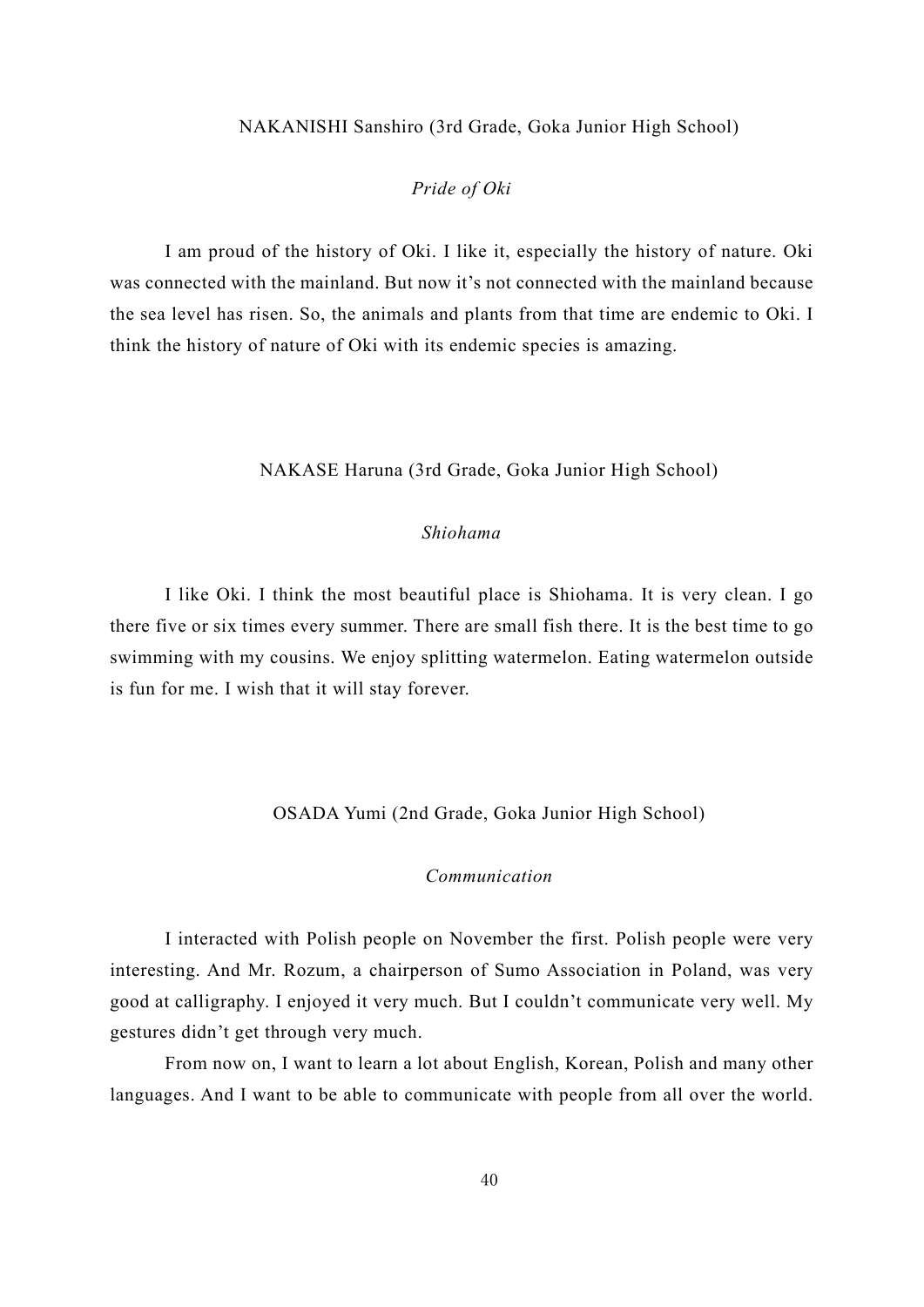I had a very good time. I want to continue to have a lot of exchanges with people from other countries.

## SAIKA Aimi (2nd Grade, Goka Junior High School)

## *Terrific Oki*

<span id="page-40-0"></span>I live in Oki island. Oki has rich nature. It's in the south of Shimane. My town is famous for Candle Rock. I like Candle Rock because it is beautiful. Oki has rich nature. Sometimes you can see wild animals here. And the sea is very beautiful. I want everyone to know this Oki island.

## SAITO Nanami (2nd Grade, Goka Junior High School)

## *To Be Proud of Kangeiko*

<span id="page-40-1"></span>I live in Oki island. It's in the north of Shimane. And I live in Goka. Goka is famous for Kangeiko. Kangeiko is held in winter. It has been held for 53 years. Events include jogging, judo, kendo, table tennis, soccer and soft volleyball. You can play sports. I think doing Kangeiko is fun.

#### SAKATA Futa (2nd Grade, Goka Junior High School)

#### *Forever*

<span id="page-40-2"></span>I live in Goka town. It's in the northwest of Japan. It's in the north of Shimane. There are interesting history, nature and people live interesting lives in Oki. Our island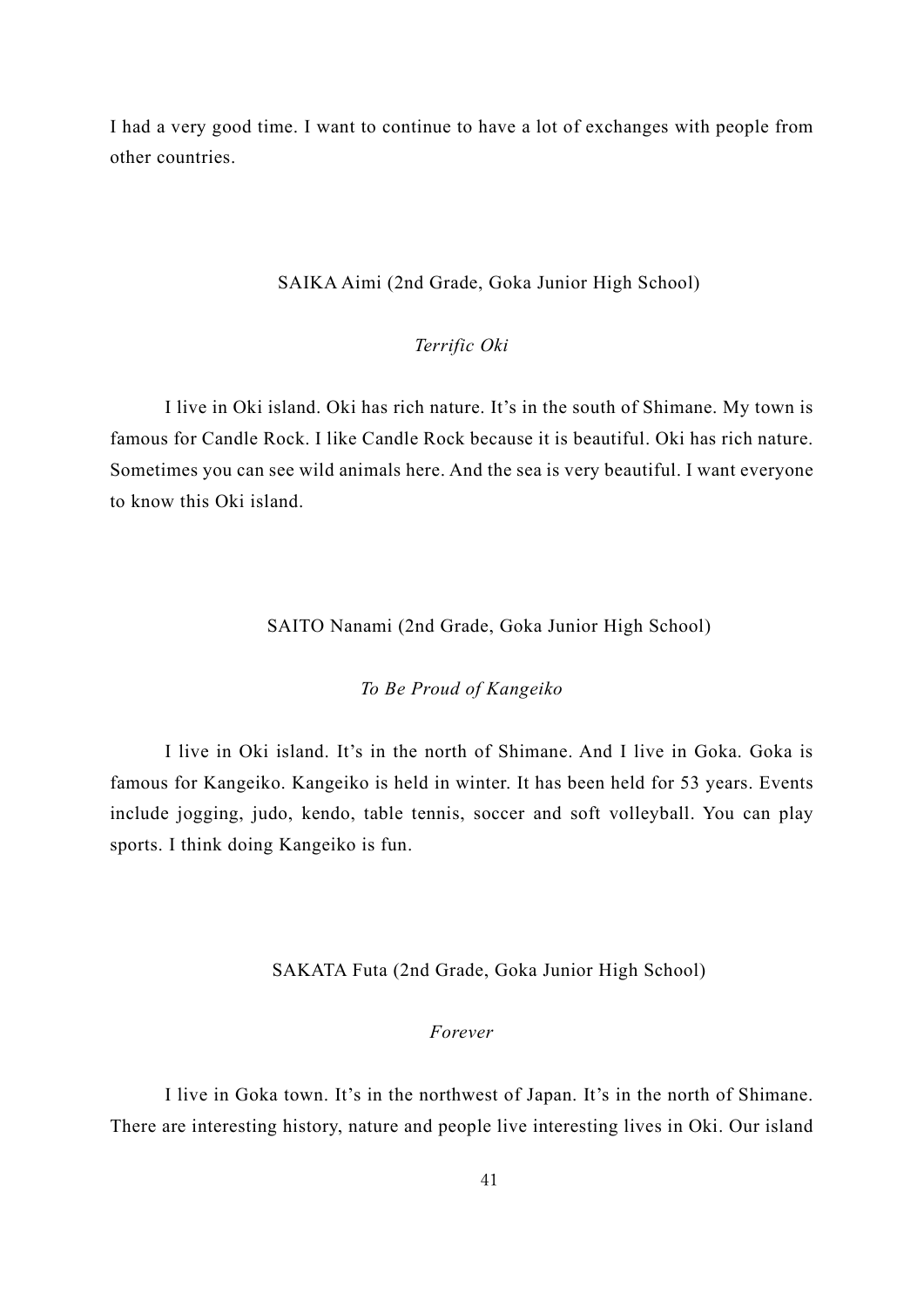is registered as "Oki Island UNESCO Global Geopark." Because Oki was made from lava and made by the power of nature. Candle Island was created by the nature it has a very nice scenery. Also, the Mt. Dake and rock formations made by nature and the statue of an elephant are very nice views. Even so, people are very kind in Oki.

#### SAWADA Moe (3rd Grade, Goka Junior High School)

## *Charm of Oki*

<span id="page-41-0"></span>I love Oki. I was born and raised in Oki. I have lived in Oki for fifteen years. The food of Oki is very delicious. For example, fish, shell, vegetables and Oki meat. When I eat them, I'm very happy. Besides food there are good places to visit in Oki. So, I love Oki.

## TAKAHASHI Kako (2nd Grade, Goka Junior High School)

#### *Four seasons*

<span id="page-41-1"></span>I live in Oki town in Goka. Goka is in the north of Shimane. There are four seasons in Japan.

Goka is surrounded by the beauties of nature. For example, there are a lot of cherry blossoms in spring.

In summer, the sea is very beautiful.

In fall, the changing leaves are beautiful.

In winter, you can play a lot with snow. You can enjoy there every day.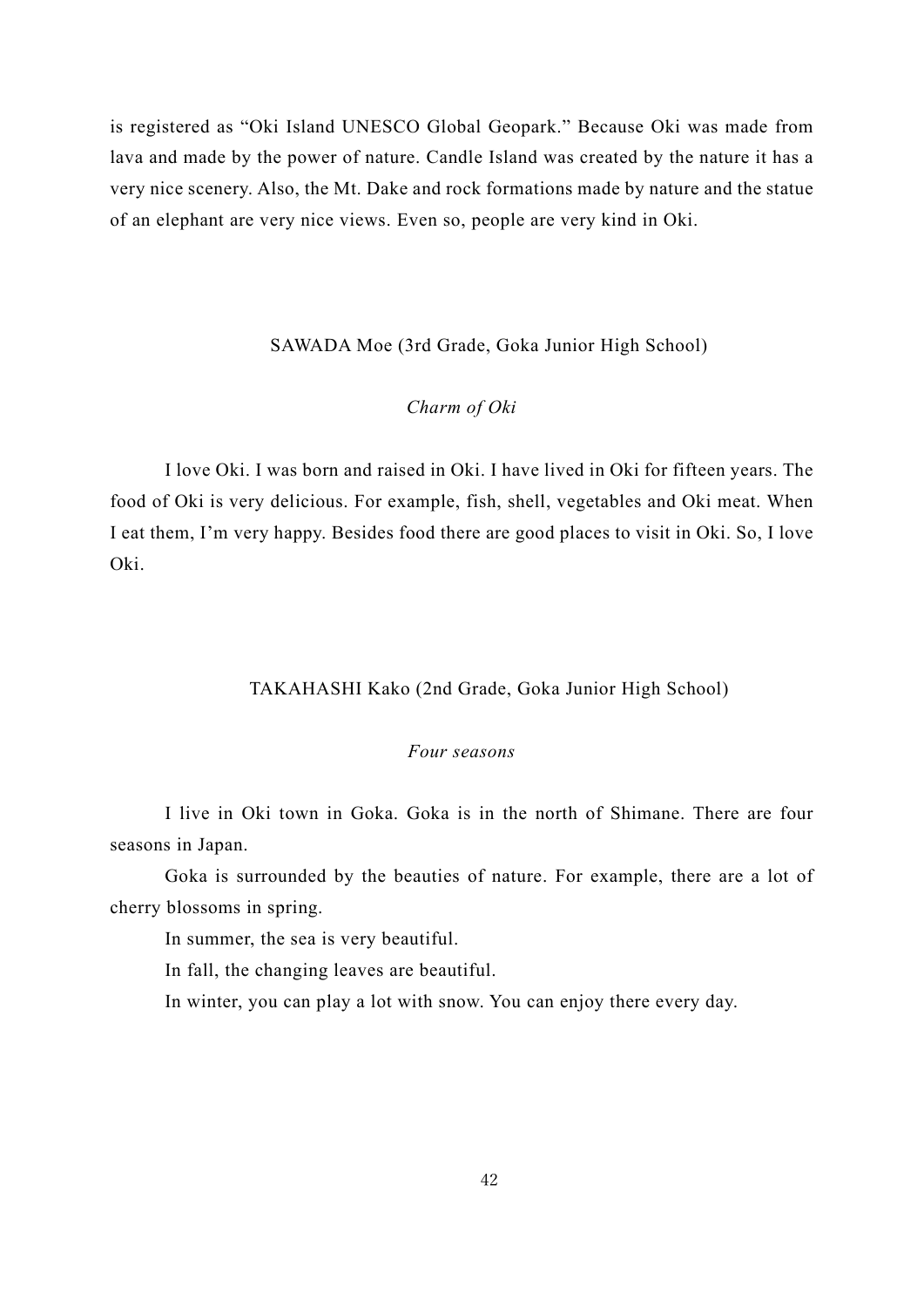#### YAMAMOTO Fuma (3rd Grade, Goka Junior High School)

## *Good Island Oki*

<span id="page-42-0"></span>I like Oki very much because it is a very beautiful place. For example, people come to its sea in summer and it is rich in nature. So it has clear sea and clean nature, but it has a problem. For example, people don't often come here.

I think if someone advertise it, it'll be more famous and I hope it'll be more famous in the future.

#### YAWATA Rikuto (2nd Grade, Goka Junior High School)

## *The Best Nature*

<span id="page-42-1"></span>I live in an island, Okinoshima-cho. It's called Oki in the north of Shimane. It's famous for grand nature. There are many rare things which are made naturally in Oki. I haven't seen everything but I want to see all before I grow up and I want everyone to see them. Please come to see it.

#### HAMA Ibuki (2nd Grade, Tsuma Junior High School)

#### *Relaxing Place*

<span id="page-42-2"></span>I live in Oki, Shimane. It is in the North of Shimane. What do you remember when you hear this question, "Where is your favorite place?" For example, your own bed, bath room, and so on.

For me, it's the sea of Oki. I like to take an afternoon nap near the sea with an assemble chair. Comfortable sun light after three o'clock and refreshing sea breeze are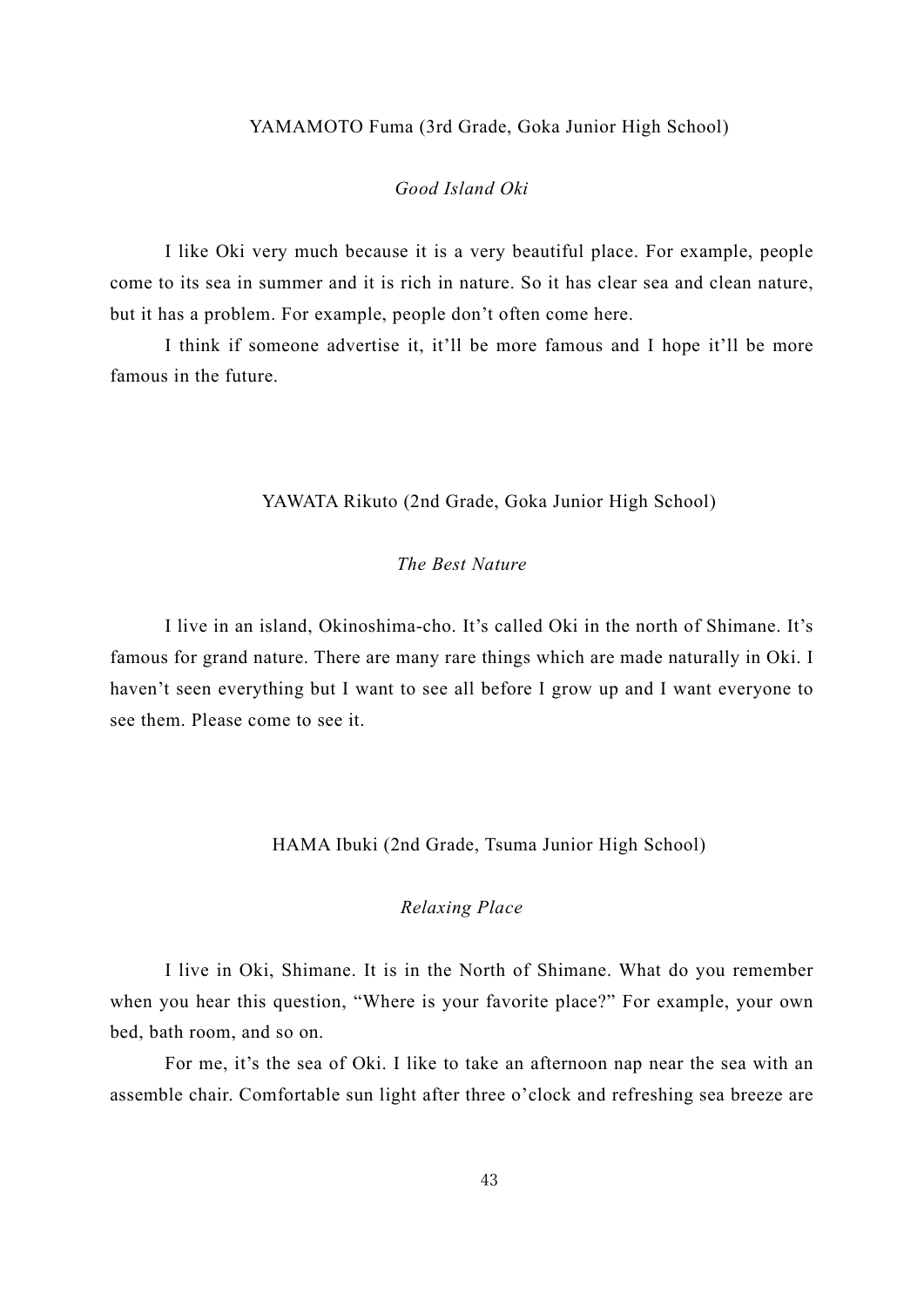very pleasant. And I see big sea through a small window of my school. I feel very calm when I see it.

People in Oki think the sea is our hometown. I think that's great. When people from Oki leave, I hear them say "I miss the sea". From now on, I think that we should save this special view.

HANDA Nao (2nd Grade, Tsuma Junior High School)

## *Kindness*

<span id="page-43-0"></span>I live in Oki. My city is famous for kind people. I think people in Oki are friendly, so we welcome anyone. Neighbors give someone pumpkins, carrots, and potates. It is special in Oki. People in Tsuma are the best. They are nice and kind. I'm proud of being a Tsuma student.

KATSUBE Taiga (2nd Grade, Tsuma Junior High School)

## *Nature in Oki*

<span id="page-43-1"></span>I live in Oki. It's in the West of Japan. My city is famous for nature such as the Candle Rock, Daiman-ji temple, and Dangyo-no-taki falls. They are attractive.

Especially, I love the sea in the evening. Because it is beautiful. When I see it, I feel like "ah, it's the end of the day".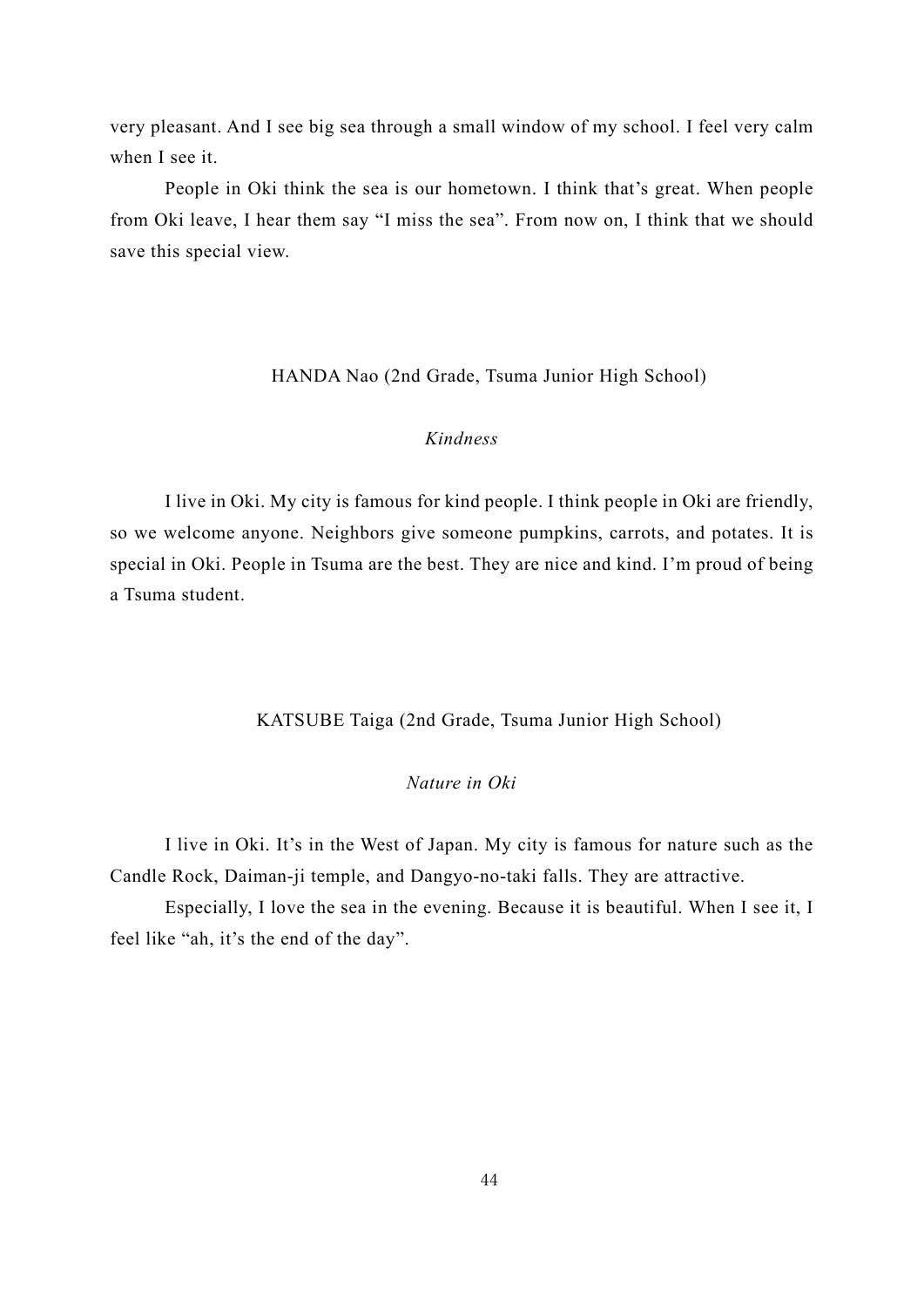#### MURAKAMI Nina (2nd Grade, Tsuma Junior High School)

## *The Great Nature*

<span id="page-44-0"></span>I live in Oki. It's in the Northwest of Japan. My city is famous for the Candle Rock and Chichi-sugi cedar. You can see the beautiful Candle Rock when sun goes down. It's very beautiful so I love its scenery.

I love Kabura-sugi cedar, too. It looks like a moose. I think the nature of Oki is really great.

## <span id="page-44-1"></span>NAKAYOSHI Jyunnosuke (2nd Grade, Tsuma Junior High School)

## *The Candle Rock*

I live in Oki. It is in west of Japan. My island is famous for the Candle Rock. It's is Goka region. Waves shaped the rock. It looks like a candle when sun sets. So it is the "Candle Rock". I saw it about three times, and I thought that is wonderful. I felt the power of nature. I want to visit the tower to see it again.

## SAITO Hitonari (2nd Grade, Tsuma Junior High School)

## *Nagu: My Hometown*

<span id="page-44-2"></span>I live in Nagu in Oki. My city is famous for Dangyo-no-Taki Falls and Dangyo Shrine. Its main fall is very popular. There is beautiful nature, clean water, an Oki Sanshouo, and so on. I love there very much. I love nature in Nagu.

If you have interest about nature, you will love watching Oki's great nature.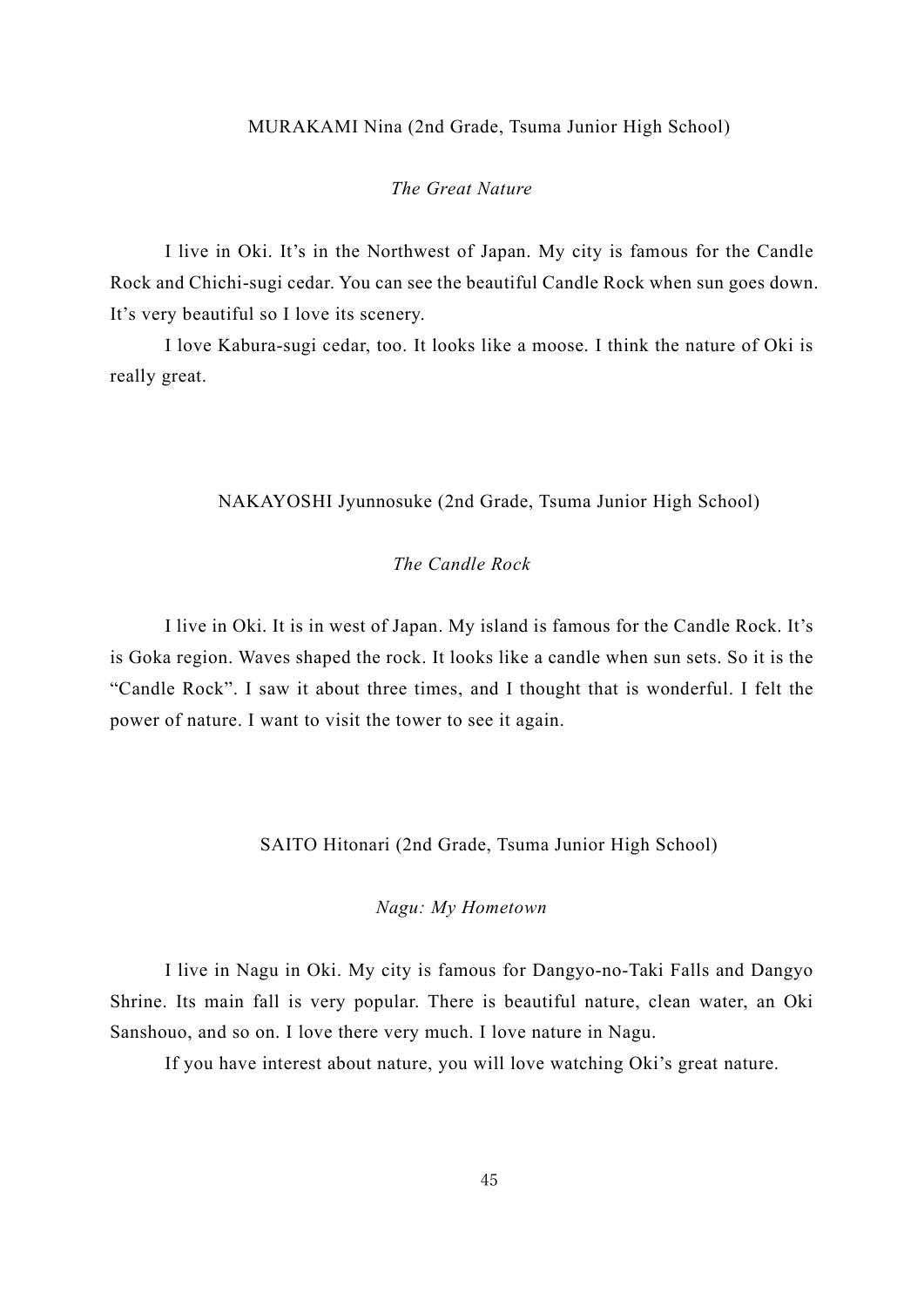#### SAITO Issei (2nd Grade, Tsuma Junior High School)

## *The Traditional Sumo Tournament*

<span id="page-45-0"></span>I live in Tsuma, Oki. It is in the West of Japan. My city is famous for Sumo. There is a traditional sumo tournament called Oki Koten Sumo. It is held when happy things happen. I started Sumo 5 years ago. I like Sumo when I win. I will join in another sumo tournament, too. I want to win and participate in Oki Koten Zumo.

SAITO Wataru (2nd Grade, Tsuma Junior High School)

## *Oki Geo Park*

<span id="page-45-1"></span>I live in Oki. It's the Northwest of Japan. My city is famopus for Oki geopark. You can learn many things about nature. There many rare species in Oki. For example, Oki sansyouo is special. The environment in Oki is precious. I think it is wonderful. I want people outside of Oki to know about it. So I want to learn more about Oki.

<span id="page-45-2"></span>TAKAMURA Kanata (2nd Grade, Tsuma Junior High School)

## *Festival and Me*

I live in Oki. Oki has many interesting festivals. Oki is famous for a festival in Nakamura. A rabbit and a glass are the gods of the festival. I joined it three times. I want foreigners to know about this festival because it is one of three big festivals in Oki.

I was in the glass group this year. I brought the god to the shrine. I danced for the god, and I felt it was cold but I realized this festival is important for my hometown.

Please come to see this festival! I highly recommend this.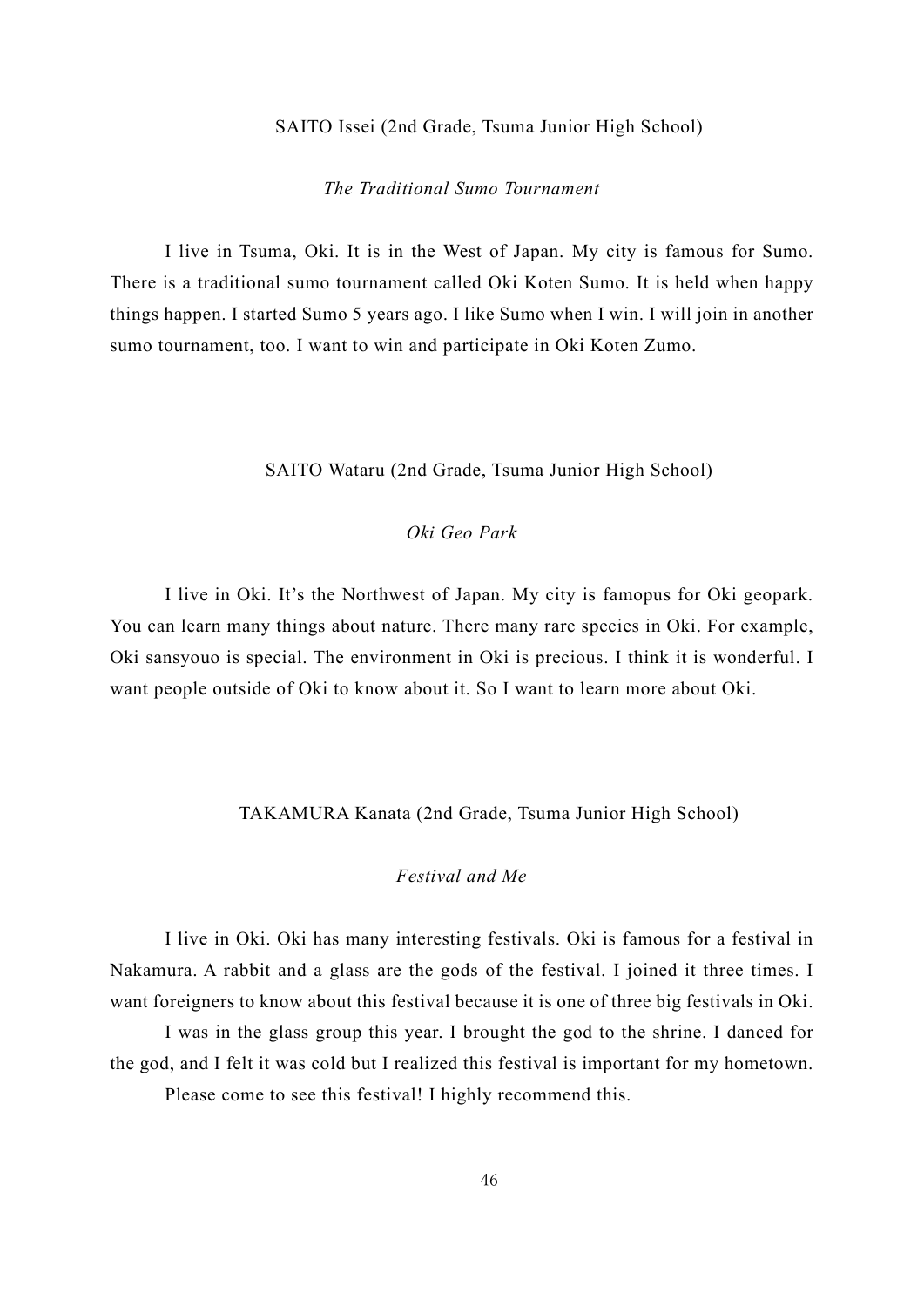## YOSHIYAMA Hiyori (2nd Grade, Tsuma Junior High School)

## *Emerald*

<span id="page-46-0"></span>I live in Oki. It is in Northwest of Japan. My city has the beautiful sea. The sea of Oki is Emerald green. It is very clear and beautiful. Besides, we can catch a lot of fresh sea food and we can enjoy eating it.

I love going to swim in the sea in summer. There still are many attractive points of Oki's sea.

We hope many people come to see our valuable sea.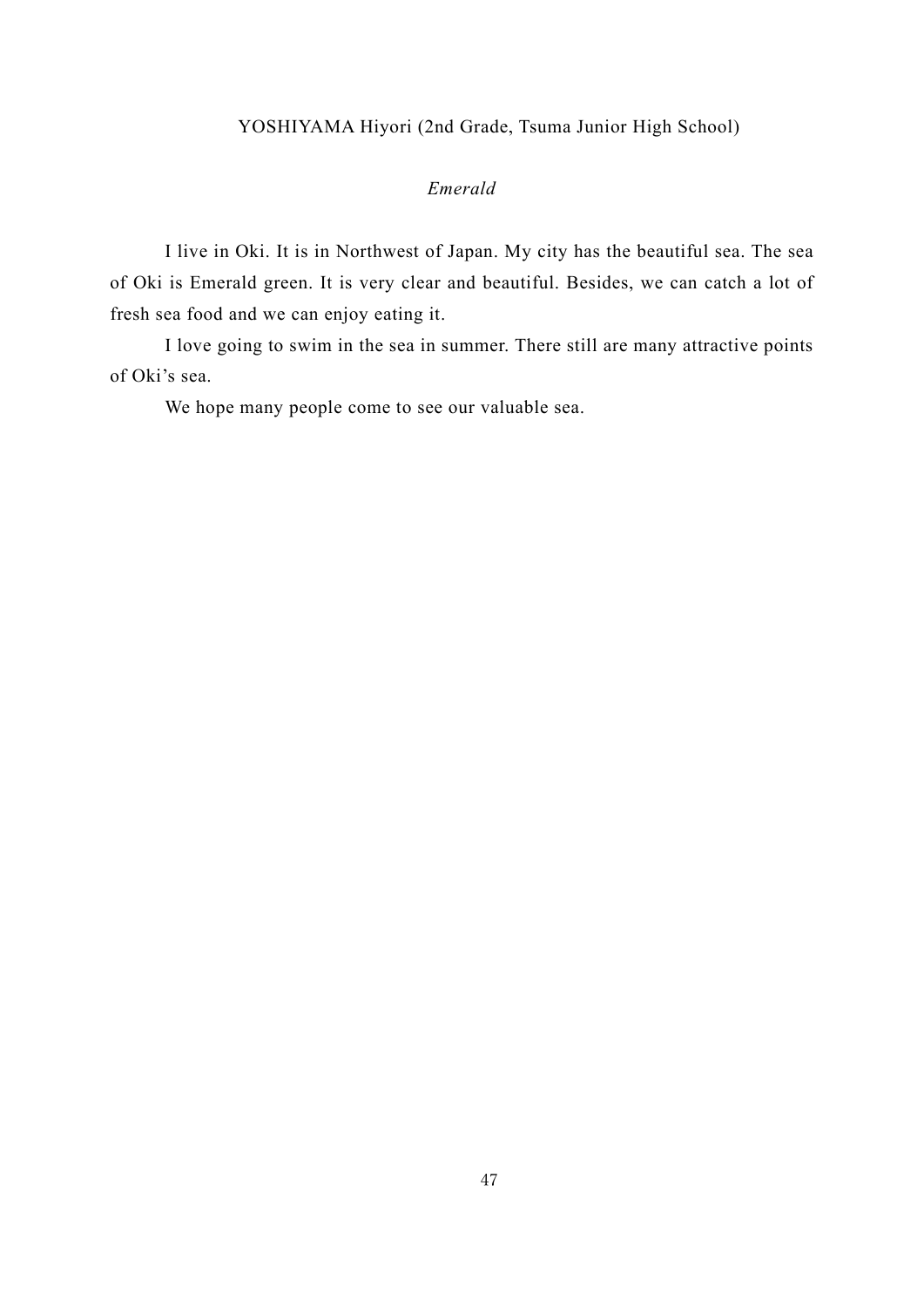## **List of Awardees /** 受賞者

<span id="page-47-0"></span>■The High School Division / 高校生の部

1st prize / 最優秀賞

TAKAYA Hana "My Oki Life: Living with the sea" 髙谷 波来(隠岐水産高校 2 年生)

2nd prize / 優秀賞

KIKUCHI Momone "Wonderful Experiences" 菊池 桃音(隠岐島前高校 2 年生)

Honorable Mention / 特別賞

SUMIDA Rina "Take a Roundabout Way" 隅田 璃南(隠岐高校 3 年生)

TOYODA Ryousuke "My Island's Life" 豊田 凌輔(隠岐島前高校 2 年生)

■The Junior High School Division / 中学生の部

1st prize / 最優秀賞

HAMA Ibuki "Relaxing Place" 濱 伊吹(都万中学校 2 年生)

2nd prize / 優秀賞

HASHIMOTO Kie "Two Favorite Times" 橋本 希映(西郷南中学校 3 年生)

Honorable Mention / 特別賞

MUKOYAMA Aoi "Hidden spot in Ama" 向山 葵(海士中学校 2 年生)

KATA Kota "To protect the sea in Oki" 加多 航太(西郷中学校 3 年生)

MURAMATSU Miyu "The Ultra Marathon" 村松 美優(西郷中学校 3 年生)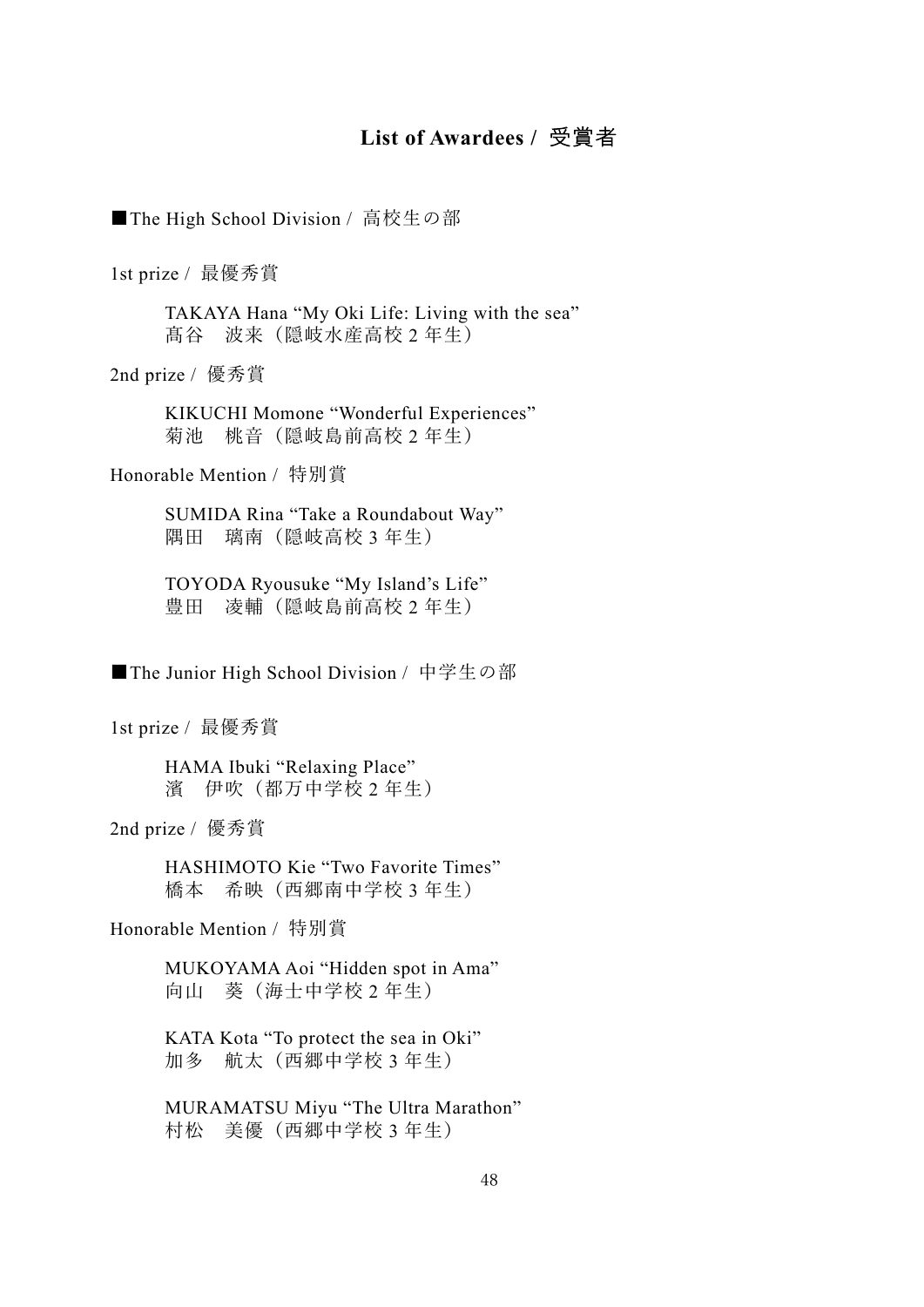## **List of Judges /** 審査員

<span id="page-48-0"></span>■The High School Division / 高校生の部

| Ama Town | KAWAGOSHI Masaru |
|----------|------------------|
| 海士町      | 川越 大             |

|      | Nishinoshima Town Nicola JONES-KUCHIMURA |
|------|------------------------------------------|
| 西ノ島町 | ニコラ・ジョーンズ・口村                             |

| Chibu Village |       | <b>TANAKA Rie</b> |
|---------------|-------|-------------------|
|               |       |                   |
| 知夫村           | 田中 理絵 |                   |

| Okinoshima Town | ENDO Sei |  |
|-----------------|----------|--|
| 隠岐の島町           | 遠藤 聖     |  |

■The Junior High School Division / 中学生の部

Efren FRANCO エコ

Izabela RACZYNSKA イザベラ・ラチンスカ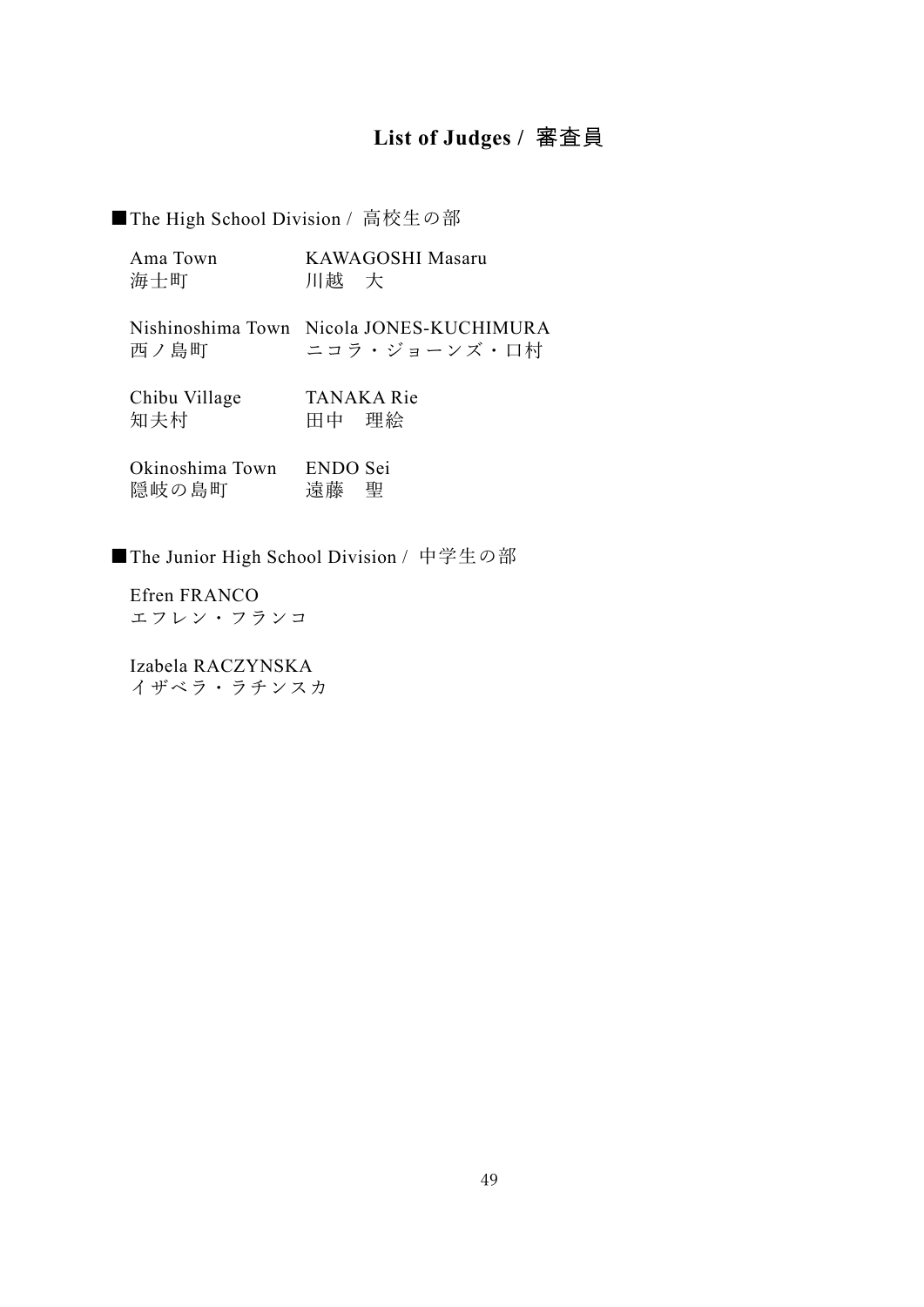## **About the Oki Essay Contest**

<span id="page-49-0"></span>In our ever-globalizing world, the exchange of culture is inevitable. For a people's culture to stay alive, the younger generation must be taught to understand, take pride in and express (or share) their cultural values with the rest of the world. When the younger generation shares their culture with their contemporaries in other countries, they will be better able to understand their culture.

English is more or less the most widely used language in the world. Being able to communicate effectively in English is therefore necessary for being an active global citizen. Furthermore, migration of global human resources has become a part of our lives. Consequently, in a country like Japan which attracts many immigrants, the English language has become a necessity for living and working both in Japan and abroad.

Through this essay competition, we hope that the participants will

- 1. Have a deeper understanding of Oki's culture,
- 2. Improve their English writing skills, and
- 3. Be put on the path to becoming global citizens.

The Oki Essay Contest first began in the Dōzen area in 2015, and since 2019, it has been held on all four islands by Oki Islands UNESCO Global Geopark as a program for human resource development. As stated in The Rinjani-Lombok Declaration, it is important to identify intangible heritage to tell the stories of geology, the land, and the local people and culture, in the aim of increasing the local communities' sense of ownership in UNESCO Global Geoparks.<sup>[1](#page-49-1)</sup> The essay contest shares this same concept, and by connecting it with the geopark, we hope to expand the contest, growing it into an opportunity for children in Oki to take ownership in the community and feel a closer connection with the world.

We would like to thank and congratulate all applicants for their efforts and for taking the challenge. We would also like to express our heartfelt appreciation to all the supporters who helped to make it happen.

<span id="page-49-1"></span><sup>&</sup>lt;sup>1</sup> "The Rinjani-Lombok Declaration on Sustaining Local Communities and Reducing Geohazard Risk." Article 6. September 2019. https://geopark.jp/about/pdf/the\_rinjanilombok declaration.pdf (Accessed January 2020)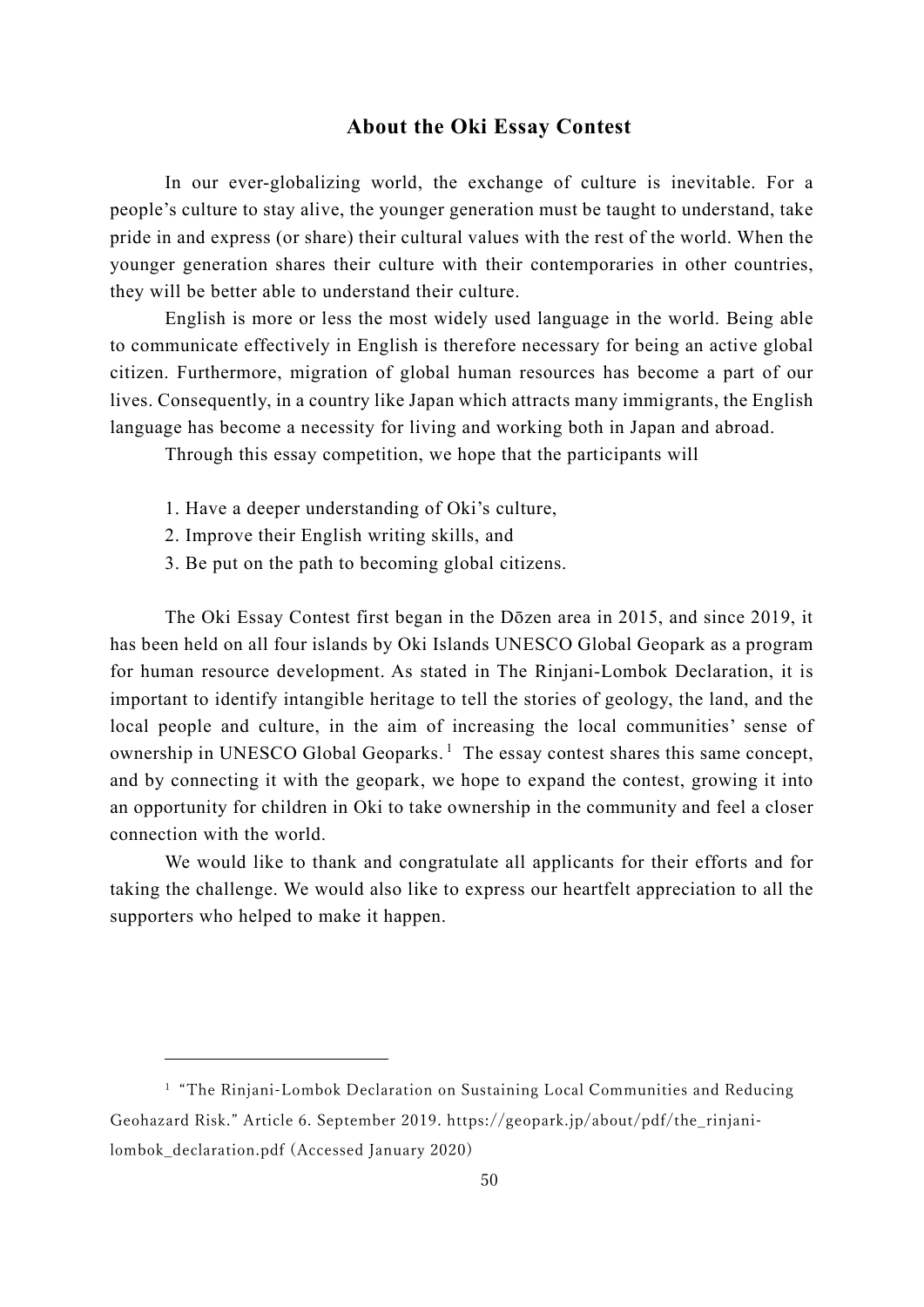## 隠岐エッセイコンテストについて

<span id="page-50-0"></span>世界がグローバル化する中で、お互いの文化を理解し合うのは大切なことで す。文化を存続させるためには、若い世代がその価値を理解し、誇りを持ち、世 界の他の地域に対して表現・共有するよう促さなければなりません。自身の文 化を別の地域の同年代の人に伝えることで、伝える側にも自身の文化に対して より良い理解が生まれるでしょう。

英語は多かれ少なかれ、世界で最も広く使われている言語です。英語で効果 的にコミュニケーションが取れるということは、グローバルに活躍するには必 要不可欠だといえます。さらに、国を跨いだ人の往来が当たり前となっている 今日では、海外はもちろん日本であっても、生活したり働いたりする上で、英語 は必須なものとなってきています。

このエッセイコンテストを通して、参加者が以下の機会を得られることを願 っています。

- 1. 隠岐の文化をより深く知る
- 2. 英語で書く力を上達させる
- 3.地球に住む一員としての意識を促す

このエッセイコンテストは、2015 年に島前地域で始まり、2019 年より隠岐ユ ネスコ世界ジオパークの人材育成事業の一環として、隠岐全体で実施されるこ とになりました。ジオパークでは、そこに住む人たちが、地域の遺産―大地の成 り立ちや、土地の歴史、文化、土着の信仰など―の価値を知り、誇りを持ち、自 分ごとと捉えることが重要だと認識しています。(注)これは、コンテストのコ ンセプトとも通じるものであり、ジオパークと関連付けることで、隠岐という 地域内の小さな取り組みに広がりを持たせることができるのではと考えていま す。コンテストをきっかけに、隠岐に住む子どもたちが自分の住んでいる地域 に誇りを持ち、また、世界を身近に感じられるよう、今後もコンテストを成長さ せていきたいと思います。

エッセイを書いた応募者全員の勇気ある行動を称えたいと思います。また、 様々な形でこのコンテストを支えて下さった全ての方々に、心より感謝を申し 上げます。

注:2019 年 9 月「リンジャニ・ロンボク宣言 持続可能な地域コミュニティとジオハザードリ スクの軽減に向けて | 第 6 項より (https://geopark.jp/about/pdf/the\_rinjani-lombok\_declaration.pdf 参照)